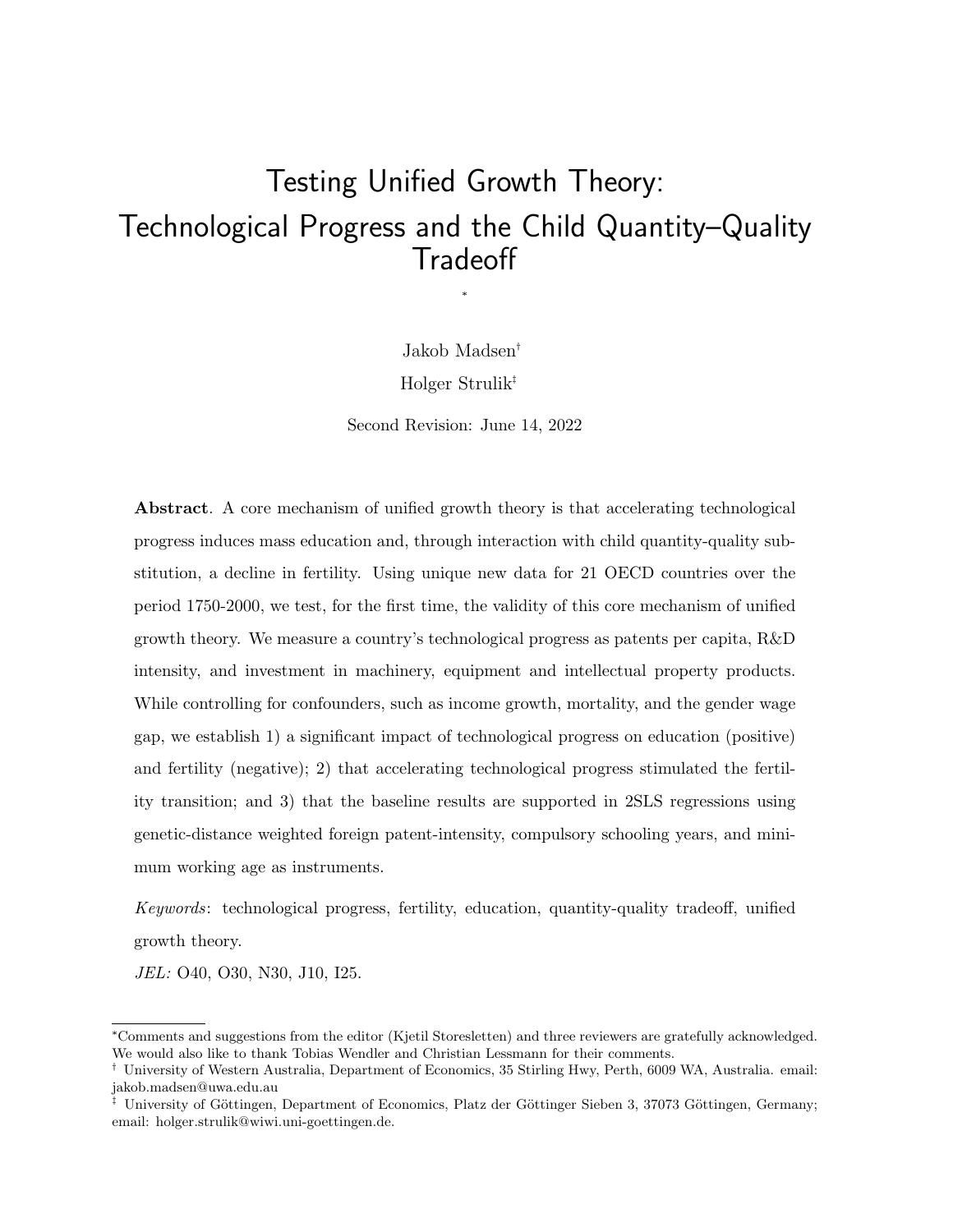#### 1. INTRODUCTION

Unified growth theory (UGT) suggests that long-run economic development over the entire course of human history can be explained by one consistent model rather than by separate theories tailored for specific periods of development. The theory, developed by Galor and Weil (2000) and extended and refined by Galor and Moav (2002), conceptualizes human economic history as a phase transition through three regimes, the Malthusian Regime, the Post-Malthusian Regime, and the Modern Growth Regime (see Galor, 2005, 2011, for an extensive discussion). Technological progress, driven by a gradual increase in population or a gradual increase in education (or both), eventually frees societies from the Malthusian Regime of stagnation at subsistence level and allows for both a gradual rise in income and increasing fertility rates during the Post-Malthusian Regime. The Modern Growth Regime is initiated when technological progress is sufficiently forceful to trigger an educational expansion and a fertility transition. During this phase, accelerating technological progress induces parents of later-born generations to invest more in education and to prefer a smaller number of offspring. Declining population growth and increasing technological progress through a better-educated workforce accelerate economic growth such that economies that successfully initiate the fertility transition take off at unprecedented growth rates and eventually converge towards a steady state of high, humancapital-driven economic growth.

Here, we test, for the first time, the validity of the core mechanism of UGT using unique new data for 21 OECD countries over the period 1750-2000. The core UGT mechanism consists of two elements: (i) a child quantity-quality (QQ) substitution at the household level that motivates parents to enhance their investment in their offspring's education; and (ii) a positive effect of technological progress on education. The perhaps surprising fact that the core mechanism of UGT has not been scrutinized empirically so far can be explained by the hitherto lack of data for technological progress and education investment over the relevant time period for sufficiently many countries.<sup>1</sup>

The QQ tradeoff is a rather broad phenomenon describing the negative association between fertility and investments in child quality, such as education. Evidence in favor of the QQ tradeoff thus only provides necessary but not sufficient support for UGT. This is so because other theories

 $1_{\text{In this paper, we do not test the full general equilibrium model of UGT, which, aside from its core mechanism, }$ consists of an aggregate production function, a production function for technological progress, general equilibrium conditions, and more. Specifically, we do not investigate how technological progress is produced.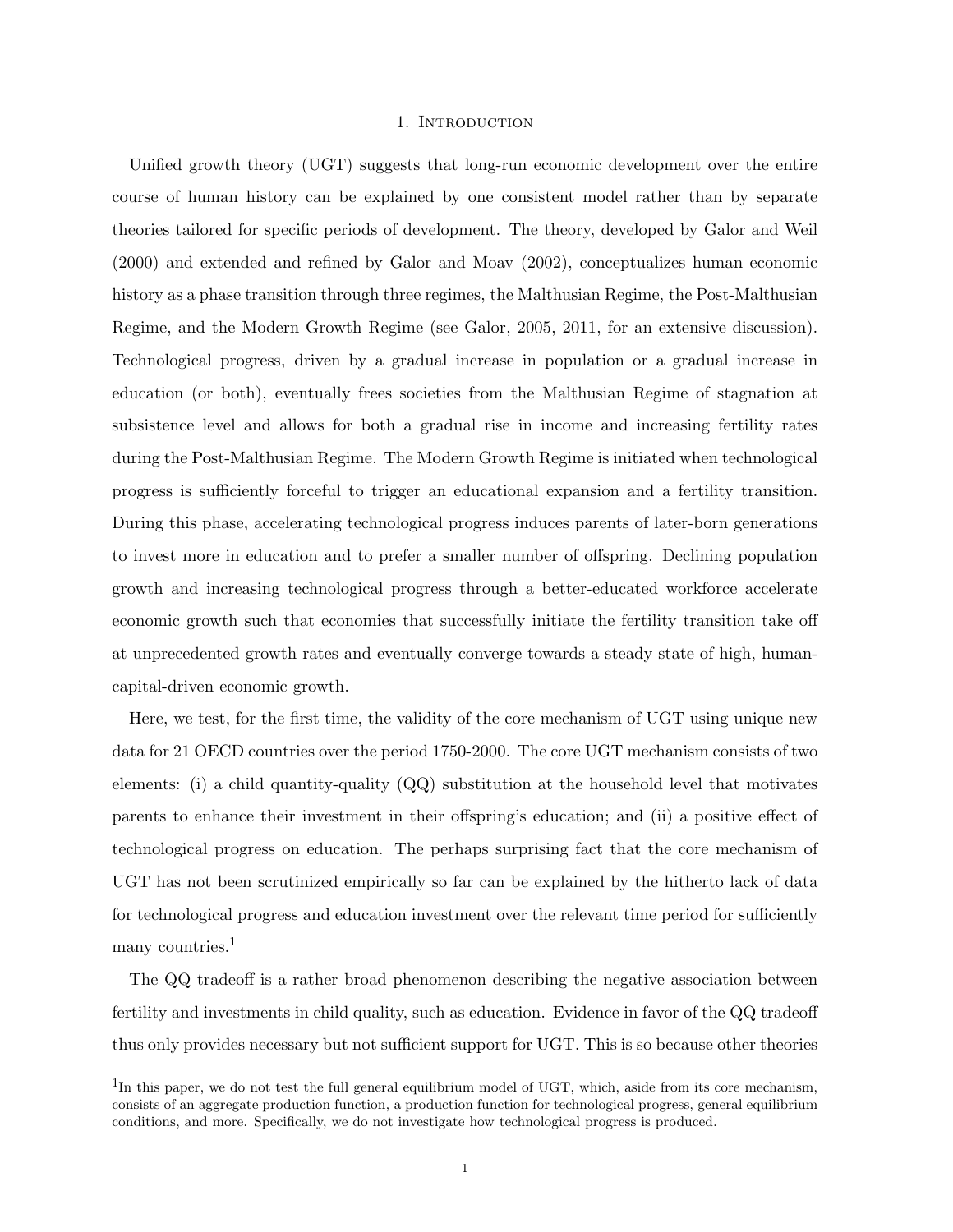of long-run development have been proposed that also employ the QQ tradeoff but not the technological progress mechanism. Probably the most popular alternative theory originates from Becker's (1960) theory of child quantity-quality substitution, which has been further developed by Becker and Lewis (1973). It proposes that rising income induces parents to opt for fewer children and spend more resources on their education (see Becker et al., 1990, and Moav, 2005, for a discussion in the context of long-run development). The subsequent literature shows that using the theory to predict the income-fertility nexus is more difficult than initially thought and requires additional assumptions about, for example, the utility function and the production functions for child quality and quantity (Jones et al., 2010). UGT additionally criticizes incomedriven theories of fertility because they appear to be counter-factual with respect to the economic and demographic development in Western Europe where the decline in fertility occurred in the same decade despite significant cross-country income differences (Galor and Moav, 2002; Galor, 2005). UGT thus proposes a different cause of the QQ tradeoff: "In our model, parents also switch out of quantity and into quality, but do so not in response to the level of income but rather in response to technological progress" (Galor and Weil, 2000, p. 810).

Based essentially on the QQ tradeoff, other theories of the fertility transition and take-off have been proposed, such as theories of child mortality (Kalemli-Ozcan, 2002, Lagerloef, 2003a); child labor (Hazan and Berdugo, 2002); contraception (Bhattacharya and Chakraborty, 2017; Strulik, 2017); adult life expectancy (Soares, 2005; Cervellati and Sunde, 2015), and food prices and structural change (Strulik and Weisdorf, 2008). These theories, in the sense that they focus on long-run development from stagnation to modern growth, are also conceptualized as unified growth theories. The difference between these studies is the proposed mechanism that initiates and propels the QQ tradeoff. The unique feature of the canonical UGT is that the driver of the QQ tradeoff is identified as increasing technological progress, which induces more education and less demand for children. Here, we focus on the mechanism proposed by the canonical model of UGT (Galor and Weil, 2000; Galor and Moav, 2002).

A popular way to examine the child QQ tradeoff is to use the exogenous variation in fertility due to twin births. Several studies using this approach and micro-data from modern societies have found little or mixed support for the QQ tradeoff (e.g., Black et al., 2005; Caceres-Delpiano, 2006; Rosenzweig and Zhang, 2009; Angrist et al., 2010). These studies, however, do not take into consideration that, according to UGT, both education and fertility are endogenous. An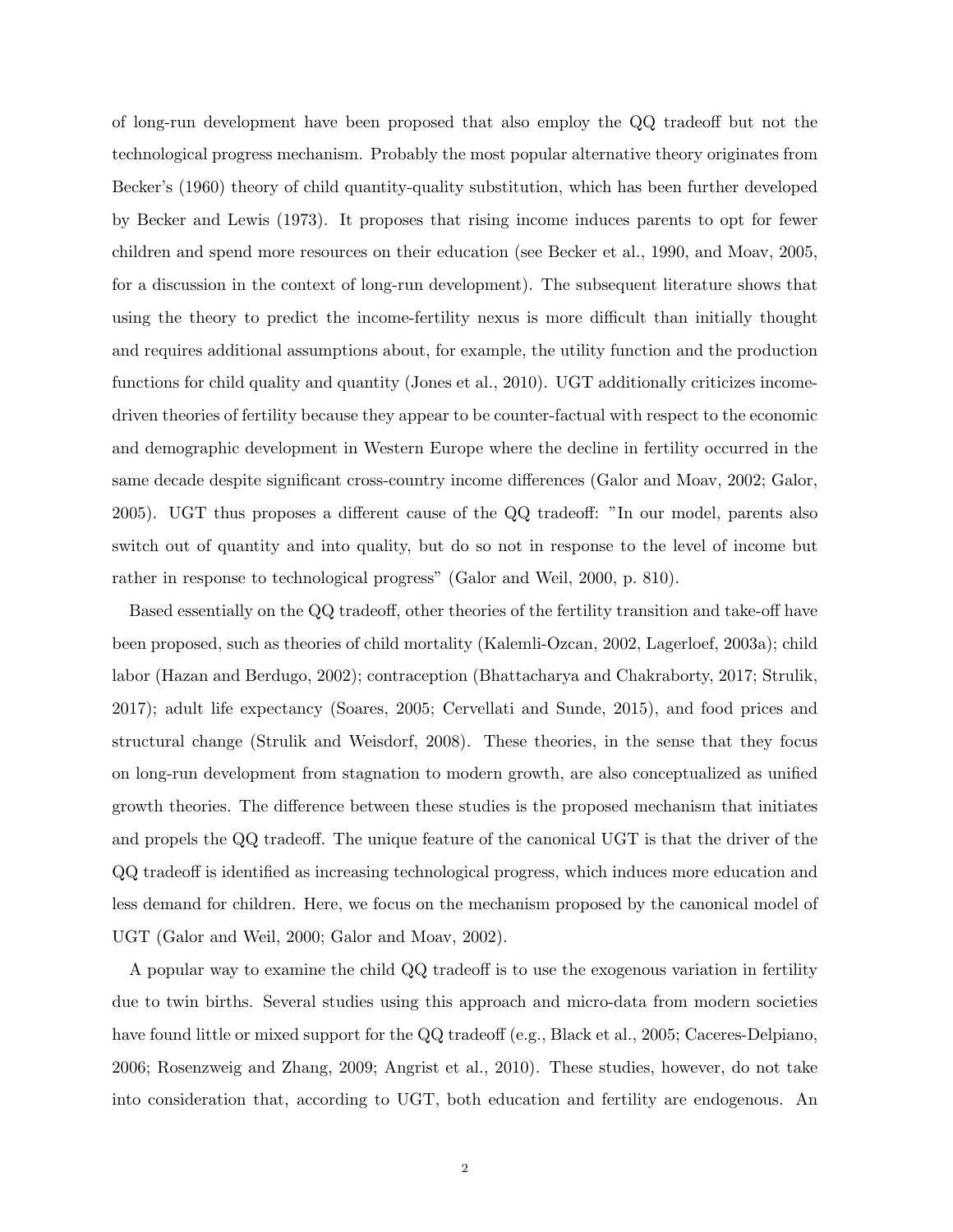unexpected variation in fertility violates the first order conditions of parental calculations from which the QQ tradeoff is derived. A true test of the QQ tradeoff would require an exogenous variation in the cost of children or the return to education (Galor, 2012).<sup>2</sup>

A few studies use long-run cross-country panel data to explore the determinants of the fertility transition and, indirectly, the QQ tradeoff. For the period 1960-1999, Lehr (2009) shows that fertility is negatively associated with secondary education and that it is positively associated with productivity increases at low stages of development and negatively at advanced stages. Murtin (2013) finds, for the period 1870-2000, that years of primary schooling (but neither income nor mortality) are a robust determinant of fertility. Herzer et al. (2012) show, for the period 1900-1999, that income growth causes fertility to decline and Dalgaard and Strulik (2013) show that the timing of the fertility transition is a powerful predictor of contemporary income differences and that the correlation between the year of the onset of the fertility transition and labor productivity is mediated by human capital accumulation. Chatterjee and Vogl (2018) match macro GDP data with micro fertility data and show that fertility declines with long-run growth. The finding of a negative association between fertility and growth supports UGT but does not constitute a strict test of its key mechanism. This is so because economic growth could be generated by various processes, such as opening to (transatlantic) trade, capital deepening, or the discovery of natural resources, i.e., processes that do not necessarily increase the return to education. The canonical UGT, however, hypothesizes that fertility declines due to technological progress and its impact on the return to education.

Here, we extend the literature in various directions. To test the model we collect annual data for 21 OECD countries over the period 1750–2010 and estimate whether the QQ tradeoff exists and how it is affected by technological progress, while controlling for a variety of other potential confounders, such as the mortality rate, the gender wage gap, and the level and the growth rate of per capita income. Technological progress is measured by the number of new patents per capita in the baseline regressions and by investment in machinery, equipment, and intellectual

<sup>2</sup>Klemp and Weisdorf (2018) find support for the QQ tradeoff during England's industrial revolution using the protogenesic interval (between marriage and first birth) as exogenous variation in fecundity. Bleakley and Lange (2009) provide evidence from hookworm eradication, conceptualized as a decline in the costs of education; Aaronson et al. (2014) provide evidence using improved access to education for African-American children in the U.S. south; and Bailey (2013) provides evidence using differences in access to oral contraceptives across US states in the 1960s and 1970s. Becker et al. (2010) demonstrate a QQ tradeoff in Prussia before the demographic transition with two-way causality between education and fertility. For Ireland in the early 20th century, Fernihough (2017) shows that fertility is negatively associated with voluntary enrollment in secondary school.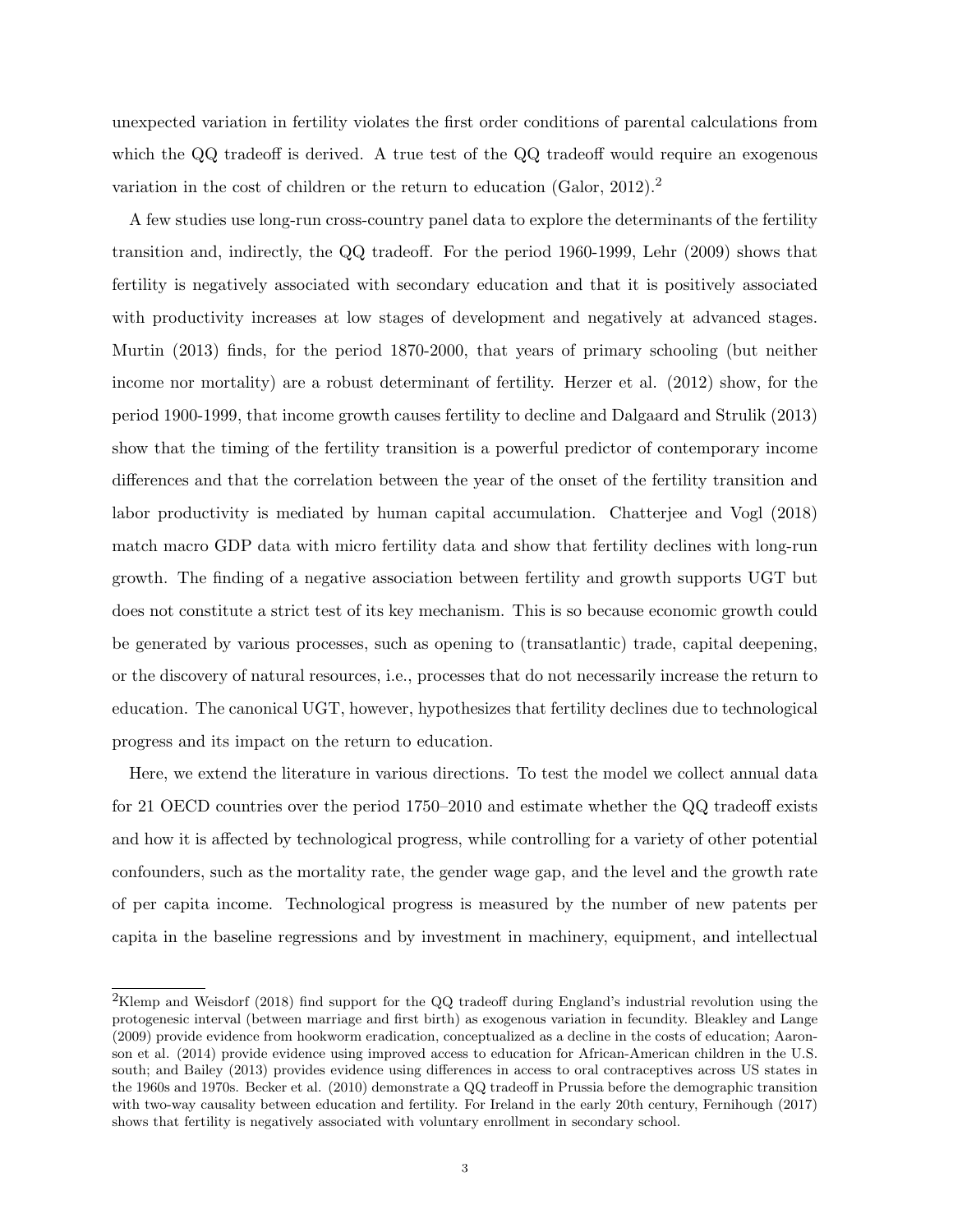property products and R&D intensity as complementary measures of skill-biased technological change in the robustness section.

Testing the predictions of UGT is complicated by the length of time over which the data is required in order to cover the period starting from the onset of the First Industrial Revolution until the recent completion of the fertility transition. While recent data, starting from around 1960, are readily available from international organizations, the ease with which data can be accessed diminishes exponentially as we go back in time. Most of the early data sources are national statistical sources and specialized national studies that occasionally cover only some regions within countries. The most complex task has been to construct school enrollment rates because the data from national statistical agencies are mostly not available before the mid-19th century or later. Furthermore, private education, education by ambulant schools, and home education, which dominated national education well into the 19th century, are generally not accounted for in official statistical sources. Numerous sources are used to construct GERs and historical testimonies are used to understand the formal and informal school systems that prevailed before the introduction of formal mass education in the 19th century.

In order to establish the extent to which fertility is driven by technological progress through the channel of school enrollment, we use foreign patent-intensity weighted by genetic distance as an instrument, along with compulsory schooling and minimum working age. Finally, to gain further insights into the role of technological progress in the fertility transition, we test for momentum and threshold effects, i.e., we estimate the extent to which the impact of technological progress on fertility depends on its pace and its level and whether it affects fertility only when its level becomes sufficiently high.

The paper is organized as follows. In the next section, we review the household side of the canonical UGT model and derive the key hypotheses. In Section 3, we introduce the empirical model and our handling of simultaneous endogeneity of the fertility and education decisions; we also present the data set and examine long-run regularities in graphical analyses. Section 4 provides the regression results and Section 5 concludes.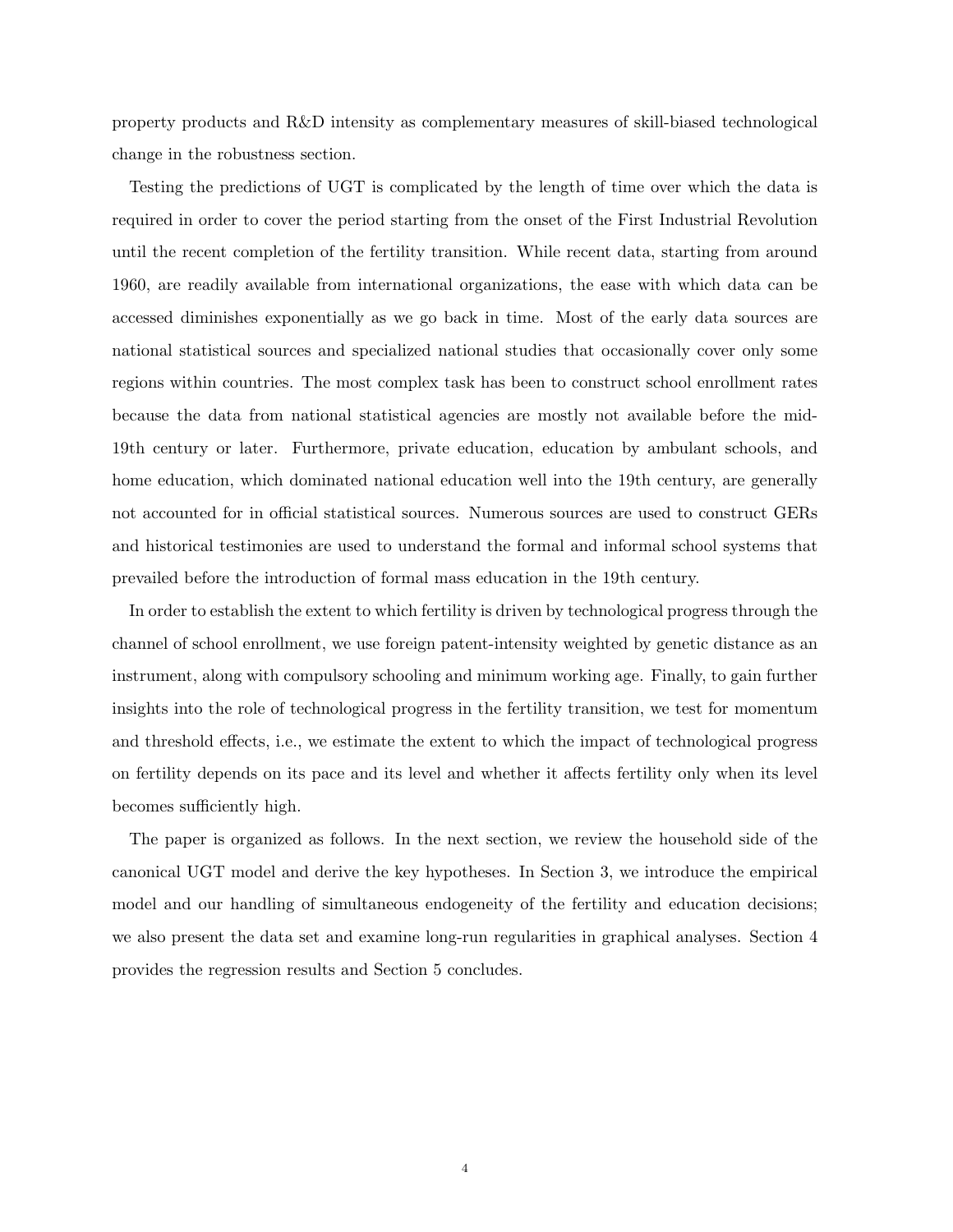## 2. The QQ Tradeoff in Unified Growth Theory

Consider the following model, based on Galor and Weil (2000) and Galor and Moav (2002). Suppose households have the following preferences:<sup>3</sup>

$$
u_t = (1 - \gamma) \log c_t + \gamma [\log n_t + \beta \log h_{t+1}], \qquad (1)
$$

in which  $c_t$  is consumption in period t,  $n_t$  is fertility,  $h_{t+1}$  is human capital per child in period  $t+1$ ,  $\gamma$  is the utility weight of 'child services',  $n_t h_{t+1}$ , and  $\beta$  is a weight of child human capital,  $\beta \in (0,1]$ . Human capital is produced by parents' investment in education per child,  $e_{t+1}$ . Parents are endowed with  $h_t$  units of human capital and receive a potential income,  $w_t h_t$ , where  $w_t$  is the market wage per unit of human capital. Parents are endowed with one unit of time per period, which can be spent earning income or rearing children. Child rearing requires  $\tau + e_{t+1}$ units of time, in which  $\tau$  is essential time costs of child quantity and  $e_{t+1}$  is optional time costs of child quality. The implied budget constraint reads

$$
c_t = [1 - (\tau + e_{t+1})n_t] w_t h_t.
$$
\n(2)

The human capital of the next generation depends on parents' investment in education and on technological change (the growth rate of technology)  $g_{t+1}$ , such that  $h_{t+1} = h(e_{t+1}, g_{t+1})$ . The production function of human capital satisfies the following assumptions: (i) education increases human capital,  $h_e \equiv \partial h_{t+1}/\partial e_{t+1} > 0$ ; (ii) technological progress reduces human capital (makes knowledge obsolete),  $h_g \equiv \partial h_{t+1}/\partial g_{t+1} < 0$ ; and (iii) technological progress increases the return on education,  $h_{eg} \equiv \partial^2 h_{t+1}/\partial e_{t+1}\partial g_{t+1} > 0$ .

Parents choose the levels of consumption and education that maximize utility, (1) subject to the budget constraint, (2), the non-negativity constraints,  $n_t \geq 0$ ,  $e_{t+1} \geq 0$ , and a subsistence constraint  $c_t \geq \overline{c}$ . The first order conditions with respect to  $n_t$  and  $e_{t+1}$  are:

$$
-\frac{(1-\gamma)(\tau + e_{t+1})}{1 - (\tau + e_{t+1})n_t} + \frac{\gamma}{n_t} \le 0,
$$
\n(3)

$$
-\frac{(1-\gamma)n_t}{1-(\tau+e_{t+1})n_t} + \beta \gamma \frac{h_e(e_{t+1}, g_{t+1})}{h(e_{t+1}, g_{t+1})} \le 0,
$$
\n(4)

<sup>3</sup>We do not consider the full dynamic general equilibrium models of Galor and Weil (2000) and Galor and Moav (2002). We focus on the household's decision problem, which is sufficient to elaborate the core UGT mechanism.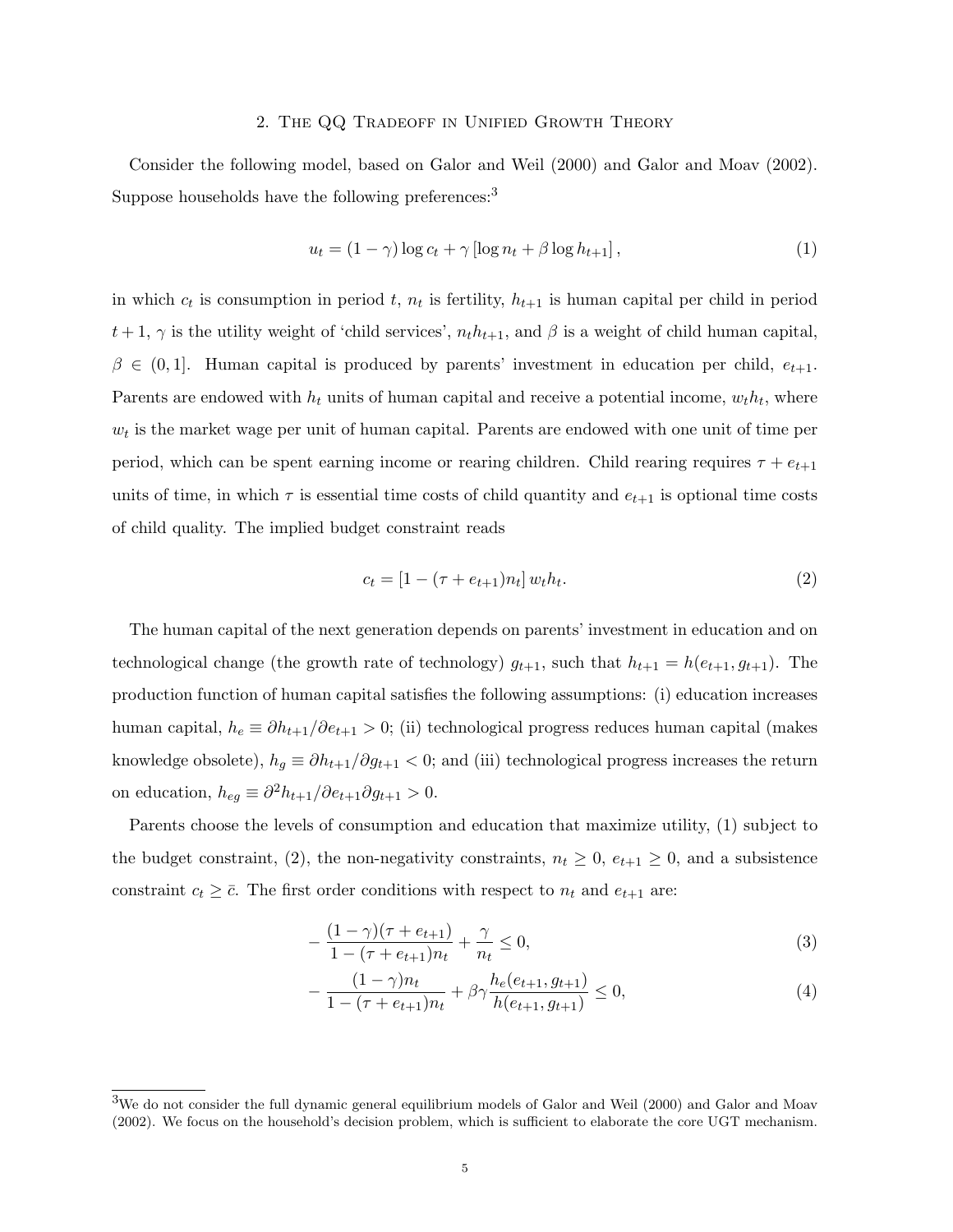where (3) holds with equality when the subsistence constraint is not binding and (4) holds with equality when the education constraint is not binding. For  $w_t h_t > \bar{c}$ , we obtain from  $(3)$ :<sup>4</sup>

$$
n_{t} = \begin{cases} \left(1 - \frac{\bar{c}}{w_{t}h_{t}}\right) \frac{1}{\tau + e_{t+1}} & \text{if } (1 - \gamma)w_{t}h_{t} < \bar{c} \\ \frac{\gamma}{\tau + e_{t+1}} & \text{otherwise.} \end{cases}
$$
(5)

At the interior solution, households spend an income share of  $1 - \gamma$  on consumption and an income share of  $\gamma$  on children. If planned consumption falls below subsistence consumption, the subsistence constraint is invoked. If and only if the subsistence constraint binds, there exists a positive association between household income and fertility. Irrespective of whether the subsistence constraint binds, there exists a negative association between fertility and education: more expenditure on education is (partly) financed by lower fertility. The negative association between fertility and education is understood as child quantity-quality substitution or child quantity-quality (QQ) tradeoff (Galor and Weil, 2000; Galor and Moav, 2002; Galor, 2005). Of course, the QQ tradeoff is observable only when there is education. At the interior solution, the QQ tradeoff is observable independently of income, while at the corner solution, the QQ tradeoff is observed when income is held constant (i.e., controlling for income). Notice, furthermore, that equation (5) is not the solution to the model. It is just one first-order condition combined with a subsistence constraint. In particular, there is no causality going from education to fertility, nor from fertility to education. A central assumption of UGT is that the education and fertility decisions are taken simultaneously and are thus both endogenous. Exogenous variation in fertility, for example through unplanned and thus sub-optimal twin births, are interesting mechanisms to scrutinize a quantity-quality tradeoff but are of limited value for an empirical assessment of UGT (see Galor, 2012, for an extensive discussion).

While there exist many theories that motivate a child quantity-quality tradeoff, the defining element of UGT is the proposed trigger for education. Equation (5) becomes a solution to the model when it is considered together with the first order condition for education. Using (3), the first order condition for education can be simplified to:

$$
G(e_{t+1}, g_{t+1}) = \beta(\tau + e_{t+1})h_e(e_{t+1}, g_{t+1}) - h(e_{t+1}, g_{t+1}) \le 0.
$$
\n
$$
(6)
$$

<sup>&</sup>lt;sup>4</sup>For  $w_t h_t \leq \bar{c}$ ,  $n_t = 0$ . As Galor and Weil (2000), we henceforth focus on the non-trivial solution.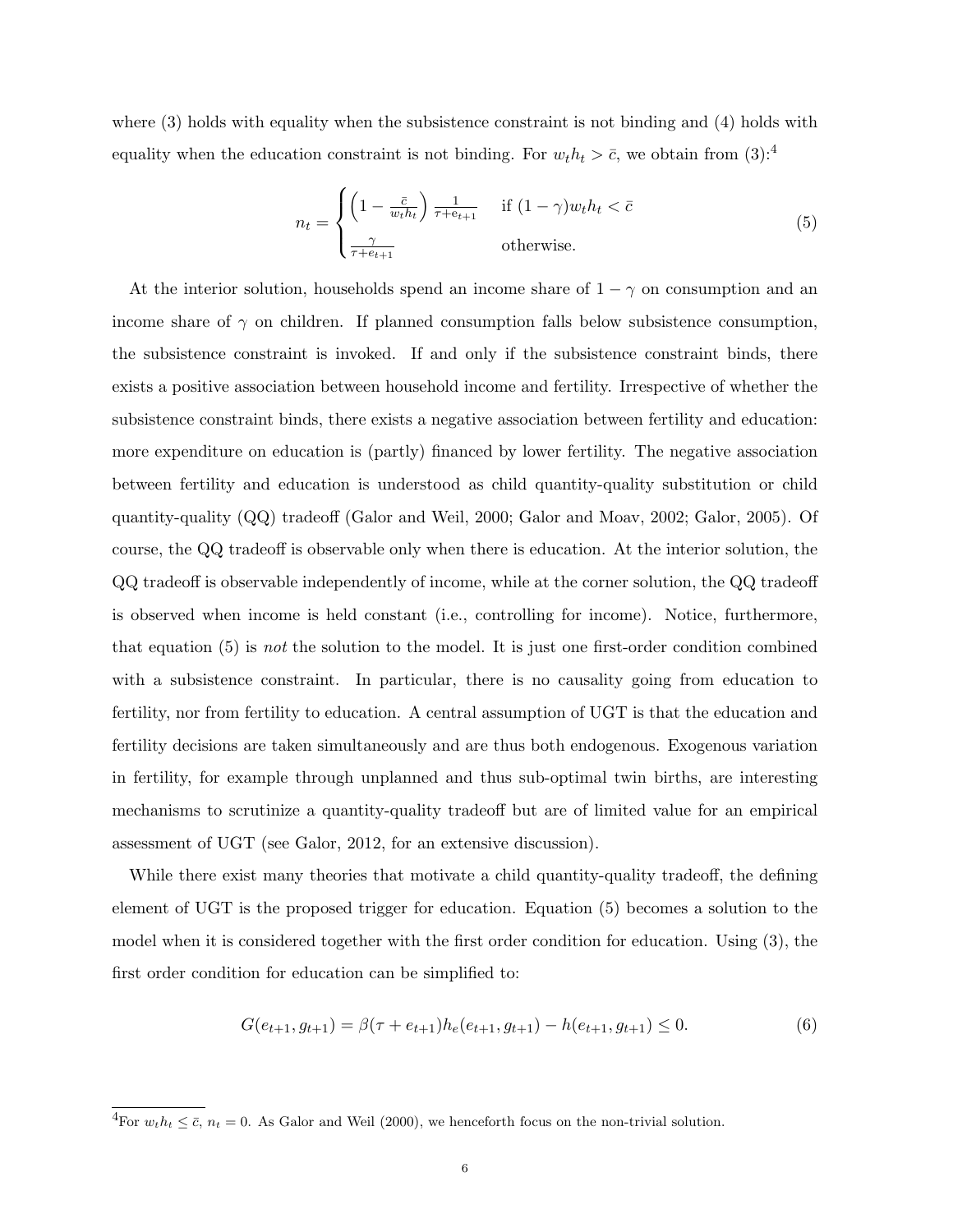Equation (6) establishes the solution for education since fertility is eliminated from the equation. The equation contains education as the only endogenous variable, while all other parameters and variables are considered to be exogenous from the household's perspective. Without further assumptions, the solution for education is not explicit. Its features, however, can be implicitly discussed. The key mechanism of UGT, namely that technological progress induces education is obtained from

$$
\frac{\partial G}{\partial e_{t+1}} = \beta(\tau + e_{t+1})h_{ee} - (1 - \beta)h_e < 0, \qquad \frac{\partial G}{\partial g_{t+1}} = \beta h_e(\tau + e_{t+1}) - h_g > 0.
$$

When there is education, and thus  $G = 0$ , the implicit function theorem establishes a positive and causal impact of technological progress on education:

$$
\frac{\mathrm{d}e_{t+1}}{\mathrm{d}g_{t+1}} = -\frac{\partial G/\partial g_{t+1}}{\partial G/\partial e_{t+1}} > 0. \tag{7}
$$

Until this point the UGT of Galor and Weil (2000) and Galor and Moav (2002) coincide. The models differ in their assumptions about the composition of households. Galor and Weil (2000) consider a society of homogenous households (and simplify  $\beta = 1$ ). They assume that the curvature of the education function ensures that  $G(0, 0) < 0$ . This assumption provides a corner solution for education and generates the prediction that technological progress induces education only if its rate is high enough. This implies that there exists a (long) period in history without mass education because technological progress was too low. Observed education is explained outside the model by, for example, religious or cultural motives. Embedded in a macroeconomy, in which technological progress is driven by education and population size (through learning-by-doing), UGT explains a sequence of states of the world: a Malthusian regime where both education and consumption are at their corner solution; a Post-Malthusian regime where sufficiently high technological progress triggers education, but a positive association between income and fertility still prevails due to the binding subsistence constraint; and a Modern Growth regime in which education rises and fertility declines.

Galor and Moav (2002) consider a society of heterogeneous households that differ in the weights they put on child quality ( $\beta$ ) in a specific way. For some,  $G(0,0) < 0$ , which renders behavior the same as in Galor and Weil (2000). For others,  $G(0,0) = 0$ , such that they always invest in education. Assuming that the subsistence constraint initially binds for all households,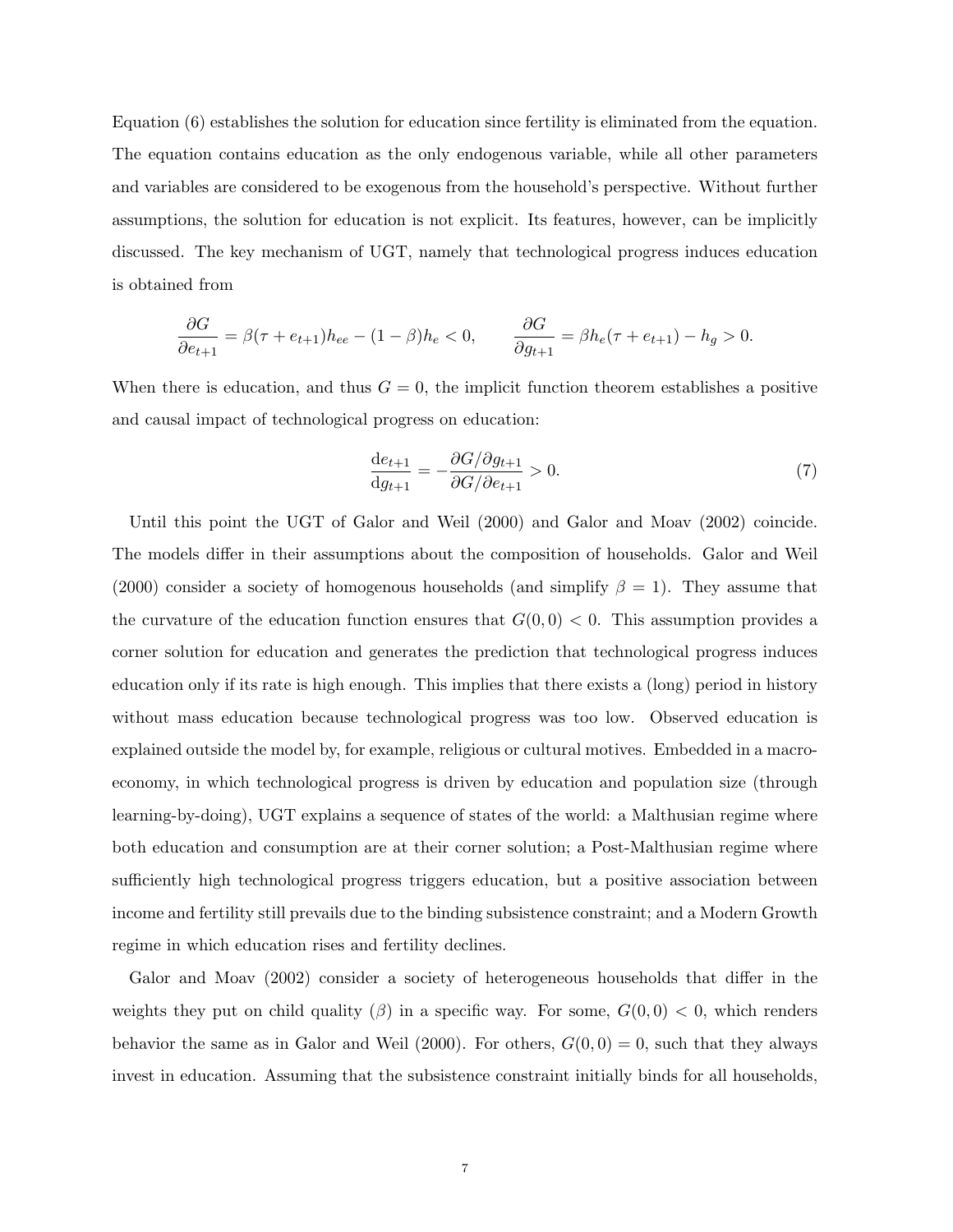the model generates the same three regimes as the Galor and Weil (2000) model with the distinction that a positive association between technological progress and education and a negative association between technological progress and fertility is present at all times (albeit observable only for some individuals in the society).

Another result of the canonical UGT is that income (or income growth beyond that explained by technological progress) is not associated with education. This result could be modified by relaxing the assumption that children only incur time costs and/or the assumption that the returns and cost of education are not affected by parental education. The independence of the QQ tradeoff from income, however, is a result emphasized by UGT as a distinctive feature (e.g., Galor and Weil, 2000 p. 810; Galor and Moav, 2002, p. 1153). The QQ dependence on technological progress rather than income helps to explain why the countries of Western Europe experienced the fertility transition at about the same time despite their different levels of income per capita.

Inserting  $e(g_{t+1})$  in (5), we obtain the solution for  $n_t$ , which contains fertility as the only endogenous variable, and technological progress and other parameters as exogenous determinants. Since fertility depends indirectly on technological progress, through education and the QQ tradeoff, UGT concludes that increasing technological progress leads to declining fertility. Specifically, we arrive at the following predictions of UGT:

- (1) There exists a negative correlation between education and fertility (QQ tradeoff)
- (2) (a) Technological progress, if high enough, has a positive impact on education (Galor-Weil)
	- (b) Technological progress always has a positive impact on education (Galor-Moav)
- (3) Technological progress has a negative impact on fertility through education
- (4) If technological progress becomes high enough, it triggers the fertility transition
- (5) Income (or income growth not driven by technological progress) has no impact on education and, after the onset of the fertility transition, no impact on fertility
- (6) Before the onset of the fertility transition, income has a positive impact on fertility

To the best of our knowledge, predictions  $(2)$ – $(5)$  have so far never been tested empirically. Most of the literature focuses either on the Malthusian mechanism (6) or on the QQ tradeoff (1), which constitutes an essential prerequisite of UGT but is insufficient to describe the core mechanism. The study that comes perhaps closest to our analysis is the one by Chatterjee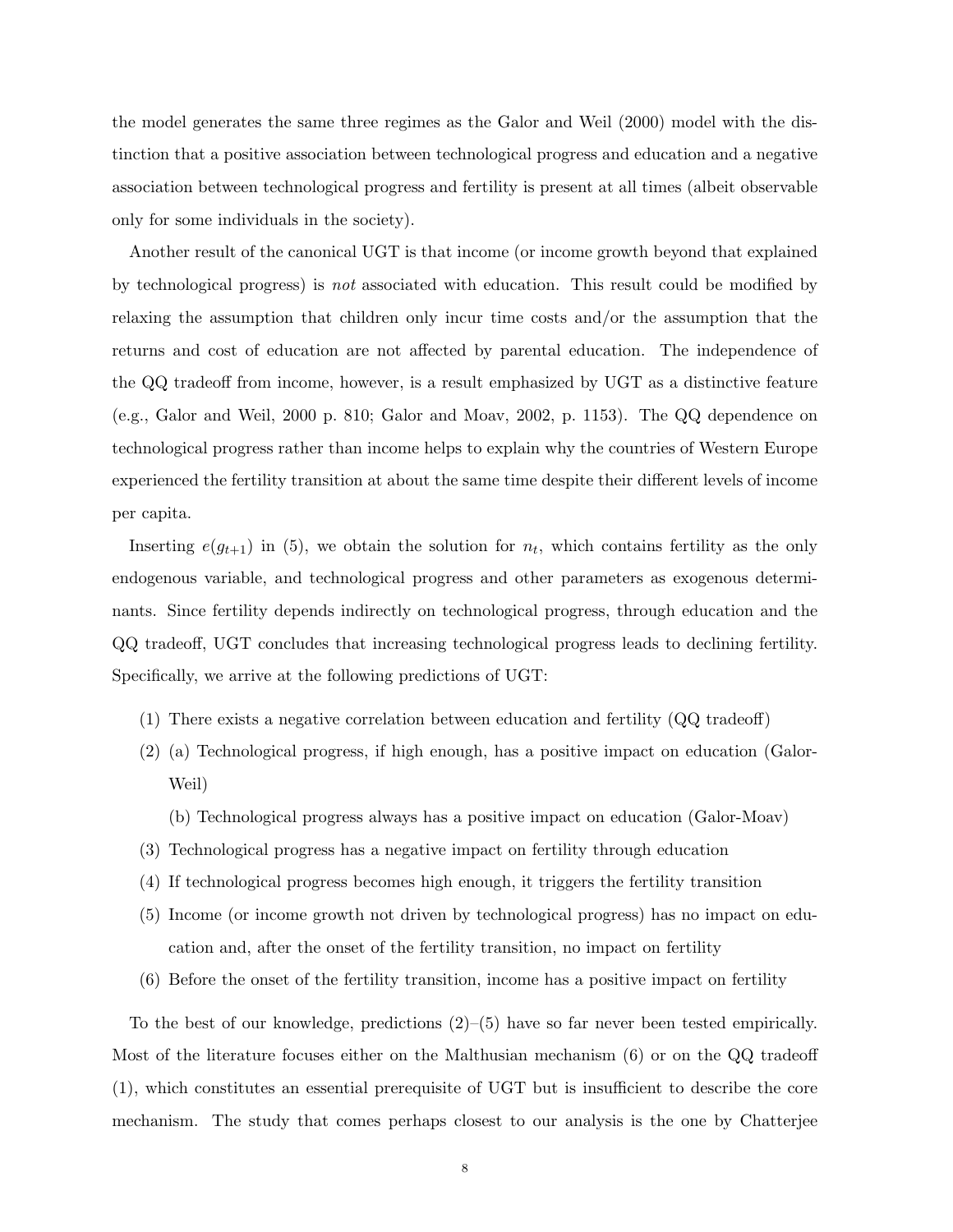and Vogl (2018) who find a negative impact of long-run growth in income of the working age population on fertility in a panel of developing countries and interpret this as evidence for unified growth theory. Economic growth, however, is not the same as technological progress. Economic growth could increase, for example, by capital deepening, increasing labor force participation, increasing openness, discovery of natural resources, commodity price booms, or structural change that is independent of technological change. In this case, it would not trigger education, and unified growth theory would predict that it should have no impact on education. Here, we focus on technological progress and thereby on the mechanism that is at the core of unified growth theory. Income growth, however, may affect education and/or fertility independently of technological progress through channels not captured by unified growth theory. We thus include income growth as a potential confounder in our empirical analysis.

The preference and technology parameters of the model are likely to be country-specific and not necessarily time-invariant. Thus, we also include country fixed-effects and time fixed-effects in the regressions. We control for mortality, child labor, and female empowerment since these demographic variables have been suggested as being independent influences on fertility and education. Reverse causality is no issue since we measure technological progress at the same year as fertility and education forwarded ten years; assuming, consistent with the model, that the fertility and education decisions were made simultaneously but that the education decision becomes observable only 10 years later when the children could go to school. While the UGT model suggests that the level of income is not decisive for education and fertility after the onset of the fertility transition, other theories do (see Introduction) and, hence, we also control for the level of income in some of the regressions.

### 3. Empirical Method and Data

#### 3.1. Model Specification. The following two models are estimated:

$$
\log FER_{it} = \lambda_0 + \lambda_1 \log GER_{i,t+1} + \lambda_2 \log (Pat/Pop)_{it} + \lambda_3 \Delta \log (Y/Pop)_{it} + \lambda_4 \log CMR_{it}
$$

$$
+ \lambda_5 \log W_{it}^{Gap} + \phi_i + \varphi_t + \epsilon_{1,it}, \tag{8}
$$

 $\log GER_{i,t+1} = \gamma_0 + \gamma_1 \log FER_{it} + \gamma_2 \log (Pat/Pop)_{it} + \gamma_3 \Delta \log (Y/Pop)_{it} + \gamma_4 \log CMR_{it}$  $+\gamma_5 \log W_{it}^{Gap} + \phi_i + \varphi_t + \epsilon_{2,it},$ (9)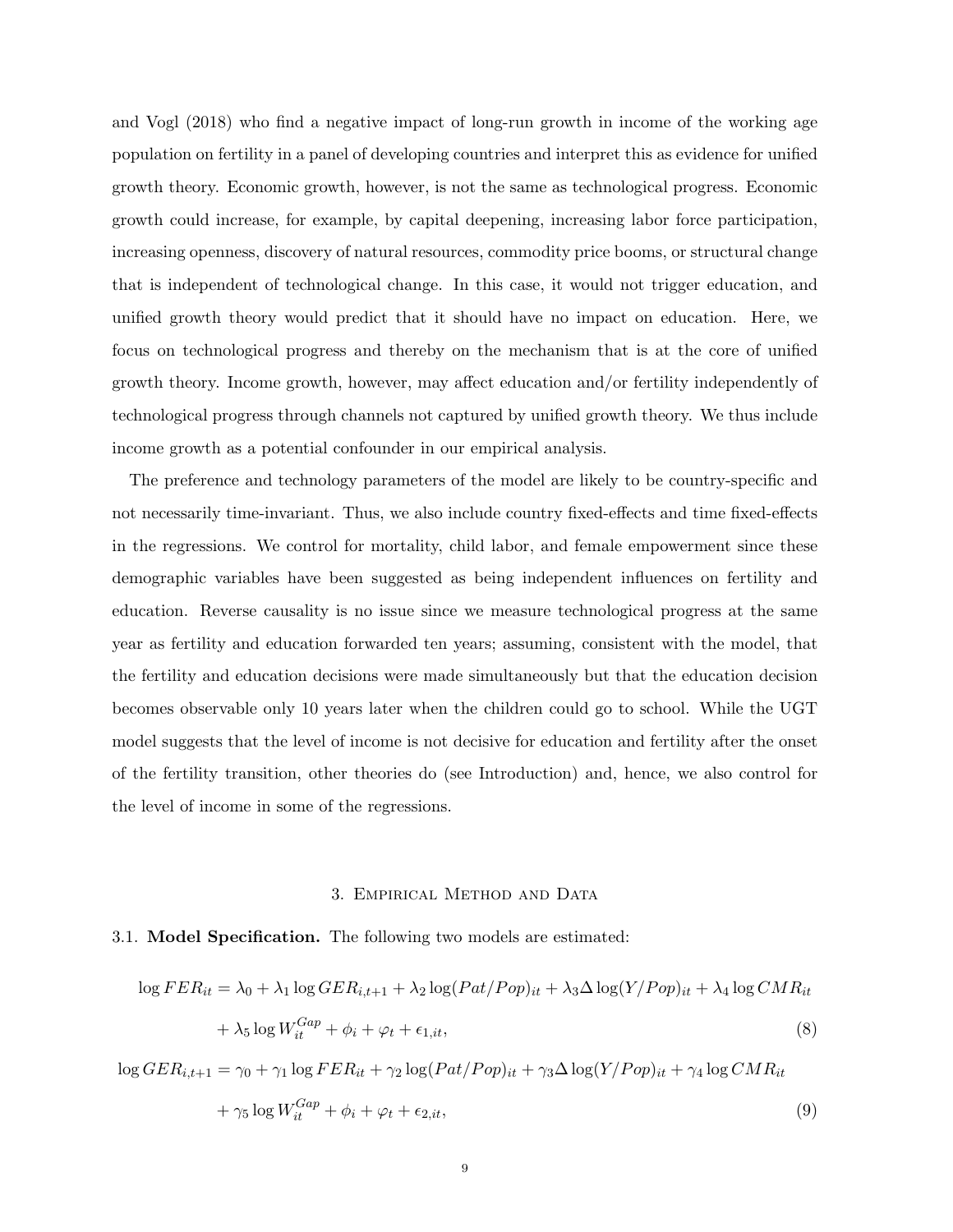where FER is the general fertility rate;  $GER$  is the gross enrollment rate (henceforth GER) at primary and secondary levels;  $Pat$  is the number of new patents granted to residents in period t; Pop is population; Y is real GDP;  $CMR$  is the crude mortality rate, measured as the number of deaths per 1000 population;  $\epsilon$  is a disturbance term; and  $W^{Gap} = (W^M - W^F)/W^M$  is the gender wage gap, where  $W^M$  and  $W^F$  are hourly, weekly, or monthly wages of males and females; and  $\phi_i$  and  $\varphi_t$  are country and time fixed-effects. Here,  $GER_{i,t+1}$  refers to  $GER_{it}$ , forwarded 10 years. The model is estimated in non-overlapping 10-year intervals over the periods 1750-2010 (GER) and 1750-2000 (fertility). The sample period ends in the year 2000 in the fertility model to give room for the 10-year forwarded GER.

According to UGT and the child QQ tradeoff, the fertility and education decisions are taken simultaneously such that there exists no independent influence of fertility on education and vice versa once all potential drivers of fertility or education are accounted for. The right hand side variables  $GER$  and  $FER$  thus control for confounding channels through which fertility may impact education and vice versa.

The variables that potentially influence fertility and education according to the QQ model, are technological progress, mortality, economic growth, and the gender wage gap. Since technological progress, proxied by patent-intensity, is the key driver of the fertility transition in the UGT framework, we use various approaches to deal with potential endogeneity, as discussed in detail in the next sub-section (Section 3.2). The pooled seemingly unrelated regression estimator is used to account for cross-country residual correlation, the parameter estimates are corrected for cross-country heterogeneity and serial-correlation, and the model is estimated in non-overlapping 10-year intervals to filter out random and cyclical fluctuations and to allow for slow adjustment of the dependent variables to changes in the independent variables within each observation interval. Each variable is measured as an annualized average within each 10-year interval except for the growth rate of per capita income, which is measured as the annualized geometric growth rate over each 10-year interval.

The models are estimated over the period 1750-2000, as well as for shorter periods, to capture the fertility transition in full and to allow for the effects of temporary fertility spurts. Estimates that are concentrated in the transitional period 1880-1980, may be overly influenced by mediumterm time trends; an effect that will be less pronounced over a longer time span. Furthermore, the efficiency gain from long historical data is crucial here because we estimate in non-overlapping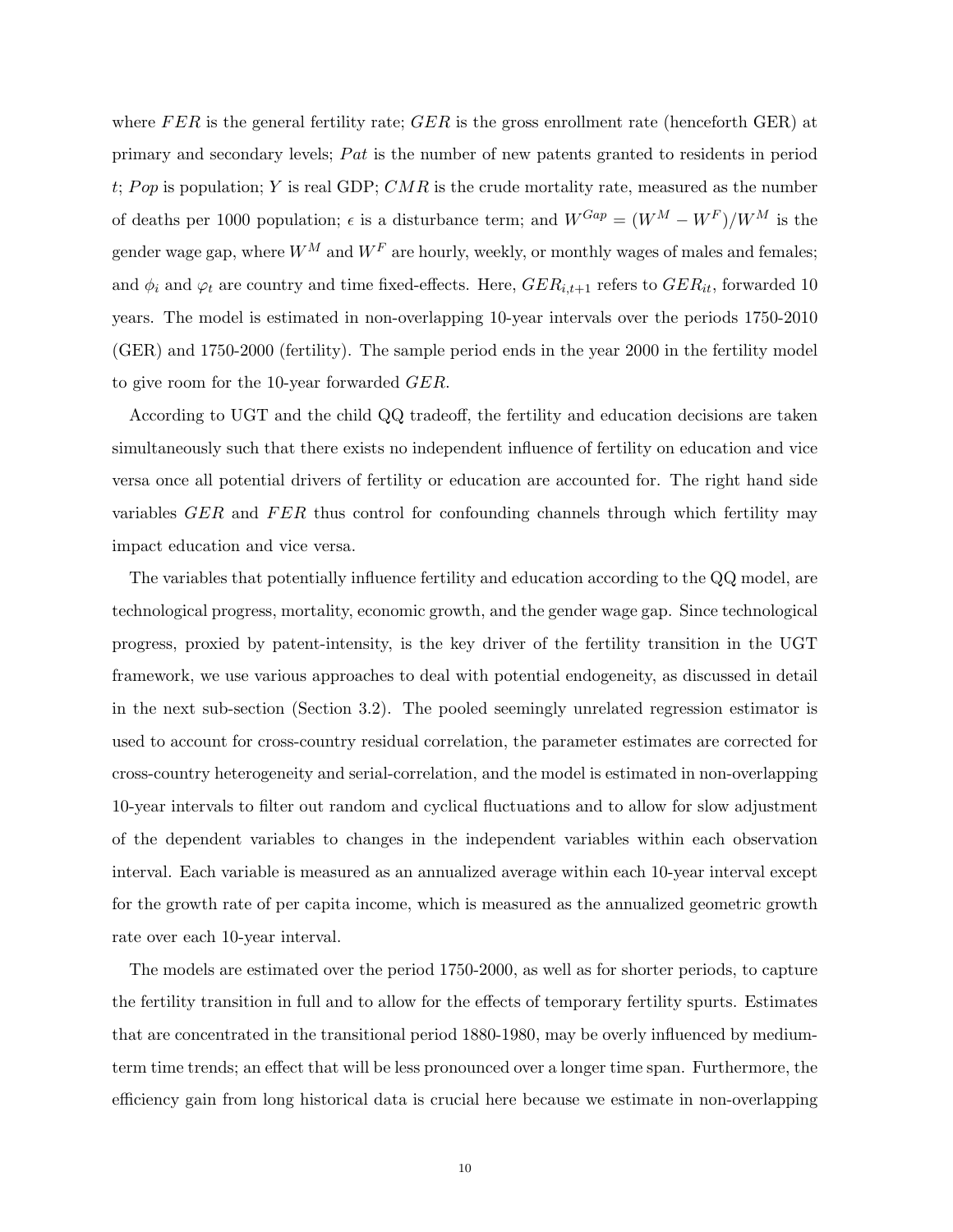10-year intervals and, in some cases, in 5-year intervals. It is important to stress that GERs are used here as opposed to the commonly used educational attainment. Educational attainment is a stock that is determined by past enrollment rates and the exit of older workers from the labor force into retirement and, as such, is determined in the past and is little influenced by contemporary decisions. GER is the relevant outcome variable because it refers to education at the time at which the schooling decision is made.

The gender wage gap is included in the models as it affects the opportunity costs of having children relative to the income of the household (Galor and Weil, 1996). Galor (2005), for example, argues that the reduced gender wage gap starting during the Second Industrial Revolution, contributed to the fertility transition (see also Lagerloef, 2003b; Prettner and Strulik, 2016; Strulik, 2019). Based on the identification strategy of Schultz (1985), Madsen et al. (2020) show that females gained a comparative advantage following the grain invasion from the new world which started in the second half of the 19th century. Crude mortality is included in the models since parents care about net fertility and because some strands of the demographics literature argue that the fertility transition was fueled by the mortality transition (see, e.g., Guinnane, 2011). Since data on age-dependent mortality are scant before 1860, we proxy the survival probability of children by the crude mortality rate. It is also worth stressing again that the same control variables are included in Eqs. (8) and (9) because the QQ model assumes that the fertility and educational decisions are taken jointly.

Technological progress is measured by patent-intensity, where the number of patents is normalized by population following second-generation Schumpeterian growth models (see, e.g., Peretto, 1998; Ha and Howitt, 2007; Madsen, 2008). If, on average, technological progress is skill biased, we would expect  $\log GER_{i,t+1}$  to be significantly positively related to  $\log (Pat/Pop)_{it}$ . Patents are excellent indicators of technological progress because they have been through screening, are generally accurate, and are available far back in time. Furthermore, patent-intensity is a stationary process with low persistence, which means that its significance in the regressions is not an outcome of positive or negative time-trends it has in common with education and fertility. The downside of patents as technology indicators is that not all inventions are patented and that inventions are highly heterogeneous. The heterogeneity of patents is not a problem if they are in large numbers; however, it is a problem when the number of patents is small. Since patent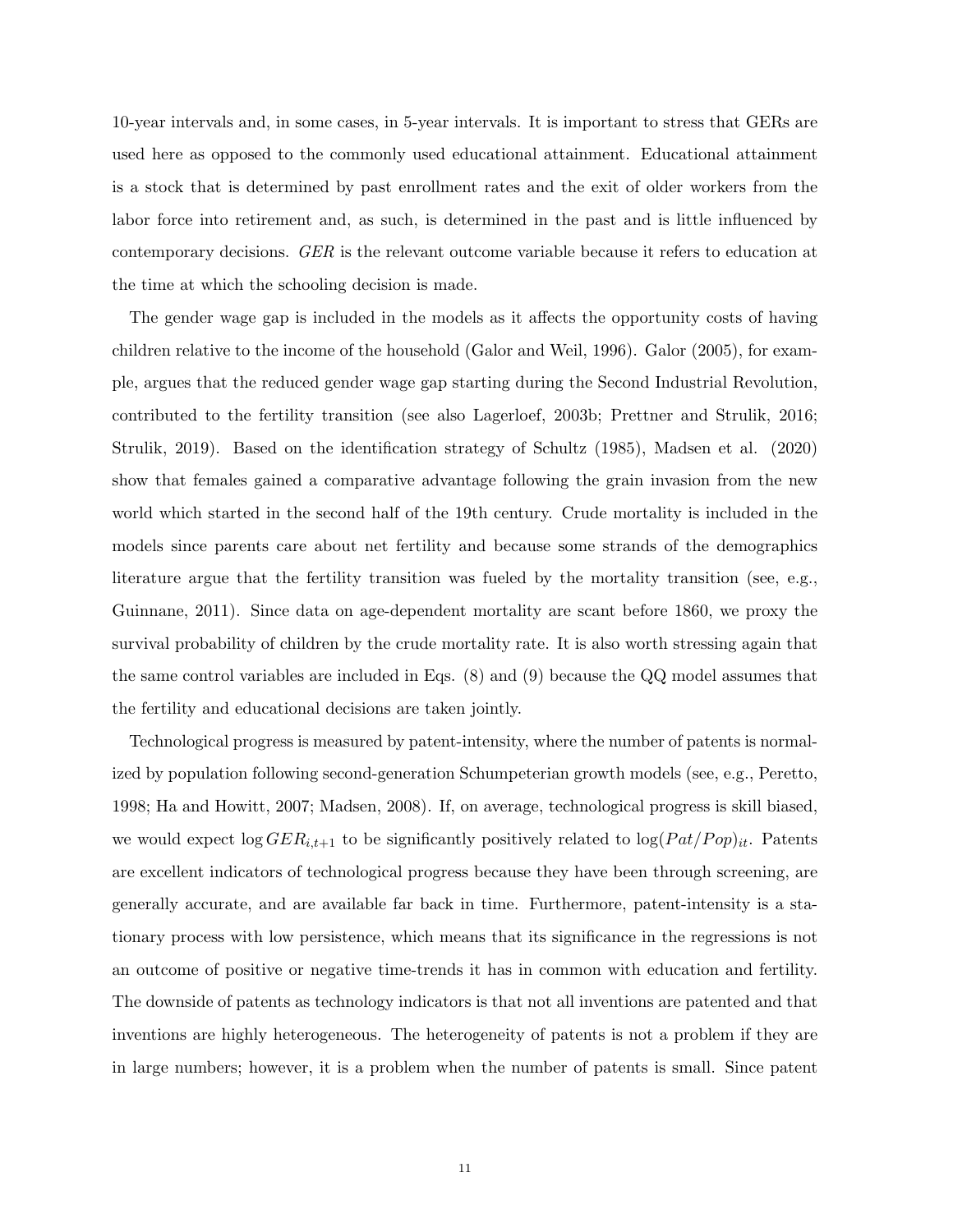counts are new patent flows, patent-intensity measures technological progress and not the level of technology.

We use R&D-intensity and the income share of net investment in machinery, equipment, and intellectual property products as alternative and complementary indicators of skill-biased technological progress in the robustness section. R&D-intensity is measured as real R&D divided by real GDP, noting that R&D and GDP are deflated by quite different deflators (see, for details, Madsen et al., 2021). The R&D expenditure, which is from Madsen et al. (2021), is estimated from various R&D indicators, such as the number of R&D workers, government spending on R&D, government spending on salaries to univesities, and enrollment in tertiary education. R&D has the advantage over patents in that it implicitly weights innovations by R&D effort, whereas patent counts weight all innovations equally regardless of the significance of the innovation. Conversely, R&D is likely to be less exogeneous than patents because investment in R&D is partly determined by R&D opportunities, such as the education of the workforce. Before WWII or slightly earlier, most  $R\&D$  was carried out in public and private universities – institutions that were often financed by joint efforts of royals, industrialists, and governments (Madsen et al., 2021).

The increasing share of real investment in machinery and equipment in total real income in the OECD countries since the onset of the Industrial Revolution reflects, to a large extent skill-biased technological progress that is driven by new investment-specific technology. Krusell et al. (2000), for example, argue that demand for skills accelerates in response to increasing investment in machinery and equipment. In support of their theory, they find that the elasticity of substitution between machinery and equipment capital and unskilled labor is significantly higher than that of capital equipment and skilled labor, suggesting that machinery capital and skilled labor are complements in production. Similarly, Caselli (1999) develops a theory in which technological revolutions increase the demand for workers who are able to switch to sectors that benefit from new technologies. Caselli argues that skilled labor and capital investment were complementary during the First and the Second Industrial Revolutions. Overall, there is support in the literature for the idea that industrial revolutions are associated with increasing demand for skilled labor (see, for further references and discussion, Acemoglu, 2002; Galor, 2011).

It has been argued that technological progress could be unskilled-biased during the First Industrial Revolution such that technological advances during this period did not trigger a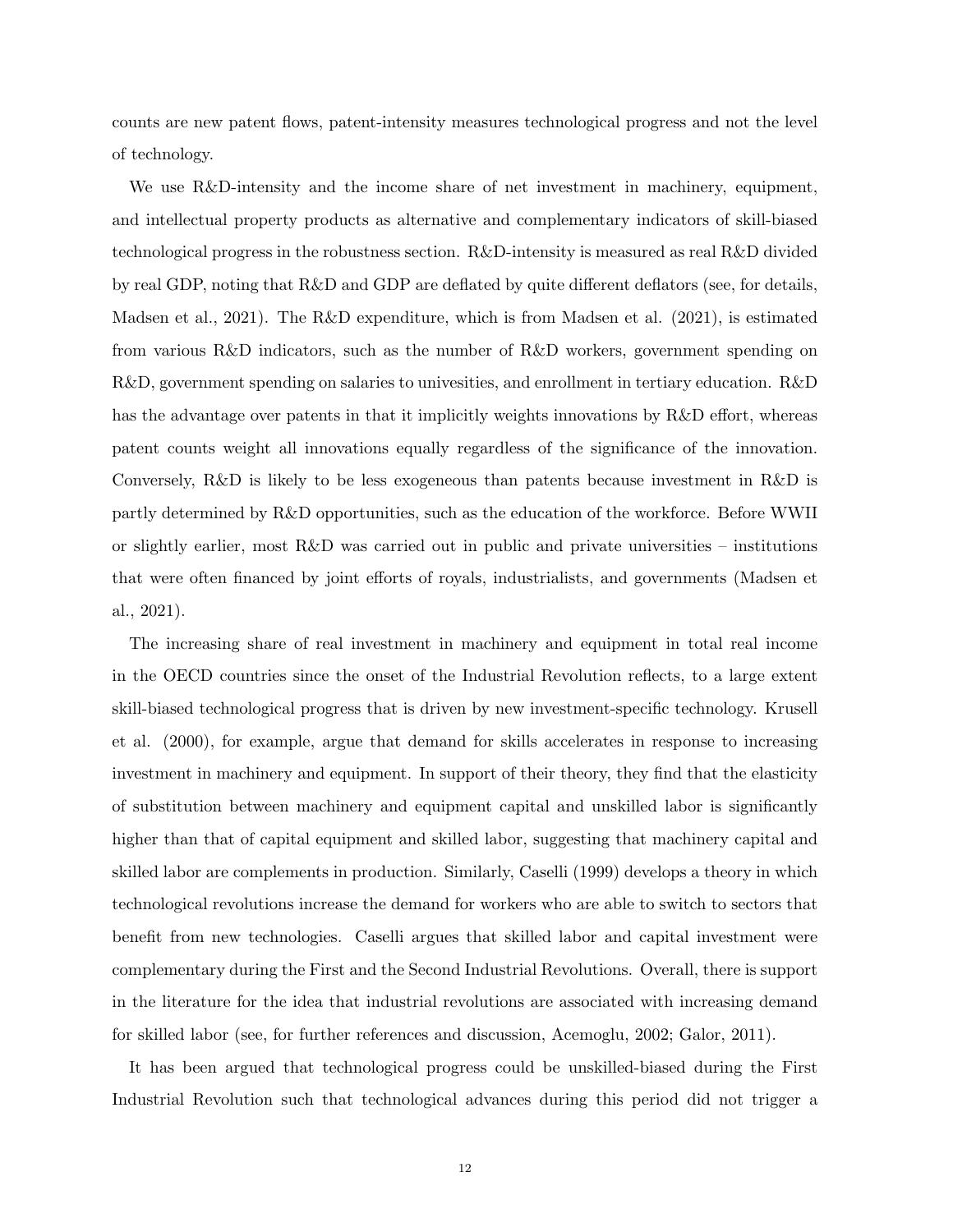fertility transition (Galor, 2005). Here, we will show that even if technological progress during the First Industrial Revolution were skill-biased, it would not have been forceful enough to trigger a fertility transition. As shown in the data section 3.3 below, patent intensity was approximately 50 times larger during the Second Industrial Revolution than during the First Industrial Revolution. Furthermore, the real price of investment in machinery and equipment was flat before the 1870s, pointing towards insignificant investment-specific technological progress.

Per capita income growth and technological progress are both included in the models to make a clear distinction between growth driven by technological progress and growth driven by factors unrelated to technological progress, such as saving-induced capital deepening, land clearing, increasing labor force participation rates, Smithian growth (increasing division of labor), foreign trade, gold discoveries, commodity booms, terms of trade shocks etc. Essentially, per capita growth is included in the model to control for the impact of economic development on fertility and education.

Finally, one may question why we need to estimate both equations (8) and (9) since one is a mirror image of the other. There are two reasons why it may be useful to estimate both models. First, since the ideal conditions are never met in an uncontrolled environment, the derived elasticities will differ across the two models. Following the classical errors-in-variables problem, for example, the correlation between the measurement error of the dependent variable and the residual is assumed to be zero, while this is not the case for the independent variables. The same reasoning applies to endogeneity due to the exclusion of unobserved control variables that differ between the two equations. Although we have included more control variables than almost all other long-run studies of the fertility transition, there are surely unobserved variables we have not been able to control for, such as cultural and environmental factors, for example. To preserve space, most of our estimates are based on the fertility model.

As explained in Section 2, equations (8) and (9) are derived from a standard UGT model following Galor and Weil (2000). According to this literature, the increasing rate of technological progress during industrialization increased the returns to human capital and, consequently, changed the incentives to trade quantity for quality in the fertility decision. It is worth stressing that it is technological progress and not the level of technology that is crucial for the fertility transition in the models of Galor and Weil (2000) and Galor and Moav (2002). In the robustness section, we allow for the coefficients of technological progress to vary over time and across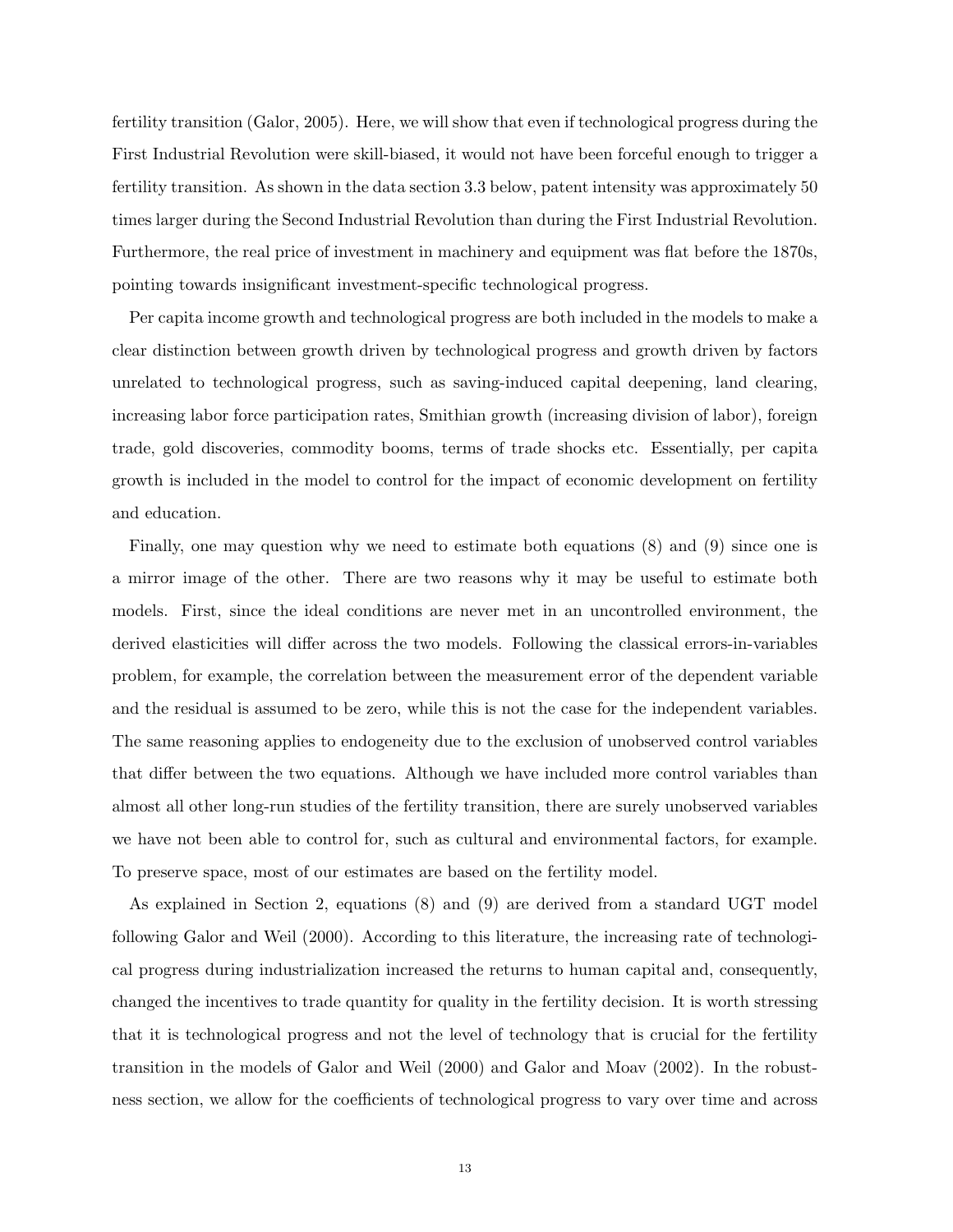regimes and investigate whether technological progress always exerted an influence on fertility and education or only when its level was sufficiently high, as predicted by the Galor-Weil model.

3.2. Identification. According to unified growth theory, the focus variables are fertility, education, and skill-biased technological progress (Galor, 2005). While the fertility and education decisions are taken simultaneously, there is a subtle causal relationship between fertility and education in UGT. According to UGT, only education depends directly on technological progress, which is the mechanism that incentivizes parents to increase the resources spent on education of their children which, consequently, forces parents to reduce fertility. Thus, technological progress affects fertility through its impact on education (and not vice versa). We instrument the GERs based on the following first-stage regression:

$$
\log GER_{i,t+1} = \alpha_1 \log (Pat/Pop)_{it}^F + \alpha_2 \log Comp_{it}^{min} + \alpha_3 \log WA_{it}^{min} + \mathbf{W}'\theta + \epsilon_{3,it},\tag{10}
$$

in which  $Comp^{min}$  is years of compulsory education;  $WA^{min}$  is the minimum working age;  $(Pat/Pop)^F$  is foreign patent-intensity weighted by the square root of genetic proximity; and W is a vector of the variables contained in the second-stage regression. Ultimately, we are interested in the impact of technological progress on fertility through education. Compulsory education and minimum working age are added to the setup in order to improve the reliability of the regression results.

We do not carry out traditional 2SLS regressions in which all three instruments are included in the instrument set. Instead, we use the 'falsification adaptive set' (FAS) approach of Masten and Poirier (2021) in which we derive the baseline identified set of point estimates under which the baseline model is not refuted. The benefits of the FAS approach are that 1) it complements traditional overidentification tests by including the variation in estimates obtained from alternative nonfalsified models; and 2) it excludes invalid instruments that would otherwise bias the parameter estimates of the structural model. To achieve this, we estimate the 2SLS regressions using different combinations of the instruments while, at the same time, controlling for the instruments that are excluded from the first-stage regression in the second-stage regression, as discussed in detail in the 2SLS regressions in Section 4.2. This approach gives two additional insights over the traditional 2SLS approach. First, it provides interval estimates of the coefficients of the instrumented variable, GER, and second, it roots out weak instruments from the first-stage regression while, at the same time, controlling for the excluded weak instrument(s)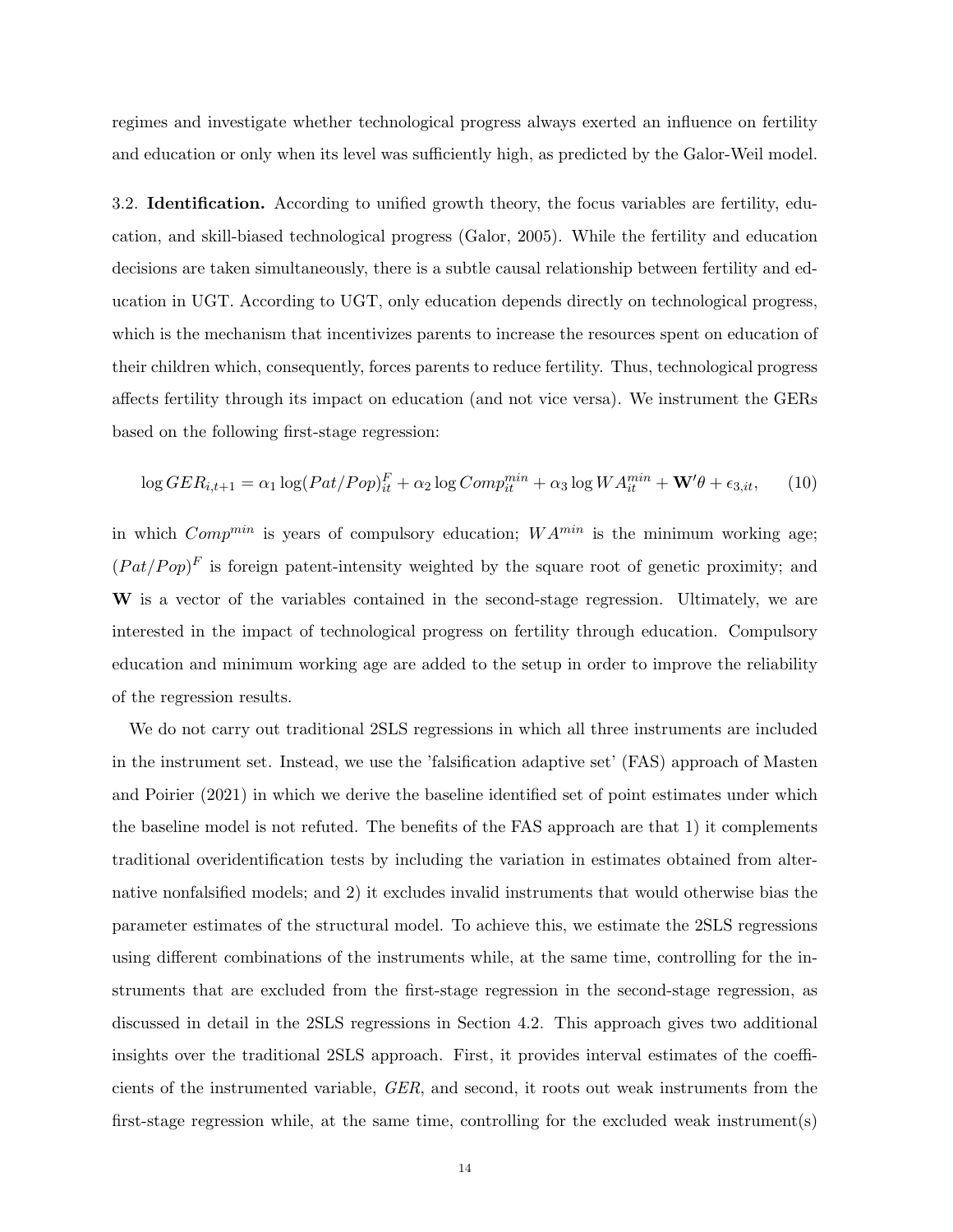in the second-stage regression. Note that the FAS analysis is not a test of instrument validity but rather an analysis of instrument relevance and the sensitivity of the structural parameters to different combinations of instruments.

The minimum working age is included as a factor that affects the opportunity costs of education. Doepke (2004), for example, argues that child labor laws were influential for the demographic transition. Like the minimum working age, the number of compulsory school years reduces the opportunity cost of education. A key question is whether compulsory schooling and minimum working age violate the exclusion restriction and are exogenous. There are reasons to believe that the exclusion restriction is, to some extent, violated, but not to such a degree that these variables cannot be considered to be semi-solid instruments. Whereas per capita income and institutional quality were similar for Portugal, Spain, Finland, Norway and Denmark the schooling and minimum working age laws and the attitudes towards education were markedly different.<sup>5</sup> The downside of these instruments is that the minimum working age and compulsory school years are influenced by the processes of economic development; thus violating the exogeneity condition. As argued by Galor and Moav (2006), for example, the mercantile and industrial capitalists, who stood to gain from a more educated labor force, lobbied for the provision of universal public education. This is particularly true for England after the mid-19th century, when the urban elite realized that English education was lagging behind the other Western European countries (Galor and Moav, 2006). By acknowledging that the instruments vary in their relevance and non-excludability, the FAS approach is informative because it gives us some confidence that the true but unobserved causal effect is not too far from the obtained range of 2SLS estimates.

By instrumenting GER by foreign patents, we implicitly assume that foreign patents affect fertility through either GER or domestic patent intensity. Following Spolaore and Wacziarg (2009), we assume that technology spillovers are stronger among genetically closely related countries

<sup>5</sup>Statutory laws, introduced already in the 1730s in Denmark and Norway, were major forces behind the expansion of education starting more than 150 years before the onset of the fertility transition in these two countries (see the Data Appendix for a detailed discussion and references). For Spain in the mid-16th century, by contrast, the church authorities decided that the unrestricted production of books had to be stopped; essentially to prevent the expansion of Protestantism (Nalle, 1989). The decision resulted in a list of prohibited books in 1551 and door-to-door interviews by inquisitors gradually increased in intensity after this year to prevent the spread of potentially dangerous ideas. This intervention broke the upward trend in the Spanish literacy rates before 1551 and had long-lasting effects on education in Spain (Nalle, 1989). Furthermore, several scholarly articles argue that the Napoleonic Wars carried the seeds for the expansion of mass education in Europe during the 19th century (see, for a recent example, Aghion et al., 2019).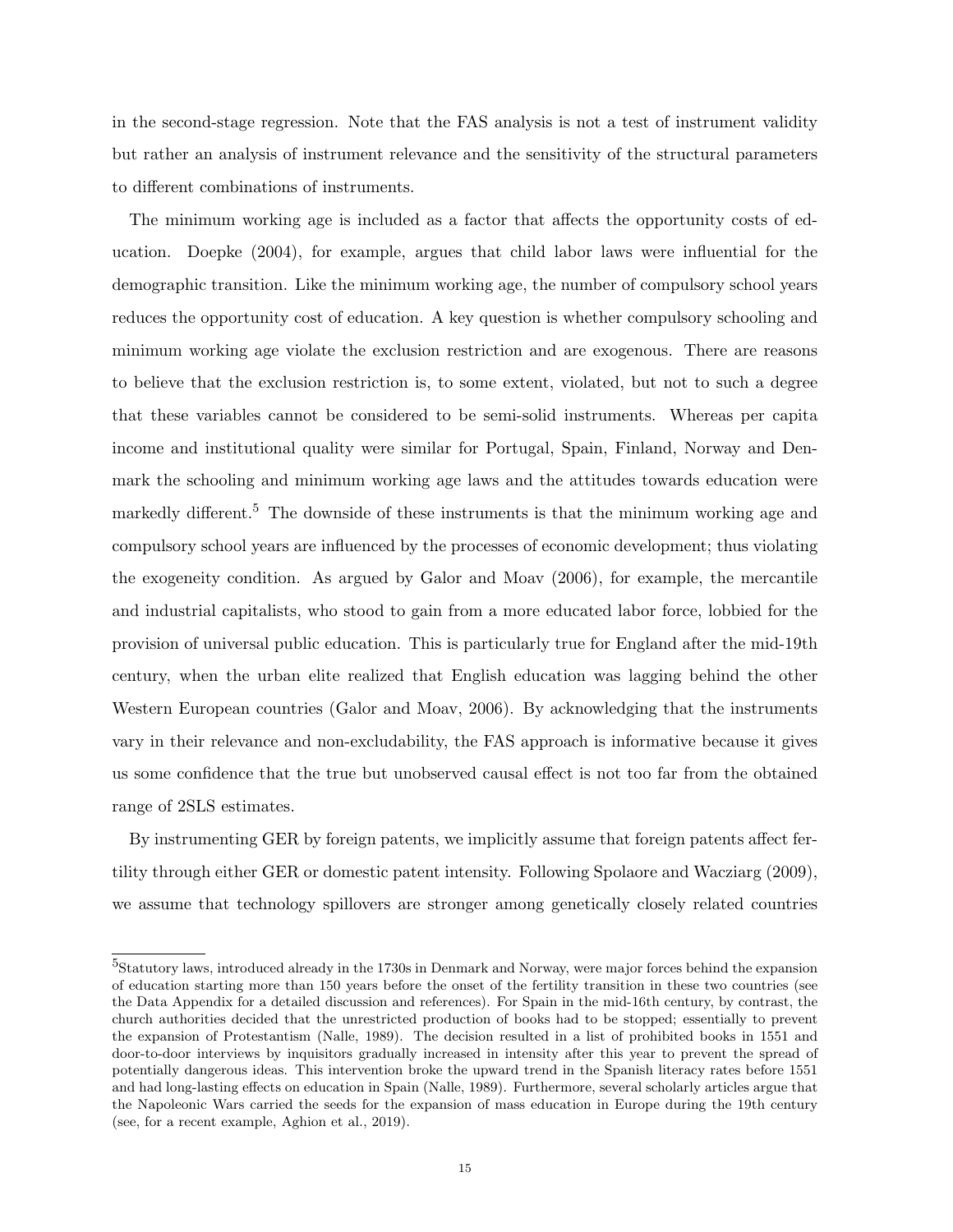than genetically distant countries, because genetically close populations tend to have comparable habits, beliefs, customs, and values and these traits are transmitted from one generation to the next. Testing various channels through which technologies are transmitted internationally, Madsen and Farhadi (2018) find that the genetic proximity channel came out favorably over other transmission channels. In our OLS regressions, domestic patent intensity has a significant impact on fertility even after enrollment rates are accounted for. Therefore, we control for domestic patent intensity in the second stage of the IV regressions to ensure that foreign patents affect fertility through GER and the coefficients of GER are unbiased. In principle, foreign patent-intensity may affect fertility through domestic income growth; however, we do not include income growth in the 2SLS regressions because it is endogenous and we show in the baseline regressions that income growth does not affect the parameter estimates of the focus variables.

3.3. Data. The data construction has been a Herculan task because the data availability exponentially diminishes as we go back in time and most of the data from international sources are generally first available from the second half of the 19th century or later. While the quality of the historical data are not of the contemporary standard, the economy was much simpler to measure in the pre-industrial period than after. It was, for example, easy to keep track of births because almost everyone in the community was a member of the church, which kept records, a great many of which survived, and migration was often limited to the neighboring towns. The variety of goods and professions was also a small fraction of what it is today. The historical data are collected for the following 21 OECD countries: Australia, Austria, Belgium, Canada, Denmark, Finland, France, Germany, Greece, Ireland, Italy, Japan, the Netherlands, New Zealand, Norway, Portugal, Spain, Sweden, Switzerland, the UK and the US. Here, we provide a broad overview of the data while the data construction and sources are detailed in the Data Appendix.

For the gender wage gap, our approach is to include the wages for as many sectors and professions as possible to ensure that the data are as representative of the whole economy as possible. While gender wage data are available for broad sectors of the economy from the mid-20th century, the data coverage is mostly for manufacturing and agriculture in the approximate period 1850-1950 and for agriculture before 1850. The data indicate that the gender wage gap is not sensitive to payment intervals (hourly, weekly or monthly) and that it is similar in the manufacturing and service sectors. However, the wage gap is generally lower for agriculture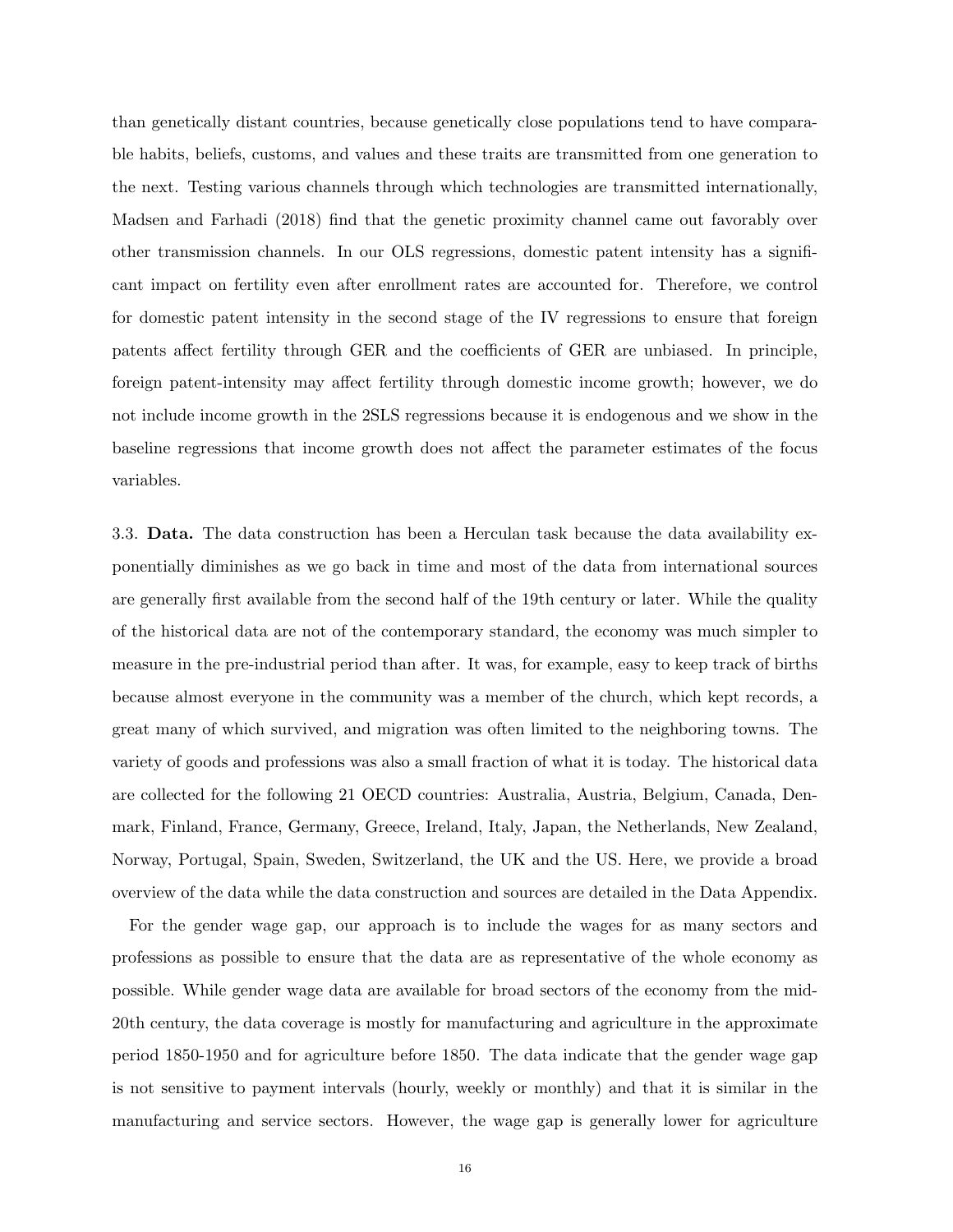than for other sectors of the economy; a problem that is catered for in the estimates by ensuring a smooth transition from agriculture to manufacturing and by splicing the overlapping data. Most of the pre-WWI data are daily wages in the agricultural sector, after which manufacturing gradually takes over as the dominant non-service sector.

The general fertility rate,  $FER$ , is calculated as the total number of live births per  $1,000$ females of reproductive age between 15 and 44 years in a population per year. This is a more precise measure of fertility than the crude birth rate (births per 1000 population) because  $FER$ uses the female population aged 15 to 44 years in the denominator and, therefore, is not affected by the significantly changing age structure of the population during demographic transitions. Before being published by national statistical agencies, the fertility data are predominantly reconstructions from church registers and then scaled up to national levels.

School enrollment rates, which are constructed by Madsen (2022), are estimated as school enrollment divided by the population of the relevant school age cohort. The data from standard sources used in the literature, such as Mitchell (2007), provide generally poor coverage during the 19th century and no data are available earlier than 1830. Mitchell (2007) obtains almost all his data from statistical yearbooks. However, the data in statistical yearbooks are generally inaccurate before and during the fertility transition because they often omit private education, education of ambulant schools, and home education. Furthermore, this data often show implausible jumps or growth spurts (often triggered by the changes in number of grades included at each level in the data), changes in the number of included districts, failure to make a clear distinction between vocational training and non-vocational education, and often show inconsistencies across censuses.

Numerous sources are used to construct GERs and historical testimonies are used to understand the formal and informal school system that prevailed before the introduction of formal mass education in the 19th century. In Norway and in Denmark before compulsory education was introduced in the early 19th century, for example, no official school enrollment data are available (see Madsen, 2022 for a detailed discussion and references). This does not mean that education was non-existent during this period and earlier. Reforms were introduced as early as 1736 and 1739 in Denmark and Norway. For example, the introduction of the confirmation reform in 1736 in Denmark, in which certain literacy standards were required for a child to be confirmed in the Protestant tradition, gave teenagers exceptionally strong incentives to learn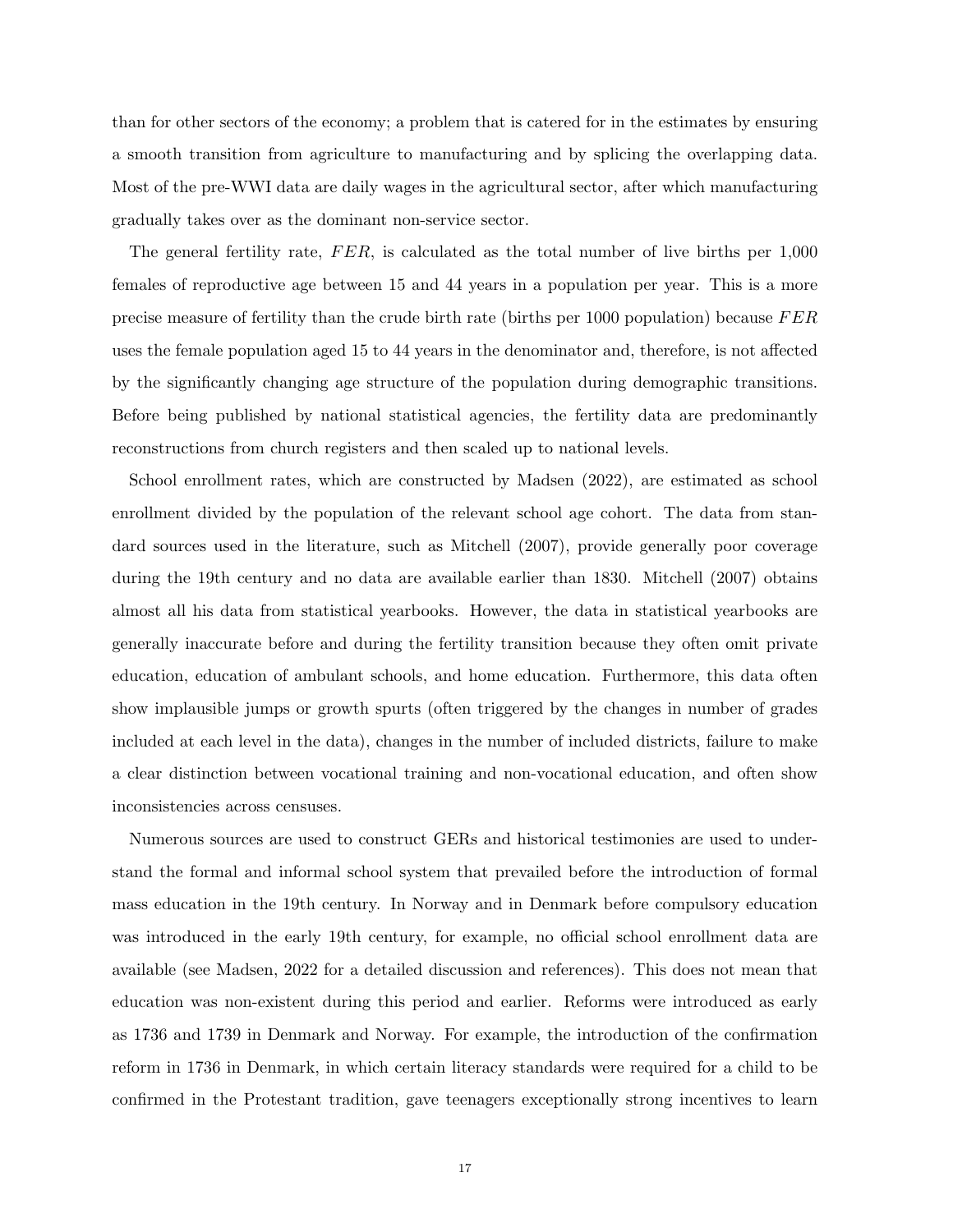reading skills from new-established schools, the clergy, and parents. Anybody who was not confirmed was prohibited from owning real estate, leasing land, and could not be married or become a soldier (Madsen, 2022). To give the children the opportunity to meet the required learning standard for confirmation, the 1739 school reform in Norway lead to the establishment of ambulant schools, in which teachers taught in each school district two months a year to cater for isolated children in tiny settlements all over the country. Enrollment was close to 100%, suggesting a very effective coverage (Madsen, 2022). Without detailed country studies, the resort to routine retropolation of the GERs leads to large errors and misleading trajectories in a period that is essential for understanding the educational expansion and the fertility transition.

Genetic distance-weighted research intensity spillovers are estimated from the following weighting scheme:

$$
\left(\frac{Pat}{Pop}\right)_{it}^F = \sum_{j=1}^{31} \sqrt{\frac{1}{D_{ij}^{gen}}} \left(\frac{Pat}{Pop}\right)_{jt}, \quad j \neq i,
$$

where  $D_{ij}^{Gen}$  is the genetic distance between countries i and j, and is measured as the distance between ethnic groups with the largest shares of the population in each country in a pair (denoted F ST by Spolaore and Wacziarg, 2009), and is normalized by the average distance in the sample so that the weights sum to one. The weighting is assumed to be inversely related to the square root of distance to ensure that long distances get higher weights than in the case in which  $1/D^{gen}$ is used as weights. $6$ 

3.4. Graphical Analysis. Figures 1 and 2 display the average general fertility rate and the crude mortality rate for the OECD countries, where the dashed lines signify 95% confidence interval bands around the average. Separate graphs for the UK, the US, France, and Germany are presented in the online Appendix. For the average country, the fertility transition took place over the approximate period 1880-1980; though interrupted by an increase in fertility from the depth of the Great Depression in 1932/33 to 1964. The fertility transition occurred roughly at the same time in all Western countries. France deviated somewhat from this pattern in that its fertility decline started already at the turn of the 19th century (see Figure 1 in the online Appendix). However, the French fertility decline was initially slow and it accelerated from about the 1880s such that the early decline can be understood as a gravitation towards

<sup>&</sup>lt;sup>6</sup>Taking square roots implies that the genetic distance between Germany and China gets the weight of 1261<sup>-1/2</sup> = 35.5 and the genetic distance between Germany and Denmark gets the weight of  $38^{-1/2} = 6.1$ , which means that Denmark gets 6.1 times higher weight than China when  $(D^{gen})^{-1/2}$  is used in the weighting scheme as opposed to 33.2 times more weight when  $(D^{gen})^{-1}$  is used as weights.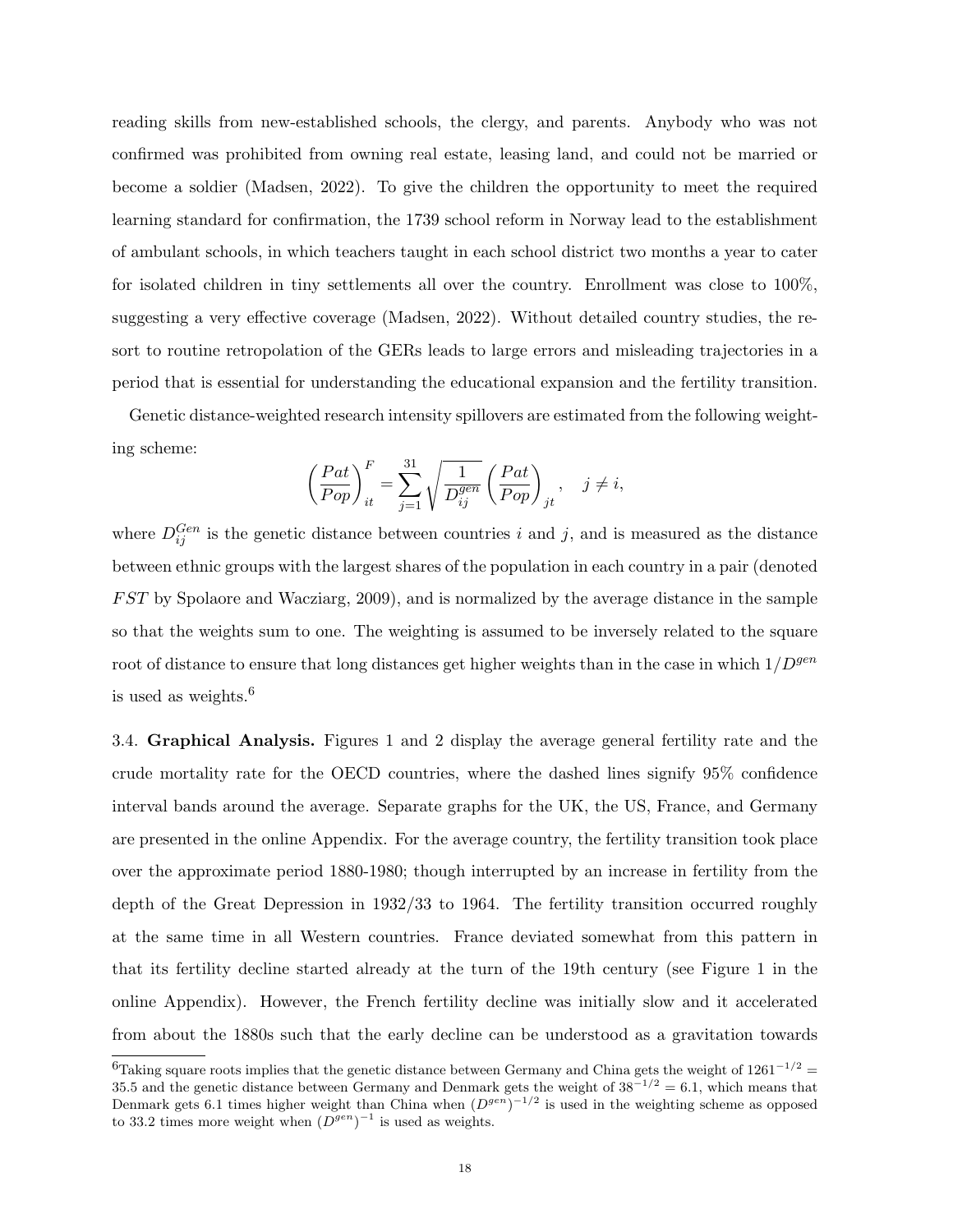|                            |         | 1750-2000 | 1805-2000 |           |  |  |
|----------------------------|---------|-----------|-----------|-----------|--|--|
|                            |         | 10-Year   |           | 5-Year    |  |  |
|                            | Mean    | Std. Dev. | Mean      | Std. Dev. |  |  |
| $\log GER_{it}$            | 3.28    | 1.24      | 3.65      | 0.93      |  |  |
| $\log FER_{it}$            | 4.75    | 0.37      | 4.68      | 0.38      |  |  |
| $log(Pat/Pop)_{it}$        | -3.97   | 3.13      | $-2.87$   | 2.37      |  |  |
| $\log (Pat/Pop)_{i\neq}^F$ | $-0.48$ | 2.14      | 0.39      | 1.42      |  |  |
| $\log(R\&D/Y)_{it}$        |         |           | $-6.34$   | 1.69      |  |  |
| $\log(I^{M\&E}/Y)_{it}$    |         |           | $-4.18$   | 1.21      |  |  |
| $\log(I^{B\&S}/Y)_{it}$    |         |           | $-3.05$   | 0.83      |  |  |
| $\log CMR_{it}$            | 2.82    | 0.42      | 2.72      | 0.42      |  |  |
| $\log W_{it}^{Gap}$        | $-0.90$ | 0.33      | $-0.95$   | 0.36      |  |  |
| $\Delta \log(Y/Pop)_{it}$  | 0.01    | 0.03      | 0.02      | 0.03      |  |  |
| $\log WA_{it}^{Min}$       | 1.35    | 1.27      |           |           |  |  |
| $\log Comp_{it}^{Min}$     | 1.01    | $1.05\,$  |           |           |  |  |
| Obs.                       |         | 546       |           | 861       |  |  |

TABLE 1. SUMMARY STATISTICS

Notes.  $GER$  is gross enrollment rate at primary and secondary levels;  $FER$  is general fertility rate;  $Pat/Pop$  is patent intensity;  $R\&D/Y$  is research intensity;  $CMR$  is crude mortality rate;  $W^{Gap}$  is gender wage gap;  $Y/Pop$  is per capita income;  $Comp^{Min}$  is compulsory school years;  $WA^{Min}$  is the minimum working age;  $I^{M\&E}$  is real investment in machinery, equipment, and intellectual property products;  $I^{B\&S}$ is investment in non-residential building and structures.

the mean of the OECD countries and, as such, it does not constitute a fertility transition. Furthermore, the mortality rate in France was well above the average before the epidemiological transition in the second half of the 19th century (see Figure 1 in the online Appendix). Although gradually converging to the OECD average up until the 1870s, the French mortality rate was 11% higher than the OECD average over the period 1800-1871. This mortality gap exemplifies the importance of allowing for mortality in the regressions.



Unweighted averages for the 21 OECD countries in our sample. The general fertility rate, FER, is measured as the total number of live births per 1,000 females of reproductive age between 15 and 44 years in a population per year. The crude mortality rate is measured as the number of deaths per 1000 population. The dashed lines signify 95% confidence interval bands around the average.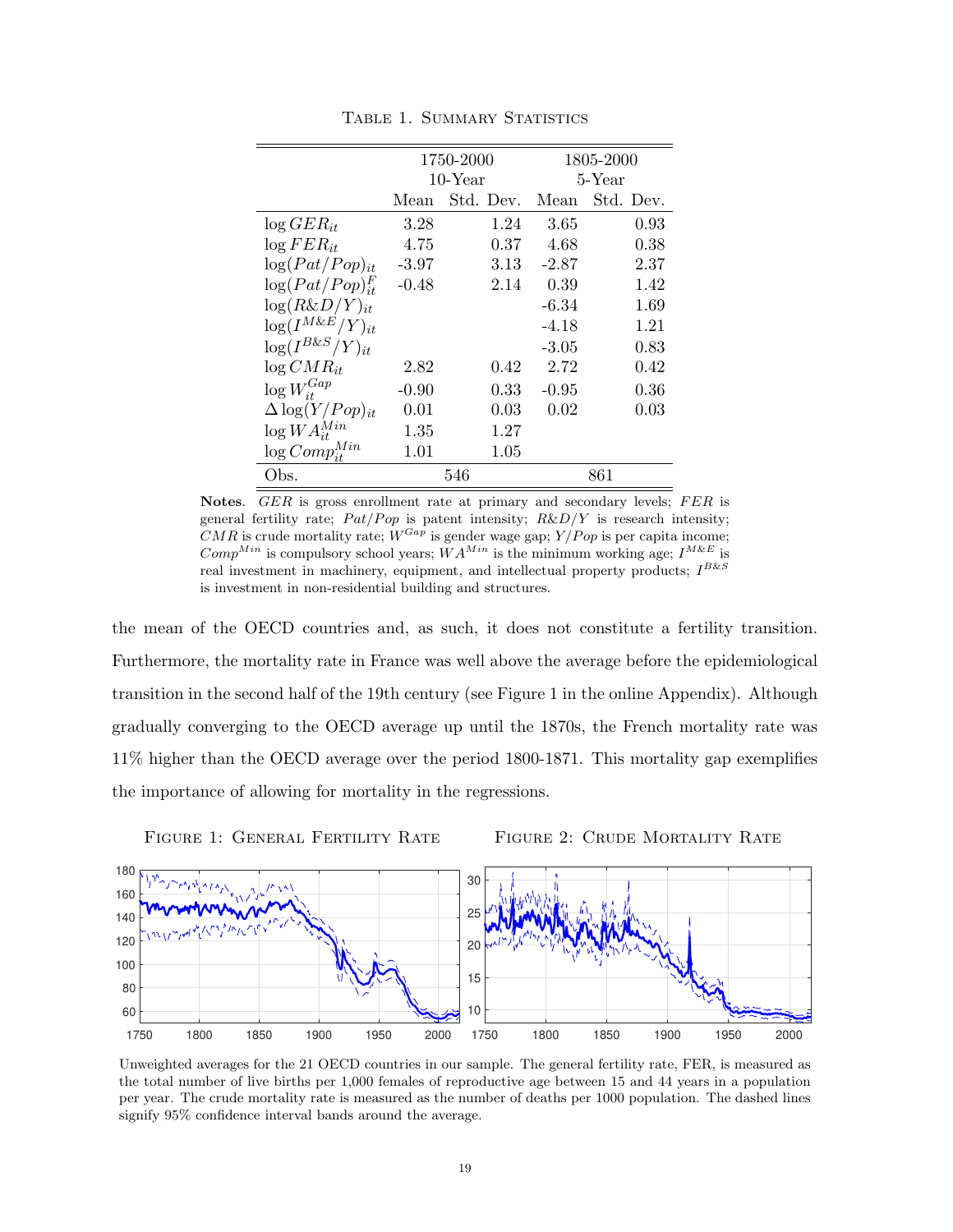Like FER, the crude mortality rate,  $CMR$ , starts a sharp downturn in 1880; however, the downturn is approximately completed in 1950, which is 30 years before the fertility transition is completed. If one accepts that  $FER$  reacts to  $CMR$  with a lag, then  $CMR$  is a potential candidate to explain the fertility transition as stressed by some strands of the demographic literature (Cleland, 2001; Guinnane, 2011; Kalemli-Ozcan, 2003). This conclusion may have been reached by comparing the data for France and Italy over the past three centuries, for which  $CMR$  and  $FER$  have moved in tandem for most of the time. However, the relationship between  $CMR$  and  $FER$  is mostly weak for the other OECD countries. Regressing  $FER$  on  $CMR$  and a time-trend for each individual country in our sample yields coefficients of CMRs that are statistically insignificant for Canada, the US, Belgium, Denmark, Norway, Sweden, Finland, the Netherlands and Switzerland. In the estimates below we find a significantly positive relationship between FER and CMR; however, the declining CMR only accounts for approximately a quarter of the fertility transition. As shown below, this means that declining mortality cannot explain declining net fertility.

Primary and secondary gross enrollment rates, GERs, display three growth regimes as seen from Figure 3: 1750-1820 (slow growth); 1820-1913 (fast growth); and 1913-1980 (moderate growth). The increase is driven predominantly by primary education before WWII and secondary education thereafter. However, as for fertility, the educational trajectories vary substantially across countries: They increased rapidly in countries with an early fertility transition (Canada, the US, Belgium, the Netherlands, Scandinavia, and Switzerland). Among the most populous countries, the US school enrollment rate was well above that of the other countries until WWI when the UK caught up with the US, while France and Germany were much slower to catch up to the UK and the US (see Figure 3 in the online Appendix).

The gender wage gap,  $W^{Gap}$ , fluctuated around a relatively constant level over the period 1800-1880, decreased slightly up to 1940, and has since decreased substantially (see Figure 4). While the post-1940 decrease is consistent across all countries, Belgium, Italy, Spain, and Sweden experienced a slight decline during most of the 19th century and France experienced a decline in the gap throughout most of the 20th century (online Appendix Figure 4). A decrease experienced by Italy and Spain in the 19th century, which was associated with a slight decrease in FER, may partly have been driven by convergence towards the OECD mean, noting that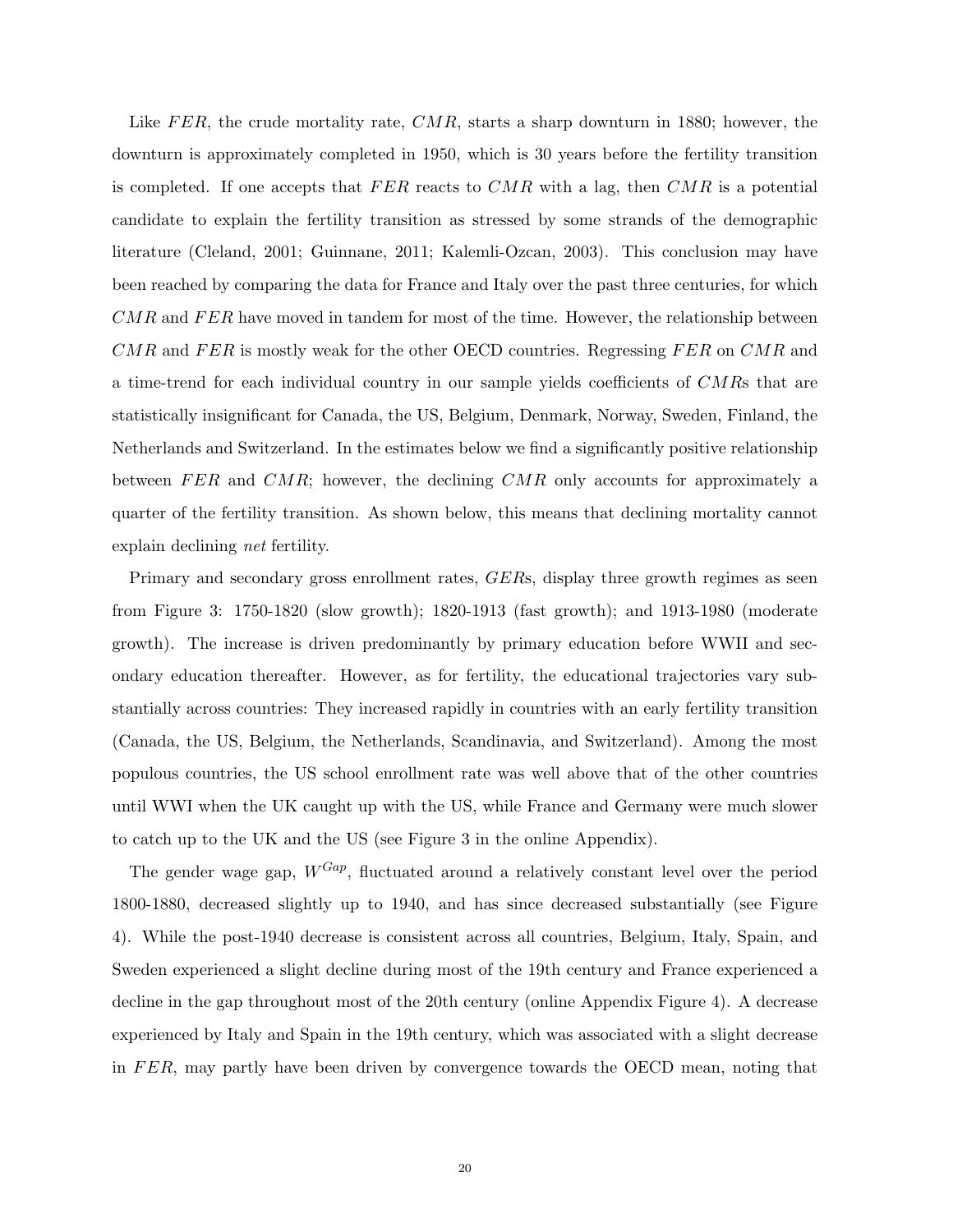



Averages for OECD countries. GER measures the percentage of the population aged 6-17 that is enrolled in primary and secondary education. The gender wage gap is measured as  $W^{Gap} = (W^M - W^F) \cdot 100/W^M$ , where  $W^M$  and  $W^F$  are wages of males and females. Wage gap stated in percentages. The dashed lines signify 95% confidence interval bands around the average.



Averages for OECD countries. The patent-population ratio is measured as the number of patents granted per 1000 population. The annual per capita income growth rate is measured in 7-year centered averages, where the three-year endpoints are actual values; it is stated as a percentage. the dashed lines signify 95% confidence interval bands around the average.

 $FER$  and  $W^{Gap}$  for these two countries were well above the OECD average at the turn of the 19th century.

Figure 5 displays patent intensity, which is the key variable in unified growth theory to the extent that it proxies skill-biased technological progress. Starting from a low level, patent intensity increased markedly over the period 1850-1935; particularly in the 1880s, during which the fertility transition started in most of the sample countries. Since the 1880s, the average patent-intensity fluctuated around a relatively constant level until the 1990s when it increased further following the ICT revolution. Common for all countries in the sample is that technological progress was slow before 1850; thereafter, however, the path and the year of take-off differed across countries. Austria, Belgium, France, and the US, for example, experienced an early, but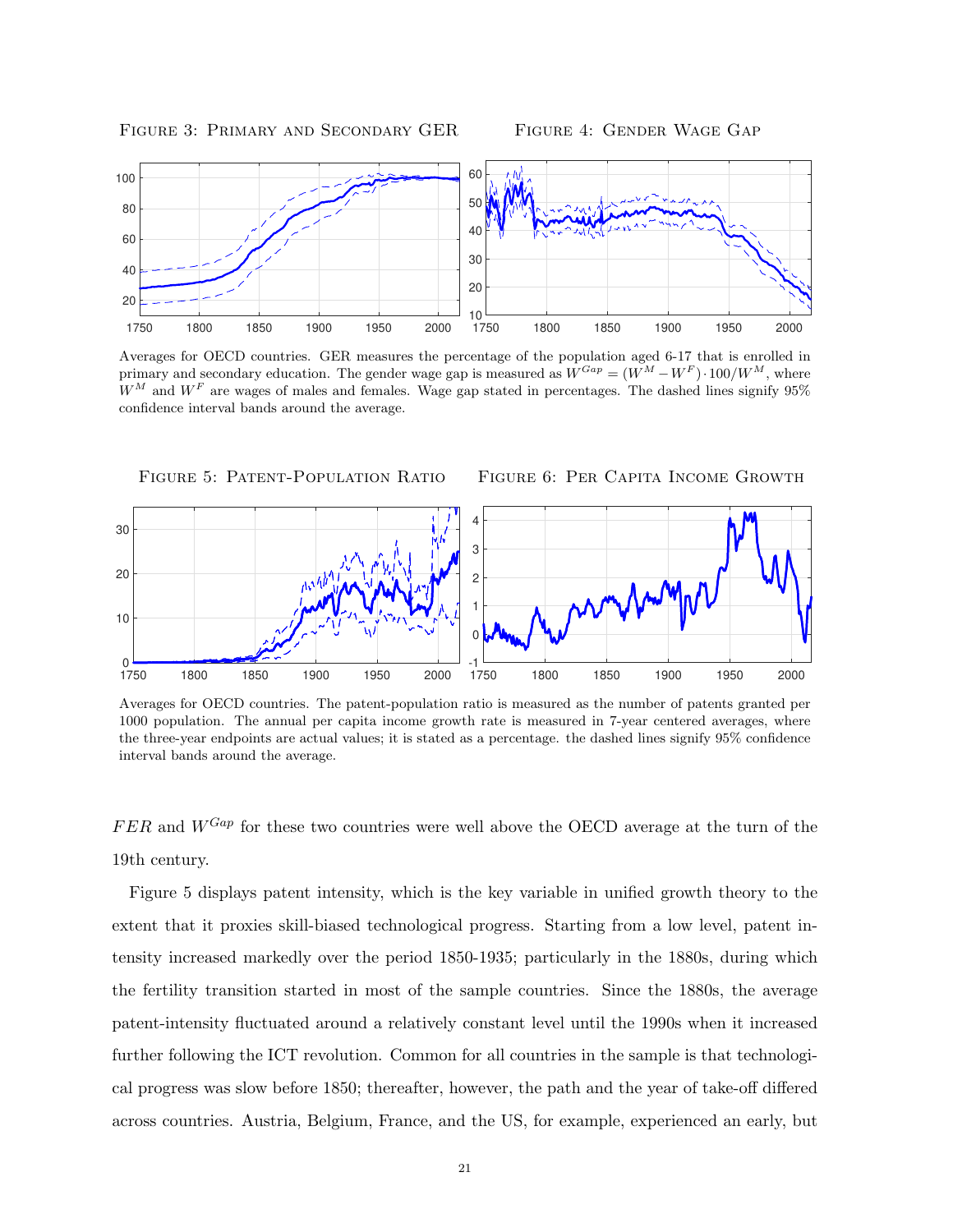gradual, increase in patent intensity from 1850, whereas it occurred at a later stage in Finland and, particularly, in Greece, Ireland, and Portugal.

Finally, Figure 6 shows that per capita income growth is, on average, close to zero up to the end of the Napoleonic Wars in 1815, increases to an approximate mean of 1% over the period 1816-1940, increases further to 3.5% during the Golden Period 1950-1973, and has since reverted back to the level that prevailed before the Golden Period. If the fertility transition was partly caused by economic development, we would expect shifts in per capita income growth to predate or coincide with shifts in the fertility rate. However, this is not what we observe: On average, the fertility transition started 60 years after income growth jumped from zero to one percent after 1815; and the post-WWII baby boom coincided with the growth expansion during the Golden Period. Comparing Figures 5 and 6, we observe that the period around the onset of the fertility transition (around 1880) is characterized by steeply increasing new patents, i.e., an acceleration of technological progress. We do not observe such an acceleration for income growth in the relevant period.

### 4. Regression Results

4.1. Baseline Regressions. The results of estimating the fertility equation, (8), are presented in Table 2. The result in column (1) establishes a highly significantly negative bivariate relationship between  $FER_t$  and  $GER_{t+1}$ , as predicted by UGT. In column (2), fertility is regressed on patent intensity as a simple bivariate relationship. The coefficient of  $(Pat/Pop)_t$  is highly significantly negative as predicted by UGT. The coefficients of  $(Pat/Pop)_t$  and  $GER_{t+1}$  both remain highly significant when they are included in the same model (column (3)). The coefficient of patent-intensity is 63% larger in the regression without  $GER_{t+1}$ , suggesting that a substantial fraction of technological progress reduces fertility through education, as predicted by UGT. However, in contrast to the predictions of UGT, there is still a significant negative residual impact of skill-biased technological progress on fertility.

There are three possible explanations for the remaining negative association with patentintensity when  $GER_{t+1}$  is included in the model. First, UGT is only a partial explanation for the fertility transition. Technological progress can influence fertility by reducing the comparative advantage of child labor; thus, reducing the fertility incentive (Hazan and Berdugo, 2002). Second, technological progress promotes the diffusion of modern cultures that value high fertility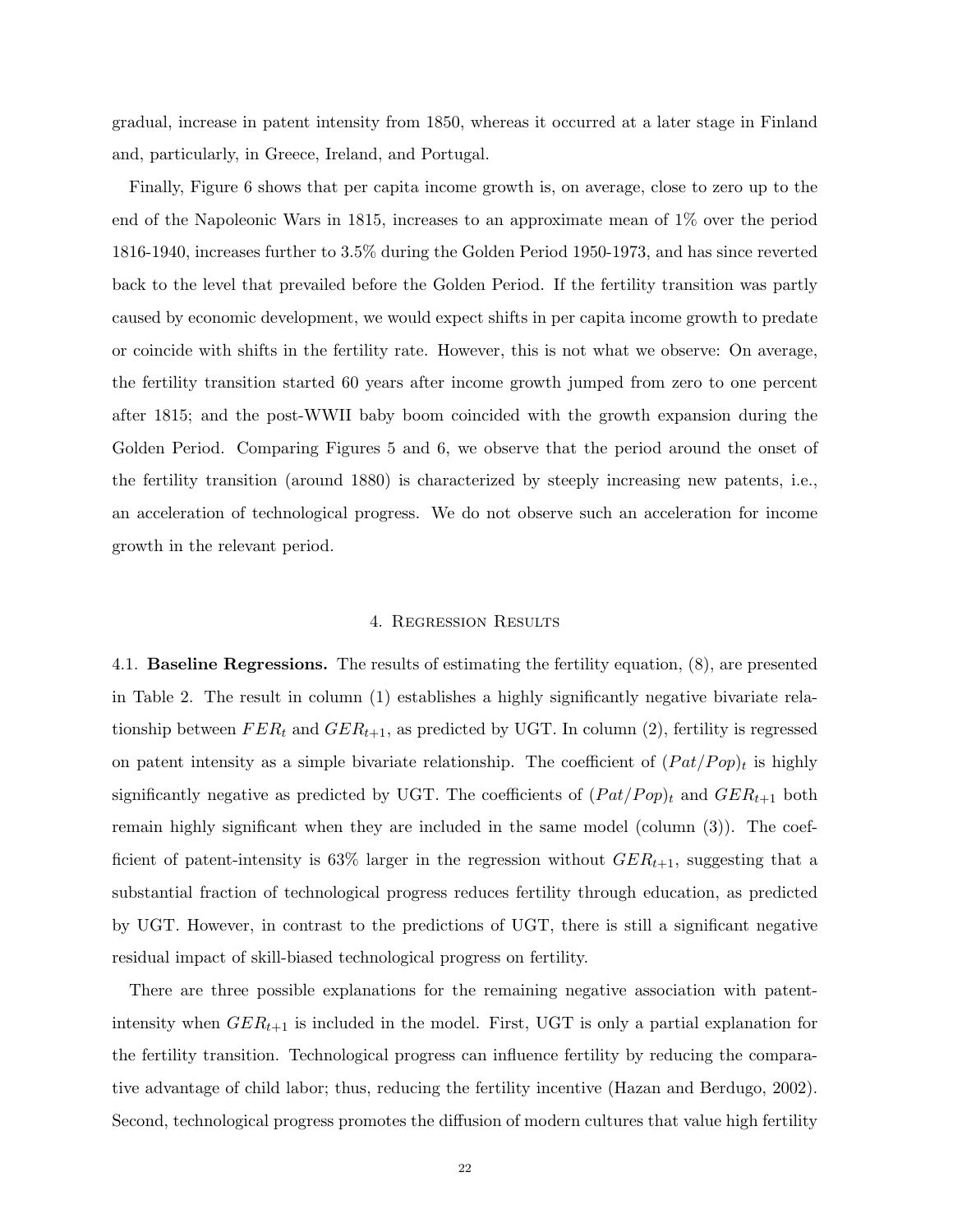|  | TABLE 2. FERTILITY REGRESSIONS |
|--|--------------------------------|
|  |                                |

|                                      |             | $\overline{2}$     | 3                  | 4                  | 5                  | 6                  | 7                  | 8                  | 9                  | 10                 | 11                 | 12                 | 13                 | 14                 |
|--------------------------------------|-------------|--------------------|--------------------|--------------------|--------------------|--------------------|--------------------|--------------------|--------------------|--------------------|--------------------|--------------------|--------------------|--------------------|
| $\log GER_{t+1}$                     | $-0.176***$ |                    | $-0.128***$        | $-0.075***$        |                    | $-0.060***$        |                    | $-0.052***$        | $-0.064***$        | $-0.010***$        |                    | $-0.020***$        | $-0.226***$        |                    |
|                                      | (0.000)     |                    | (0.000)            | (0.000)            |                    | (0.000)            |                    | (0.000)            | (0.000)            | (0.000)            |                    | (0.000)            | (0.000)            |                    |
|                                      | [0.875]     |                    | [0.744]            | [0.446]            |                    | [0.290]            |                    | [0.352]            | [0.360]            | [0.664]            |                    | [0.383]            | [0.549]            |                    |
| $log(Pat/Pop)_t$                     |             | $-0.052***$        | $-0.032***$        | $-0.016***$        | $-0.024***$        | $-0.014***$        | $-0.020***$        | $-0.016***$        | $-0.014***$        | $-0.025***$        | $-0.039***$        | $-0.017***$        | $-0.061***$        | $-0.126***$        |
|                                      |             | (0.000)<br>[0.738] | (0.000)<br>[0.591] | (0.000)<br>[0.281] | (0.000)<br>[0.438] | (0.000)<br>[0.249] | (0.000)<br>[0.370] | (0.000)<br>[0.316] | (0.000)<br>[0.237] | (0.000)<br>[0.505] | (0.000)<br>[0.619] | (0.000)<br>[0.652] | (0.000)<br>[0.435] | (0.000)<br>[0.874] |
| $\log CMR_t$                         |             |                    |                    | $0.452***$         | $0.510***$         | $0.426***$         | $0.453***$         | $0.426***$         | $0.350***$         |                    |                    | $0.593***$         |                    |                    |
|                                      |             |                    |                    | (0.000)            | (0.000)            | (0.000)            | (0.000)            | (0.000)            | (0.000)            |                    |                    | (0.000)            |                    |                    |
| $\log W_t^{Gap}$                     |             |                    |                    | $0.087***$         | $0.112***$         | $0.078***$         | $0.086***$         | $0.091***$         | $0.111***$         |                    |                    | $0.135***$         |                    |                    |
|                                      |             |                    |                    | (0.000)            | (0.000)            | (0.000)            | (0.000)            | (0.016)            | (0.000)            |                    |                    | (0.000)            |                    |                    |
| $\Delta \log(Y/Pop)_t$               |             |                    |                    | 0.019              | 0.019              |                    |                    |                    |                    |                    |                    | $-0.104***$        |                    |                    |
|                                      |             |                    |                    | (0.628)            | (0.59)             |                    |                    |                    |                    |                    |                    | (0.000)            |                    |                    |
| $\log(Y/Pop)_t$                      |             |                    |                    |                    |                    | $-0.050***$        | $-0.062***$        |                    |                    |                    |                    |                    |                    |                    |
|                                      |             |                    |                    |                    |                    | (0.000)            | (0.000)            |                    |                    |                    |                    |                    |                    |                    |
| $D^{Reh} \log(W/P)_t$                |             |                    |                    |                    |                    |                    |                    | $0.016***$         |                    |                    |                    |                    |                    |                    |
|                                      |             |                    |                    |                    |                    |                    |                    | (0.000)            |                    |                    |                    |                    |                    |                    |
| $\log(W/P)_t$                        |             |                    |                    |                    |                    |                    |                    | $-0.035***$        |                    |                    |                    |                    |                    |                    |
| $D^{Reh}(R/W)_t$                     |             |                    |                    |                    |                    |                    |                    | (0.000)            |                    |                    |                    |                    | $-0.0005**$        | $-0.0001$          |
|                                      |             |                    |                    |                    |                    |                    |                    |                    |                    |                    |                    |                    | (0.035)            | (0.134)            |
| ${\cal D}^{Reh}{\cal D}^{UK}(R/W)_t$ |             |                    |                    |                    |                    |                    |                    |                    |                    |                    |                    |                    | $0.0008***$        | $0.0007**$         |
|                                      |             |                    |                    |                    |                    |                    |                    |                    |                    |                    |                    |                    | (0.000)            | (0.018)            |
| Country FE                           | Y           | Y                  | Y                  | Y                  | Y                  | Y                  | Y                  | Y                  | N                  | N                  | N                  | Y                  | Y                  | Y                  |
| Period                               | 1750-2000   | 1750-2000          | 1750-2000          | 1750-2000          | 1750-2000          | 1750-2000          | 1750-2000          | 1750-2000          | 1750-2000          | 1750-2000          | 1750-2000          | 1750-2000          | 1750-2000          | 1750-2000          |
| Frequency                            | $10$ -Year  | $10$ -Year         | $10$ -Year         | $10$ -Year         | $10$ -Year         | $10$ -Year         | $10$ -Year         | $10$ -Year         | $10$ -Year         | $10$ -Year         | $10$ -Year         | 20-Year            | $10$ -Year         | $10$ -Year         |
| $#$ Countries                        | 21          | 21                 | 21                 | 21                 | 21                 | 21                 | 21                 | 21                 | 21                 | 21                 | 21                 | 21                 | 5                  | 5                  |
| Obs.                                 | 546         | 546                | 546                | 546                | 546                | 546                | 546                | 546                | 546                | 546                | 546                | 546                | 130                | 130                |

Notes. p-values in parentheses and partial correlation coefficients in square brackets. The data are measured in 10-year non-overlapping intervals except in column (12) where the data are measured in 20-year averages but estimated in 10-year intervals. The SUR estimator is used and the parameter estimates are corrected for heteroscedasticity and serial correlation. Time-dummies are included in all regressions and country fixed-effects are included in the regressions marked with 'Y'. The dependent variable is the log of the general fertility rate; GER is gross enrollment rates at primary and secondary levels; FER is general fertility rate;  $Pat/Pop$  is patentintensity; CMR is crude mortality rate;  $W^{Gap}$  is gender wage gap;  $Y/Pop$  is per capita income;  $R-W$  is the rent-wage ratio;  $D^{UK}$  is a dummy variable taking the value of one for the UK, and zero otherwise;  $W/P$  is real wages of blue-collar workers; and  $D^{Reh}$  is a dummy variable taking the value of one before the fertility transition and zero thereafter, where the year at which the fertility transition commences is taken from Reher (2004). \*\*\*  $=$  significant at 1%; \*\*  $=$  significant at 5%; \*  $=$  significant at 10%.

less without affecting values on education. Spolaore and Wacziarg (2022), for example, find that the fertility decline starting from the 19th century resulted from a gradual diffusion of new fertility behavior from French-speaking regions to the rest of Europe. Third, measurement errors of fertility, school enrollment and skill-biased technological progress may have biased the parameter estimates and, therefore, contributed to the finding that patent-intensity remains significant when education is allowed for in the fertility-regressions. School enrollment, for example, is an incomplete measure of human capital, which in turn is likely positively related to the innovative activity. Furthermore, patent-intensity is an imperfect proxy for skill-biased technological progress, partly because some technological epochs promoted unskilled-biased technological progress. Improved machinery often increases the productivity of unskilled labor more than that of skilled labor and although some manual labor is replaced by machines, the technology-induced creation of new tasks may well overcompensate the employment opportunities of unskilled labor (Goldin and Katz, 1998; Acemoglu and Restrepo, 2018).

Considering the income variables, income growth exerts no significant influence on fertility in the 10-year interval estimate. In the 20-year interval estimate, when fluctuations due to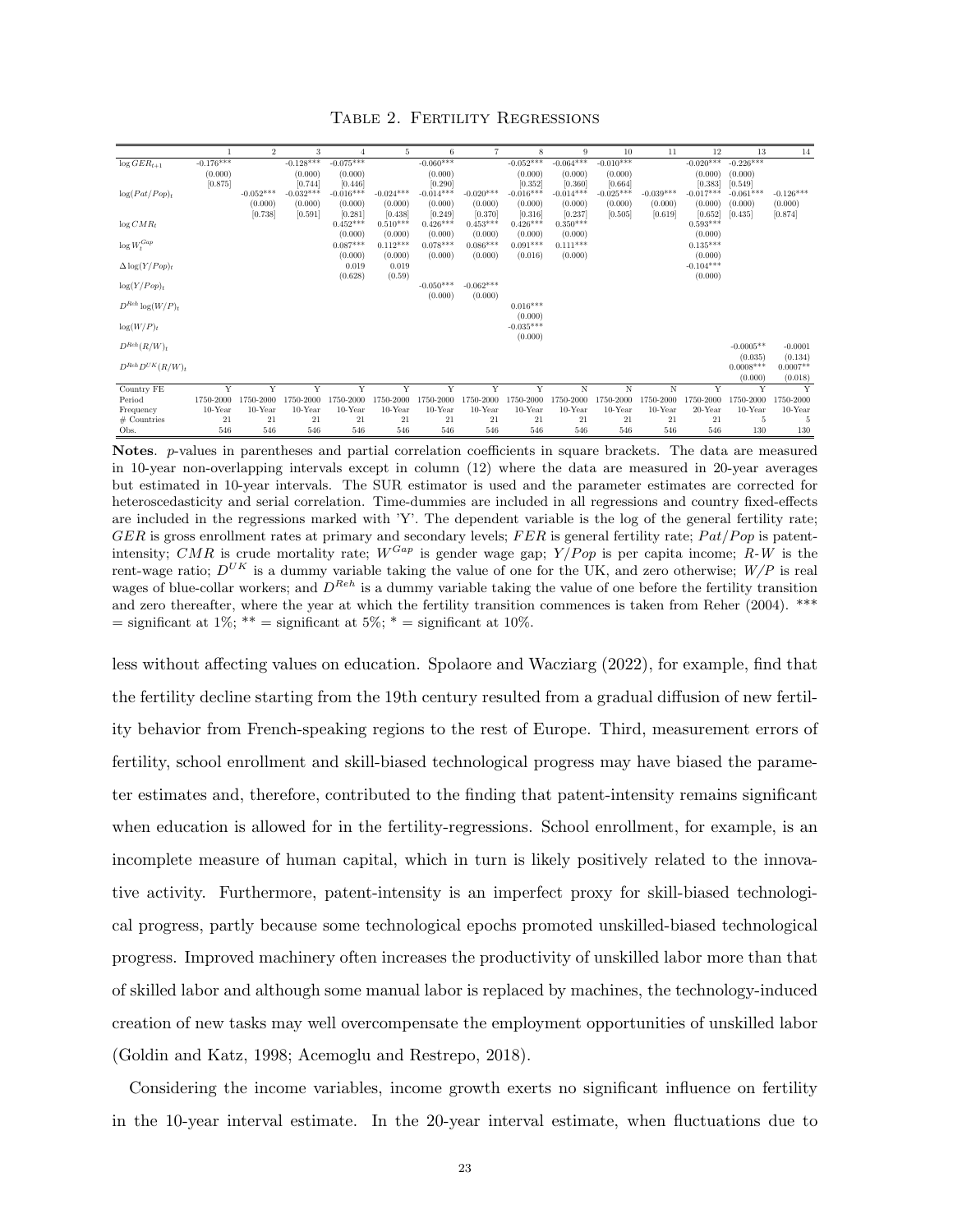depressions, wars and normal business cycle fluctuations are more smoothed out than in the 10-year estimates, the coefficient of growth is significantly negative; note, however, that the economic effects of growth are minuscule: The approximately 1.0-1.5% growth rate over the considered period kept the fertility rate down by 0.1-0.15%.

To investigate whether the level of income of the urban blue collar population affects fertility in the Malthusian regime, we extend the model with real wages covering the entire estimation period and real wages multiplied by a dummy variable,  $D^{Reh}$ , that takes the value of one before the fertility transition and zero thereafter, where the year at which the fertility transition commences is taken from Reher (2004). We use real wages instead of per capita income because per capita income was, to a large extent, driven up by the increasing land rent per hectare after 1700, while real wages of skilled and unskilled labor showed only a modest increase (Madsen and Strulik, 2021). Thus, the increasing per capita income up to the onset of the fertility transition does not reflect the income of the masses but that of the landed class. The coefficient of real wages covering the entire period is significantly negative, while it is significantly positive in the period leading up to the fertility transition (column (8)). Summing the coefficients of real wages in the overall period and the pre-transition period yields a negative effect of real wages on fertility.

From these results we can conclude that earnings of urban blue-collar workers exert negative effects on fertility, but significantly less so before the fertility transition, which is not consistent with the Malthusian theory. However, the urban wages are unlikely to be representative for wages in rural areas. For England, for instance, real wages of urban workers increased after 1750 while they were stagnant in the rural sector well into the 19th century (Madsen et al., 2010). Furthermore, the coefficients of real wages are likely biased in a negative direction because of a negative feed-back effect of fertility on income. Madsen et al. (2020), for example, find that income is significantly negatively affected by fertility.

Country fixed-effects are excluded from the estimates in columns  $(9)-(11)$ , which means that the parameter estimates are jointly determined by between-country and within-country variation. The absolute values of the coefficients are slightly lower than their country fixed-effects counterparts. Comparing the regressions in columns  $(10)$  and  $(11)$  with and without  $GER$ , the coefficients of patent intensity and their associated partial correlation coefficients increase by 56% and 23% when GER is excluded from the regression; thus giving further support to the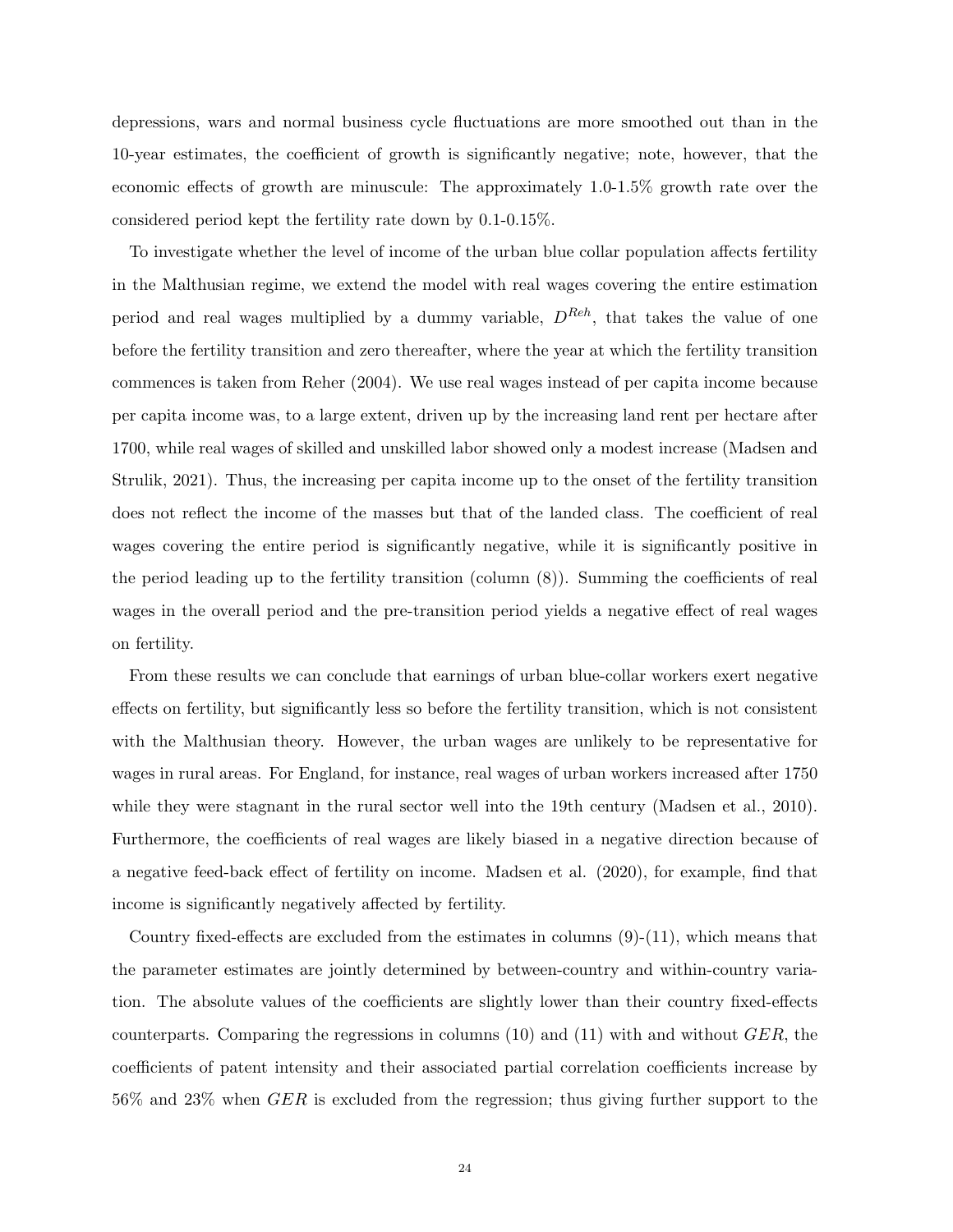transition mechanism of UGT. When all fixed effects are excluded from the models, we arrive at the results presented in the online Table A1. The results are close to the baseline results except for the coefficient of crude mortality rate, which is significantly lower than the estimates in Table 2 (coefficient  $= 0.25$ ), suggesting that the time-dummies capture the effects of unobserved omitted variables or, more likely, they capture the gap between the crude mortality rate, CMR, and mortality of children since the relevant decision variable is the survival probability. Importantly, however, the coefficients of the focus variables are robust to this consideration.

In column (12) the data are measured in 20-year intervals and, like the baseline regressions, estimated in 10-year frequencies for efficiency gains, noting that the standard errors are corrected for the first-order moving-average process in the error terms that emerge from the first-order overlap of the residuals. The estimation results are consistent with the baseline regressions except for the coefficient of economic growth, which is now significantly negative.

Finally, we include income inequality, as it may potentially hinder human capital accumulation because credit frictions bind under higher income inequality (see, e.g., Galor and Zeira, 1993; Galor and Moav, 2004). Conversely, by furthering the income of the landed class, higher inequality may simultaneously increase fertility and education because of differentiated fertility rates across income classes. Galor and Moav (2002), for example, argue that individuals who were wealthier had higher fertility rates in the pre-industrial period. Hence, in the early stages of development, the Malthusian pressure provided an evolutionary advantage to individuals whose preferences were biased toward offspring whose characteristics were complementary to the growth process. Empirically, Clark and Hamilton (2006) find that the net fertility of the wealthy during the 17th century was nearly twice that of the society as a whole in England. Clark and Cummins (2015) find that the positive association between wealth and fertility disappears after approximately 1780.

To test whether income inequality influences the fertility-education nexus, we include the rentwage ratio,  $R-W$ , multiplied by a dummy variable taking the value of one before the fertility transition and zero thereafter, as a confounder in the last two columns in Table 2 (the year of the fertility transition is from Reher, 2004). Rents are measured as agricultural land rent per hectare and wages as daily wages of agricultural workers. The R-W ratio is a measure of income inequality for agricultural economies where landlords live off land rents while the working class lives off their labor. Due to data availability, the country sample is limited to the following five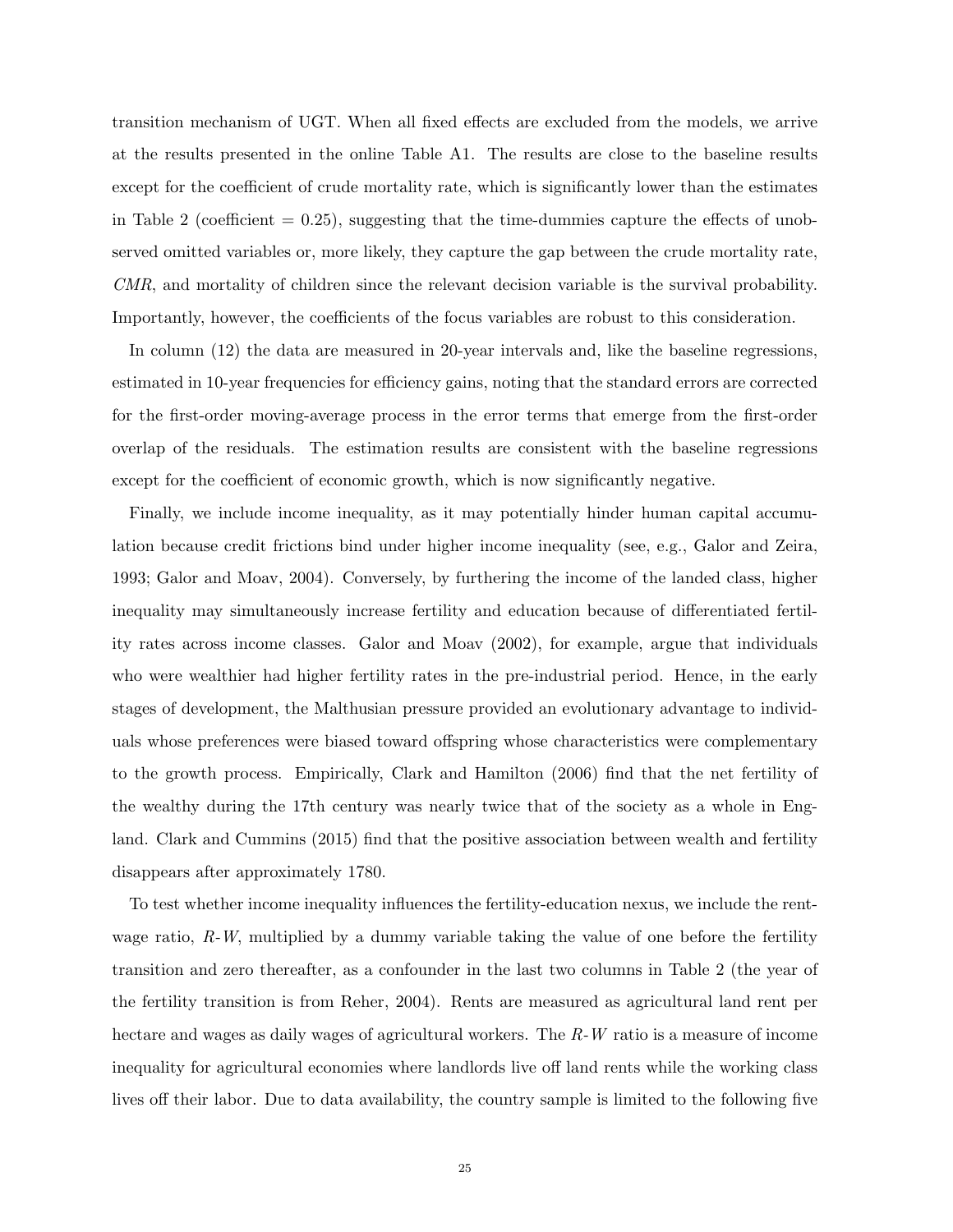countries: France, the Netherlands, Portugal, Spain and the UK. We include the  $R-W$  ratio as a separate term for the UK because the inequality effect may have been stronger in the UK than elsewhere given its early industrialization.

The coefficient of the  $R-W$  ratio is significantly negative for the entire sample when education and patent-intensity are both included in the regression (column  $(13)$ ). When  $GER$  is excluded from the regression, the  $R-W$  ratio for the whole sample is rendered insignificant, potentially because school enrollment is an important omitted variable that is correlated with the  $R-W$  ratio. For the UK, the  $R-W$  ratio is positive in both regressions. Though significantly positive, the fertility elasticity of income inequality is minuscule, perhaps because the landed class/labor population ratio was low. Consistent with the other estimates in Table 2, the size of the coefficient of patent-intensity doubles when  $GER$  is excluded from the estimates. Since this conclusion is unaltered when the R-W ratio is excluded from the regression (the results are not shown), we can conclude that the principal results are robust to a narrower country selection and the inclusion of income inequality between unskilled workers and the landed class.

|                                       |             | $\overline{2}$     | 3                  | 4                  | 5                  | 6                  |                     | 8                  | 9                  | 10                 | 11                 | 12                 |
|---------------------------------------|-------------|--------------------|--------------------|--------------------|--------------------|--------------------|---------------------|--------------------|--------------------|--------------------|--------------------|--------------------|
| $\log FER_t$                          | $-0.746***$ |                    | $-0.515***$        | $-0.341***$        |                    | $-0.468***$        | $-0.211***$         |                    | $-0.420***$        | $-0.280***$        | $-1.087***$        |                    |
|                                       | (0.000)     |                    | (0.000)            | (0.000)            |                    | (0.000)            | (0.000)             |                    | (0.000)            | (0.000)            | (0.000)            |                    |
|                                       | [0.866]     |                    | [0.699]            | [0.627]            |                    | [0.795]            | [0.459]             |                    | [0.631]            | [0.518]            | [0.736]            |                    |
| $log(Pat/Pop)_t$                      |             | $0.076***$         | $0.063***$         | $0.042***$         | $0.172***$         | $0.153***$         | $0.123***$          | $0.078***$         | $0.072***$         | $0.063***$         | $0.058***$         | $0.128***$         |
|                                       |             | (0.000)<br>[0.788] | (0.000)<br>[0.698] | (0.000)<br>[0.718] | (0.000)<br>[0.962] | (0.000)<br>[0.941] | (0.000)<br>[0.8889] | (0.000)<br>[0.762] | (0.000)<br>[0.737] | (0.000)<br>[0.714] | (0.000)<br>[0.354] | (0.000)<br>[0.639] |
| $\log CMR_t$                          |             |                    |                    | $-0.664***$        |                    |                    | $-0.593***$         |                    |                    | $-0.539***$        |                    |                    |
|                                       |             |                    |                    | (0.000)            |                    |                    | (0.000)             |                    |                    | (0.000)            |                    |                    |
| $\log W^{Gap}_t$                      |             |                    |                    | $-0.136***$        |                    |                    | $-0.354***$         |                    |                    | $-0.147***$        |                    |                    |
|                                       |             |                    |                    | (0.000)            |                    |                    | (0.000)             |                    |                    | (0.000)            |                    |                    |
| $\Delta \log(Y/Pop)_t$                |             |                    |                    | $-0.073$           |                    |                    | $-0.0337***$        |                    |                    | $-0.026$           |                    |                    |
|                                       |             |                    |                    | (0.273)            |                    |                    | (0.009)             |                    |                    | (0.704)            |                    |                    |
| $D^{Reh}(R/W)_t$                      |             |                    |                    |                    |                    |                    |                     |                    |                    |                    | $-0.0001***$       | $-0.0001**$        |
|                                       |             |                    |                    |                    |                    |                    |                     |                    |                    |                    | (0.004)            | (0.003)            |
| $D^{\operatorname{Reh}}D^{UK}(R/W)_t$ |             |                    |                    |                    |                    |                    |                     |                    |                    |                    | $0.0001***$        | 0.0000             |
|                                       |             |                    |                    |                    |                    |                    |                     |                    |                    |                    | (0.074)            | (0.482)            |
| Country FE                            | Y           | Y                  |                    | Y                  | Y                  | Y                  | Y                   | N                  | N                  | N                  | Y                  | Y                  |
| Period                                | 1750-2010   | 1750-2010          | 1750-2010          | 1750-2010          | 1750-2010          | 1750-2010          | 1750-2010           | 750-2010           | 1750-2010          | 1750-2010          | 1750-2010          | 1750-2010          |
| $#$ Countries                         | 21          | 21                 | 21                 | 21                 | 21                 | 21                 | 21                  | 21                 | 21                 | 21                 | 5                  | 5                  |
| Frequency                             | $10$ -Year  | $10$ -Year         | $10$ -Year         | $10$ -Year         | $20$ -Year         | $20$ -Year         | $20$ -Year          | $10$ -Year         | $10$ -Year         | $10$ -Year         | $10$ -Year         | $10$ -Year         |
| Obs.                                  | 567         | 567                | 567                | 567                | 567                | 567                | 567                 | 567                | 567                | 567                | 130                | 130                |

TABLE 3. EDUCATION REGRESSIONS

Notes. p-values in parentheses and partial correlation coefficients in square brackets. The dependent variable is  $\log GER_{t+1}$ . The data are measured in 10-year non-overlapping intervals except in columns (5)-(7) where the data are measured in 20-year averages but estimated in 10-year intervals. The SUR estimator is used and the parameter estimates are corrected for heteroscedasticity and serial correlation. Time-dummies are included in all regressions and country fixed-effects are included in the regressions marked with 'Y'. GER is gross enrollment rates at primary and secondary levels; FER is general fertility rate;  $Pat/Pop$  is patent-intensity; CMR is crude mortality rate;  $W^{Gap}$  is gender wage gap;  $Y/Pop$  is per capita income; and R-W is the rent-wage ratio;  $D^{Reh}$  is a dummy variable taking the value of one before the fertility transition as dated by Reher (2004), and zero after the fertility transition. \*\*\* = significant at 1%; \*\* = significant at 5%; \* = significant at 10%.

The results of estimating the GER model given by equation (9) are presented in Table 3. The coefficient estimates are consistent with those of the fertility model, noting that their absolute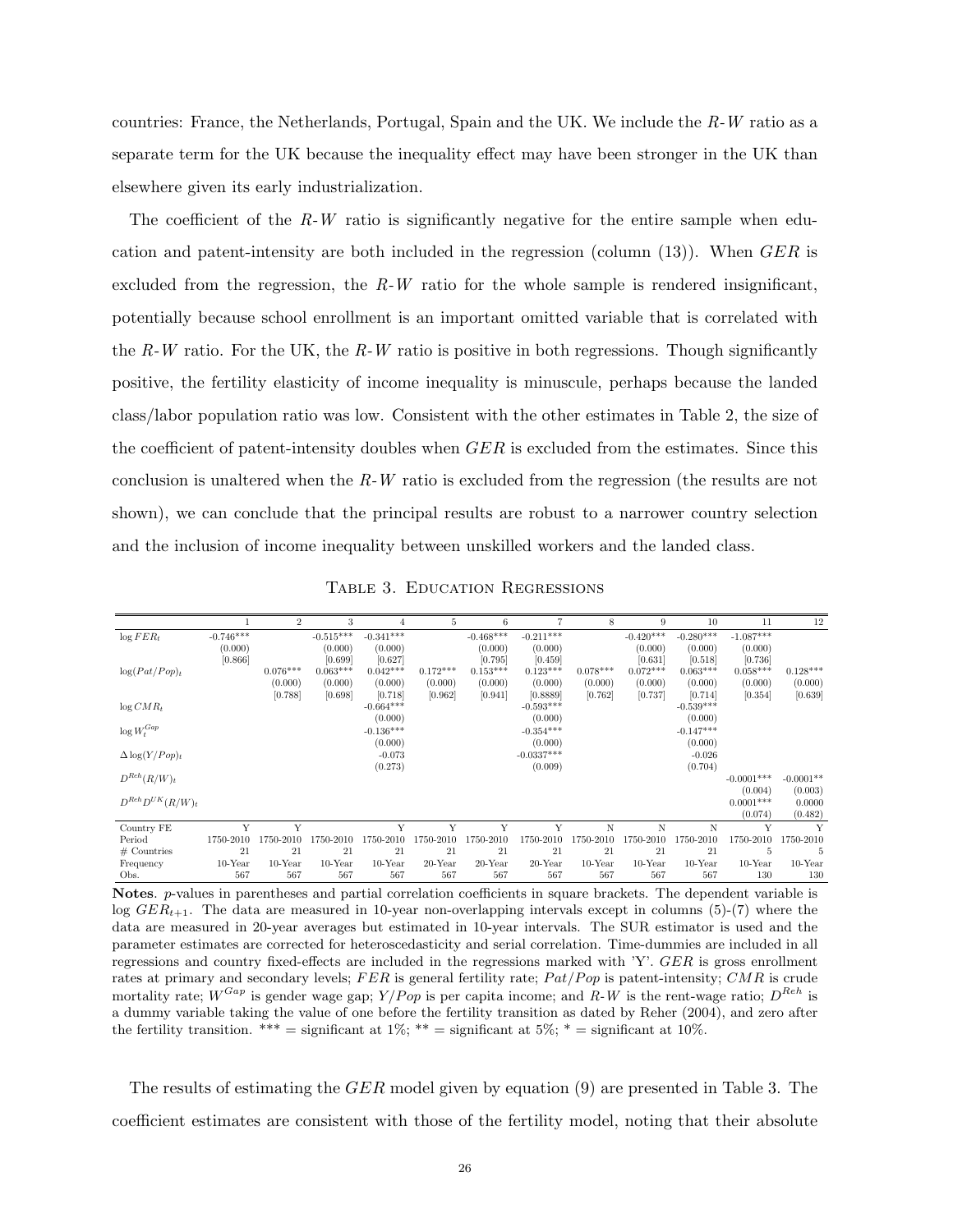values are substantially larger in magnitude than their counterparts in the fertility regression, which, to a large extent, reflects that the standard deviation of GER is 1.24 while it is 0.37 for the general fertility rate. The coefficients of fertility and patent intensity are all highly significant regardless of model specification. The coefficients of patent-intensity are reduced when fertility is included in the regression and further reduced when the remaining confounders are included in the estimates.

The reduction in the coefficient of patent intensity when fertility is included as a regressor, however, need not mean that fertility is the variable through which factor-biased technological progress influences education. Since, under the maintained hypothesis of UGT, the coefficient of the fertility rate reflects reverse causality running from GER, the coefficient of patent-intensity is downward biased when fertility is included in the regression. Despite this, the coefficient of patent intensity remains highly significantly positive. The inclusion of the fertility rate in the regression, however, can be justified on the ground that it captures alternative confounding mechanisms through which patent-intensity and fertility rates could be negatively related. For instance, lower current fertility rates could partly reflect higher educational attainment of the current and previous generations (hence, the relationship with current patent intensity), and the impact of current fertility on enrollment rates in the next generation could potentially capture the latent influence of intergenerational transmission of "cultural attitudes" towards education on the next generation.

The magnitude of the coefficients of fertility and patent-intensity are relatively stable across the specifications in the 10-year interval regressions. By contrast, the coefficients of fertility (patent-intensity) are significantly smaller (larger) in the 20-year than the 10-year interval estimates, suggesting that the QQ tradeoff is more prevalent at medium-term than at long-term frequencies. However, regardless of whether the model is estimated using 10- or 20-year averages, the results give support for UGT.

The rent-wage ratio, R-W, interacted with the dummy variable taking the value of one before the fertility transition and zero thereafter, is included in the regressions in the last two columns in Table 3 (recall that the country sample is limited to five countries). The coefficient of the  $R-W$  ratio is significantly negative for the entire sample regardless of whether  $FER$  is included in the regression (columns (11) and (12)). Consistent with the other estimates in Table 2, the size of the coefficient of patent-intensity doubles when  $FER$  is excluded from the estimates.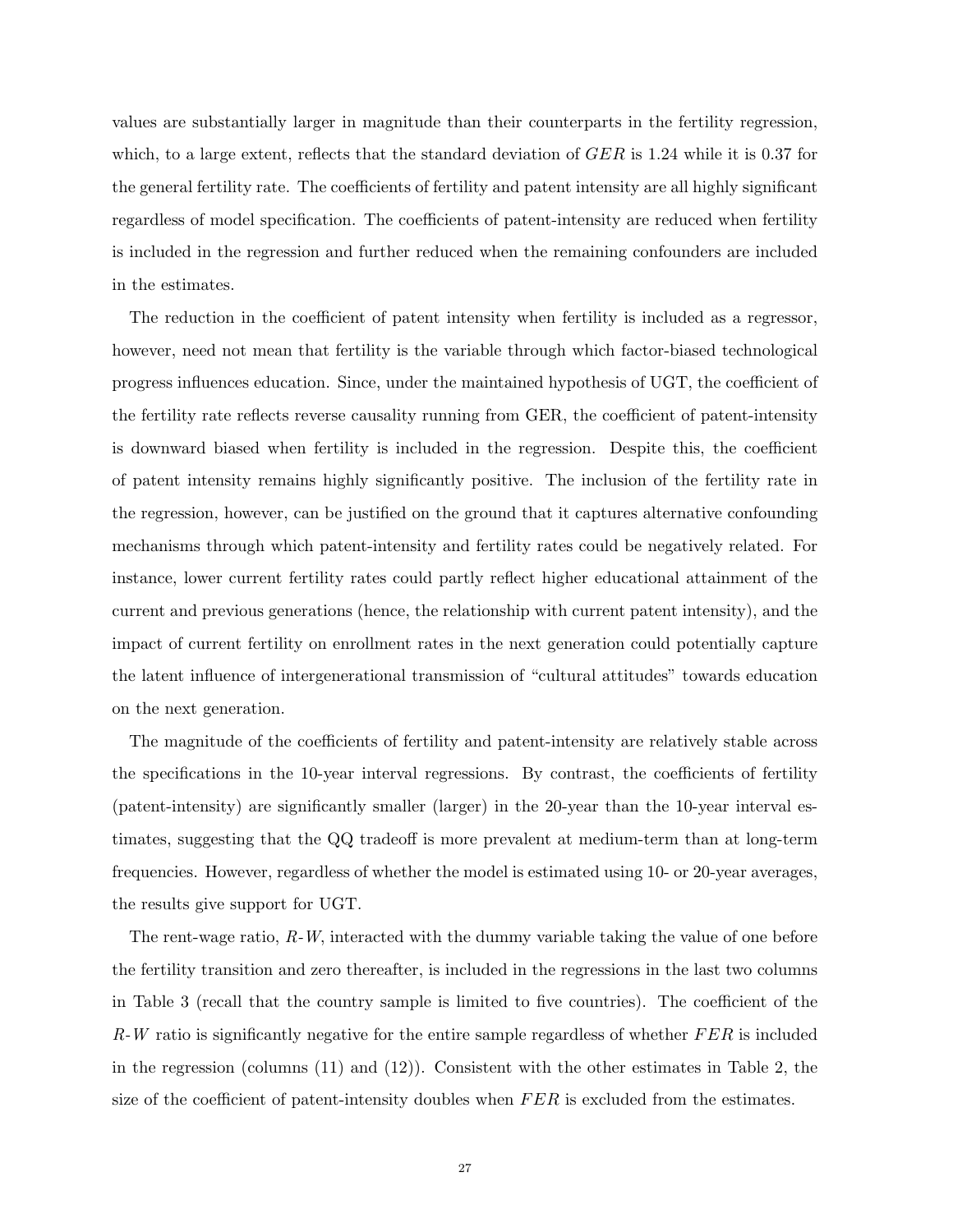4.2. 2SLS Estimates. As stated above, we use the 'falsification adaptive set' (FAS) approach of Masten and Poirier (2021), to find a plausible range of the coefficient of the coefficient of GERs in which the baseline model is not refuted. The FAS approach proceeds in two steps. In the first step, the quality of each instrument is assessed, while model uncertainty is investigated in the second step. To achieve this, different combinations of instruments for GERs are used, while the instruments that are excluded from the first-stage regression are controlled for in the second-stage regression. The instruments, which are omitted from the first-stage regression, are included in the second-stage regression to overcome an omitted variable bias of the coefficient of GER because these variables, by assumption, influence fertility through GERs – a channel that is not catered for in the first-stage prediction of GERs since they are omitted from the instrument set. The main purpose of this section is to corroborate the result that technological progress is the main channel through which school enrollments reduce fertility.

The 2SLS regressions are presented in Table 4, where the second-stage parameter estimates of GERs and patent-intensity are presented in the upper panel and the first-stage results are in the lower panel. All confounders are included in the estimates, but, except for those of the omitted instruments, their estimated parameters are not shown for brevity. First, consider the first-stage regressions. Each instrument satisfies the relevance criteria as indicated by the Ftests (columns (1)-(3)). However, the coefficients of years of compulsory education are rendered insignificant when foreign patent-intensity is included in the regressions in columns (5) and (7), suggesting that the compulsory school age should be included as a control variable in the structural equation, but excluded from the first-stage regression. The statistical significance of the coefficient of minimum working age in the first-stage regression reduces from the 1% to the 5% levels when foreign patent-intensity is included in the model, giving some indication that minimum working age is a relatively weak instrument for GERs. In all cases, Sargan's tests for overidentifying restrictions are insignificant at conventional significance levels, suggesting that the instruments are uncorrelated with the errors in the second-stage regression and/or that variables are omitted from the structural model.

The second-stage regressions in the upper panel provide some insight into parameter uncertainty following the FAS approach. Excluding the estimates in which the compulsory schooling age is included in the instrument set, the coefficients of GERs are in the range between -0.108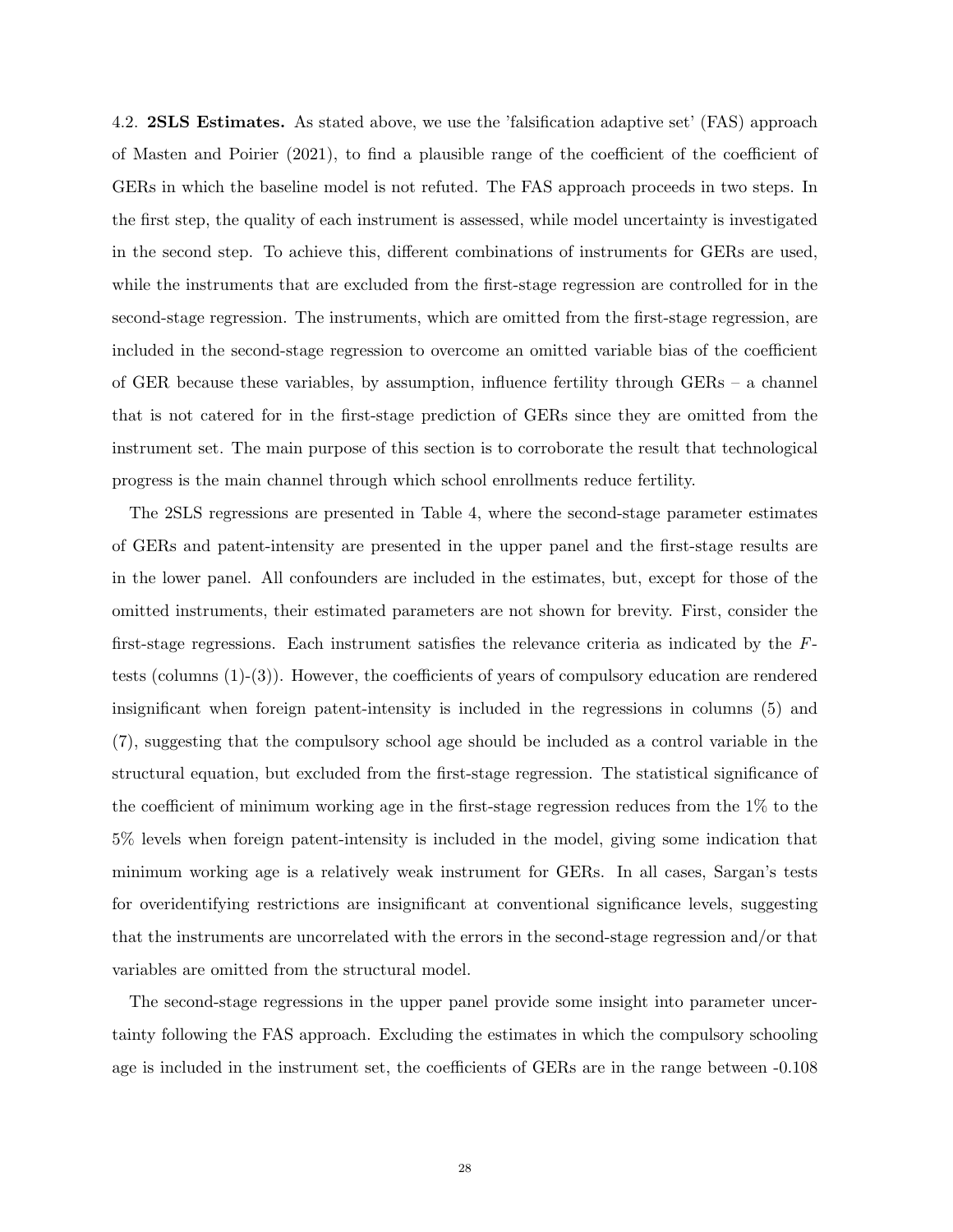|                      | $\mathbf{1}$ | $\overline{2}$ | 3               | $\overline{4}$      | 5           | 6           | $\overline{7}$ |
|----------------------|--------------|----------------|-----------------|---------------------|-------------|-------------|----------------|
|                      |              |                |                 | <b>Second Stage</b> |             |             |                |
| $\log GER_t$         | $-0.070***$  | $-0.108***$    | $-0.207***$     | $-0.231***$         | $-0.225***$ | $-0.108***$ | $-0.248***$    |
|                      | (0.000)      | (0.000)        | (0.000)         | (0.000)             | (0.000)     | (0.000)     | (0.000)        |
|                      | [0.186]      | [0.328]        | [0.581]         | [0.662]             | [0.641]     | [0.369]     | [0.369]        |
| $\log (Pat/Pop)_t$   | $-0.008***$  | $-0.008***$    | $-0.008***$     | $-0.008***$         | $-0.008***$ | $-0.008***$ | $-0.008***$    |
|                      | (0.000)      | (0.000)        | (0.000)         | (0.000)             | (0.000)     | (0.000)     | (0.000)        |
| $\log Comp^{Min}$    |              | $-0.019***$    | $-0.019***$     | $-0.019***$         |             |             |                |
|                      |              | (0.000)        | (0.000)         | (0.000)             |             |             |                |
| $\log WA^{Min}$      | $-0.028***$  |                | $-0.028***$     |                     | $-0.024***$ |             |                |
|                      | (0.000)      |                | (0.000)         |                     | (0.000)     |             |                |
| $\log (Pat/Pop)_t^F$ | $-0.068***$  | $-0.068***$    |                 |                     |             | $-0.068***$ |                |
|                      | (0.000)      | (0.000)        |                 |                     |             | (0.000)     |                |
| Instruments          |              |                |                 | First stage         |             |             |                |
| $\log Comp^{Min}$    | $0.279***$   |                |                 |                     | 0.071       | $0.227***$  | 0.063          |
|                      | (0.000)      |                |                 |                     | (0.19)      | (0.000)     | (0.243)        |
| $\log WA^{Min}$      |              | $0.256***$     |                 | $0.102**$           |             | $0.213***$  | $0.098**$      |
|                      |              | (0.000)        |                 | (0.029)             |             | (0.000)     | (0.036)        |
| $\log (Pat/Pop)_t^F$ |              |                | $0.330^{***}\;$ | $0.303***$          | $0.311***$  |             | $0.286***$     |
|                      |              |                | (0.000)         | (0.000)             | (0.000)     |             | (0.000)        |
| $F\text{-Stat.}$     | 28.1         | 30.2           | 111.4           | 58.5                | 56.6        | 24.9        | 118.5          |
| Sargan               |              |                |                 | 1.53                | 1.09        | 0.38        | 1.31           |
| Obs.                 | 546          | 546            | 546             | 546                 | 546         | 546         | 546            |

Table 4. IV Regressions

**Notes.** The dependent variable is fertility,  $\log FER_t$ , in the second stage-regressions; and education,  $\log GER_t$ , in the first-stage regressions. p-values in parentheses. All the confounders, and instruments that are excluded from the first-stage regression, and fixed-effects are included in all the second stage regressions, but not shown. The estimation period is 1750-2000. The SUR estimator is used in the structural regressions, and the parameter estimates are corrected for heteroscedasticity and serial correlation. FER is general fertility rate;  $Pat/Pop$  is patent intensity;  $Pat/Pop^F$ is genetic-weighted foreign patent intensity;  $Comp^{min}$  is years of compulsory education;  $WA^{min}$ is minimum working age; F-test is an F-test for excluded instruments; Sargan is Sagan's test for overidentifying restrictions distributed as a  $\chi^2(1)$  under the null hypothesis that overidentifying restrictions may not be violated. \*\*\* = significant at  $1\%$ ; \*\* = significant at  $5\%$ ; \* = significant at 10%.

and -0.231, suggesting significantly negative effects of education on fertility in all cases. Furthermore, the coefficients of patent-intensity are constant at -0.008 across all estimates because the instruments excluded from the first-stage regressions are contained in the second stage regressions. Compared to the fertility regression in column (4) in Table 2 in which all confounders are included in the model, the coefficients of patent-intensity of -0.008 in the 2SLS regressions are half the magnitude of that of the OLS-regressions. Conversely, the coefficient of the GER in the fertility regression in column  $(4)$  in Table 2 (-0.075), is lower than its range between -0.108 and -0.231 in the 2SLS estimates.

The finding that the coefficients of GERs are more negative in the 2SLS than in the OLS estimates may partly be related to the usual suspect – the attenuation bias. However, the issue is more subtle than that. As argued above, school enrollments are imperfect proxies for human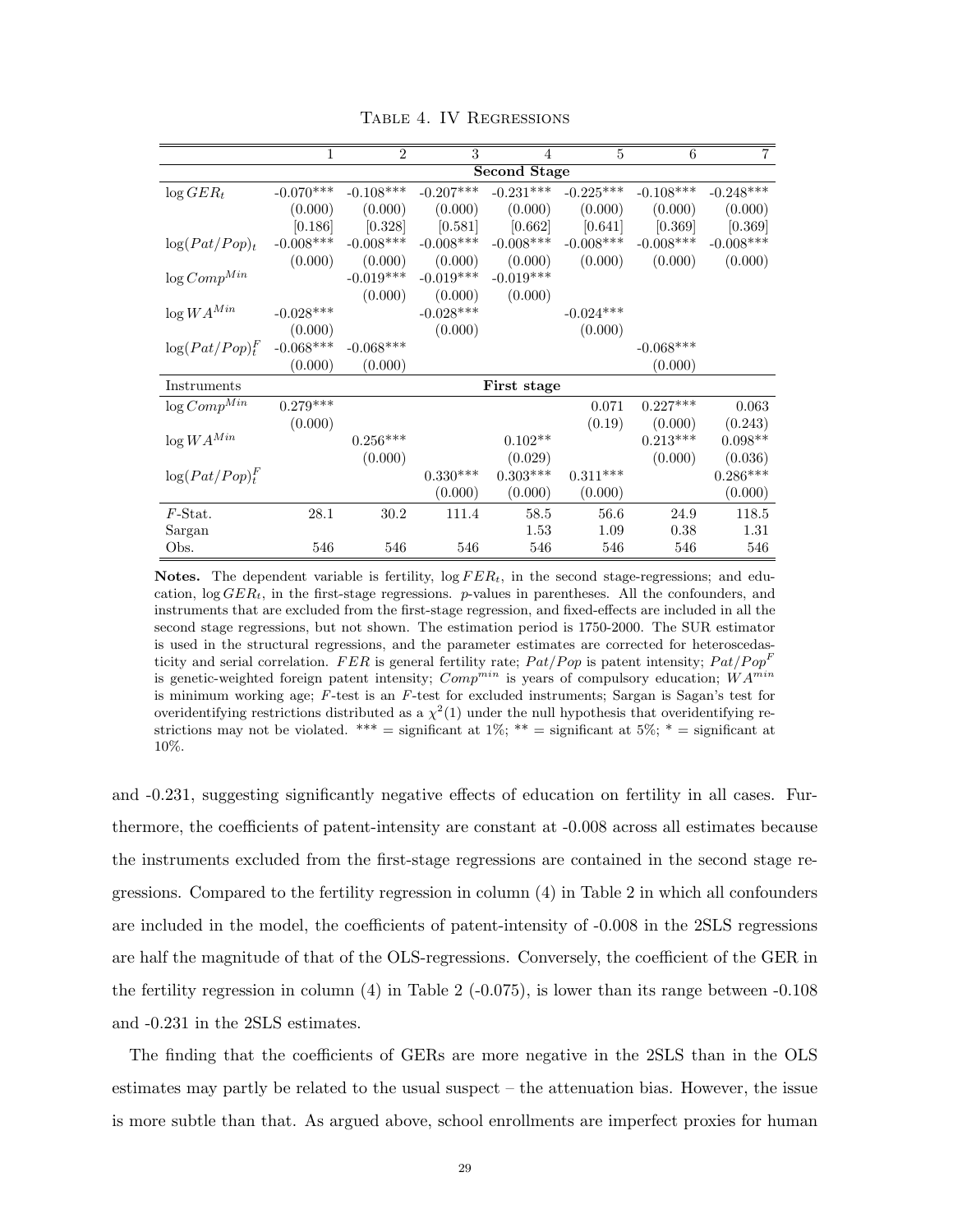capital. In particular, GERs exclude the higher end of the skill distribution and the cultural traits that incentivise innovation. Since these factors are, to some extent, captured by patentintensity, we get that the absolute values of the coefficients of GERs are underestimated and that the coefficients of patent-intensity are overestimated in the OLS estimates. This possibility gains support from the OLS estimates in Table 2 in which the absolute values of coefficients of GERs shrink substantially when patent-intensity is included in the estimates. The higher order dimension of human capital that is not contained in school enrollment, is likely to be captured by the foreign patent-intensity of cultural neighbors in the 2SLS regressions.

The results that foreign patent intensity has the strongest statistical power in the 2SLS regressions and, at the same time, generates the largest negative coefficient of GERs in the second-stage regression, suggest that technological progress is a main channel through which school enrollments reduce fertility, as predicted by UGT. This stands in contrast to the years of compulsory schooling and minimum working age that do not violate the standard relevance and overidentifying restriction criteria when foreign patent-intensity is excluded from the instrument set. However, when confronted by foreign patent-intensity, their significance declines; so much so that the years of compulsory schooling variable ends up being excluded from the instrument set in the FAS analysis.

Overall, four main conclusions emerge from our FAS analysis: First, the evidence suggests that the compulsory schooling instrument is the most questionable, and should be used only as a control. Second, the qualitative conclusions based on the OLS estimates that GERs have an impact on fertility, are not overturned in the FAS analysis. Third, the results suggest that there is a causal negative effect from enrollment rates to fertility rates that appears to be driven by the increased demand for human capital associated with skill-biased technological progress. Fourth, since skill-biased technological progress could also be partially reflected by compulsory schooling laws and the minimum working age, we cannot claim that it is the dominant channel through which the full effect of education on fertility comes about.

4.3. Alternative Technology Indicators and Placebo Tests. In this subsection, we complement patent-intensity with real investment in machinery, equipment, and intellectual property products relative to real GDP,  $I^{M\&E}/Y$ , and R&D-intensity,  $R\&D/Y$ , to check the robustness of the predictions of UGT and to check for potential complementarities between different types of technologies. Furthermore, we undertake placebo tests to investigate whether the  $I^{M\&E}/Y$ -path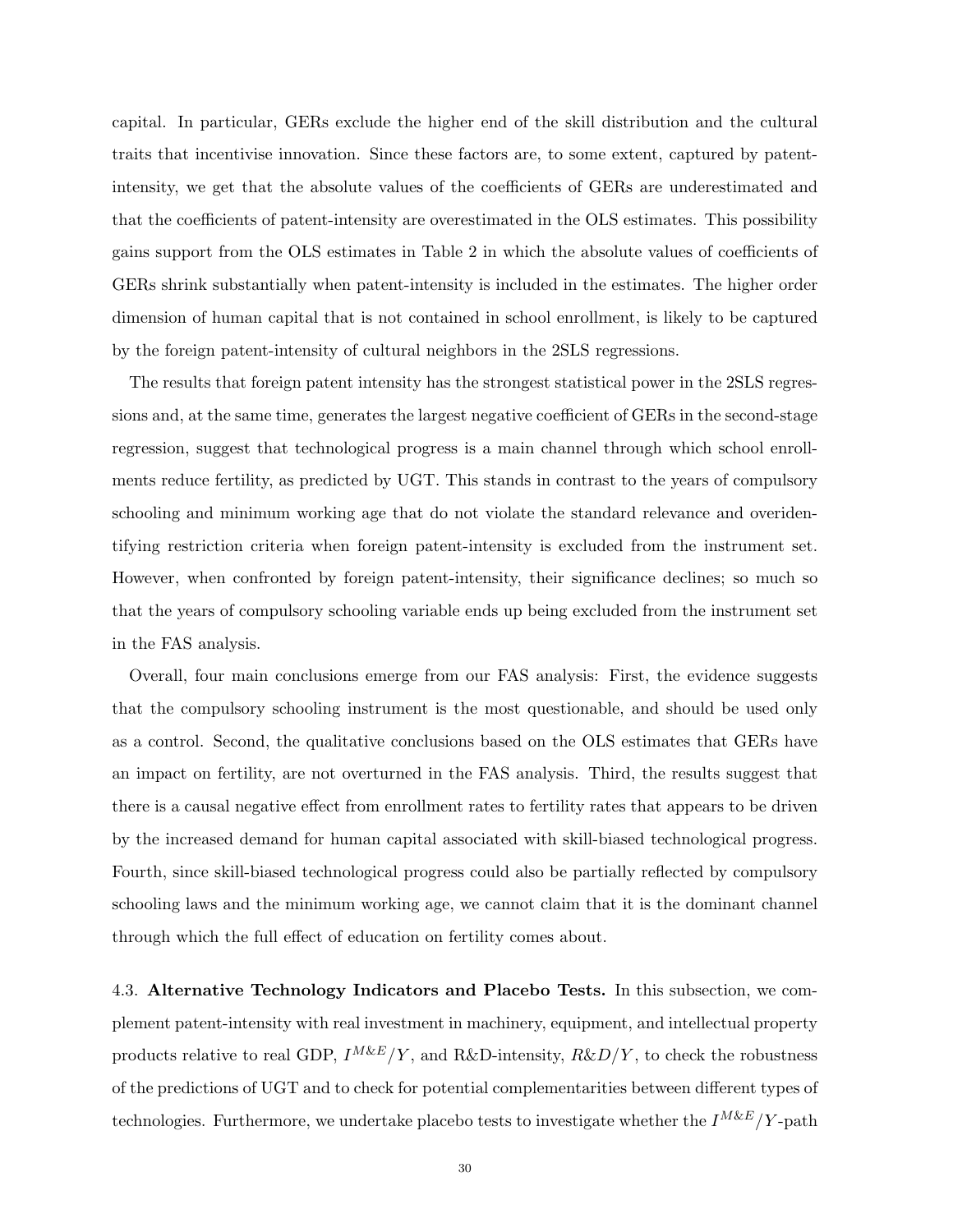is driven predominantly by saving behavior or by economic development and not by investmentspecific technological progress. All estimates in this subsection are based on post-1800 data because the additional technology indicators are first available from 1800 for almost all countries. Except for the regression in the first two columns, we estimate in five-year non-overlapping intervals in this section to ensure that the number of observations per country is sufficiently large for the SUR estimator to be operative  $(T \text{ needs to exceed } N \text{ for identification of the cross-country})$ residual correlation).

We start up with the baseline fertility model in 10-year intervals using the standard fixedeffects estimator. The results, which are presented in the first two columns in Table 5, are comparable to those of the baseline regression: The coefficients of education and patent-intensity are significantly negative and the absolute value of the coefficient of patent intensity doubles when education is excluded from the model. In columns (3) and (4), the model is estimated in 5-year non-overlapping intervals. Compared to the 10-year estimates in the first two columns, the coefficients of school enrollment are close in magnitude, while the coefficients of patentintensity are significantly lower in the 5-year than the 10-year interval estimates. The relatively low coefficients of patent-intensity in the 5-year estimates are, to a large degree, driven by the slow adjustment of fertility to technology shocks.

When patent-intensity is measured in 10-year averages, but the model is estimated in 5-year observation intervals in column (4), its coefficient comes close to those of the regressions in 10-year observation intervals (the results are not shown). Focusing on the period 1850-1880, shortly before the fertility transition started, patent-intensity doubled (see Figure 5), resulting in a 29% decrease in fertility based on the estimates in column (4). This suggests that the marked technological progress around the onset of the Second Industrial Revolution was influential for the fertility transition. In sum, while the magnitude of effects depends on the choice of period, technology indicator and model specification, all of our results suggest that technological progress was an important impetus on the fertility transition.

The regressions with R&D-intensity as the technology indicator are presented in columns (5) and (6) in Table 5. The coefficients of GERs and R&D-intensity are significantly negative and comparable to those of the baseline regressions. Turning to the last technology indicator in column (7), the coefficient of  $I^{M\&E}/Y$  is highly significantly negative, as we would expect if its evolution is predominantly driven by investment-specific technological progress. Economically,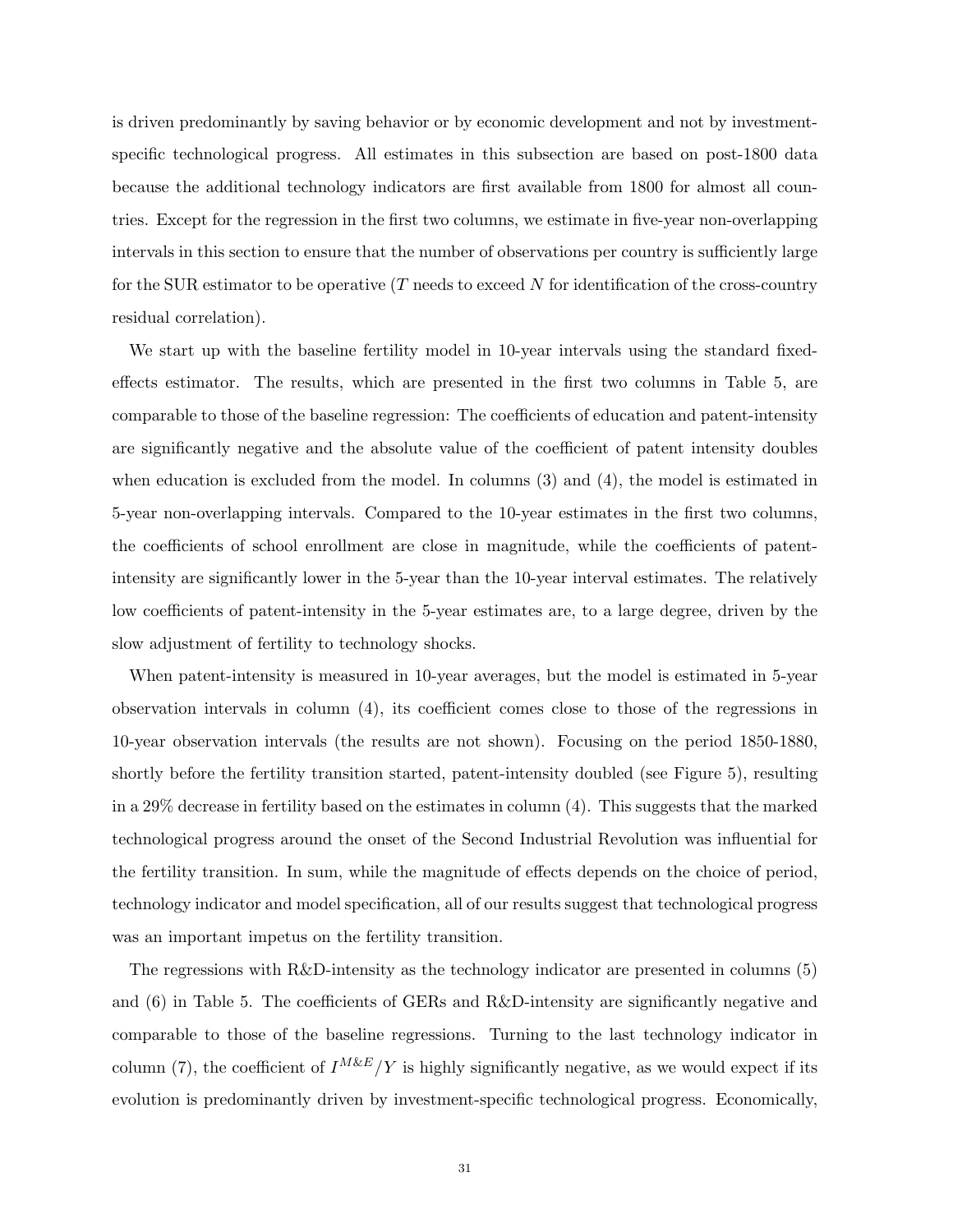|                        |             | $\overline{2}$ | 3           |             | 5                  | 6           |             | 8           | 9           | 10          | 11                 | 12                 | 13                    |
|------------------------|-------------|----------------|-------------|-------------|--------------------|-------------|-------------|-------------|-------------|-------------|--------------------|--------------------|-----------------------|
| $\log GER_{t+1}$       | $-0.190***$ |                | $-0.209***$ |             | $-0.158***$        |             | $-0.209***$ |             | $-0.226***$ | $-0.244***$ | $-0.144***$        |                    | $-0.097***$           |
|                        | (0.000)     |                | (0.000)     |             | (0.000)            |             | (0.000)     |             | (0.000)     | (0.000)     | (0.000)            |                    | (0.000)               |
|                        | [0.380]     |                | [0.538]     |             | [0.423]            |             | [0.533]     |             | [0.587]     | [0.651]     | [0.352]            |                    | [0.234]               |
| $log(Pat/Pop)_t$       | $-0.048***$ | $-0.094***$    | $-0.012***$ | $-0.029***$ |                    |             |             |             |             |             | $-0.006***$        | $-0.011***$        | $-0.006**$            |
|                        | (0.000)     | (0.000)        | (0.000)     | (0.000)     |                    |             |             |             |             |             | (0.000)            | (0.000)            | (0.011)               |
|                        | [0.276]     | [0.574]        | [0.191]     | [0.388]     |                    |             |             |             |             |             | [0.105]            | [0.174]            | [0.105]               |
| $\log(R\&D/Y)_t$       |             |                |             |             | $-0.070***$        | $-0.111***$ |             |             |             |             | $-0.067***$        | $-0.096***$        | $-0.054***$           |
|                        |             |                |             |             | (0.000)<br>[0.436] | (0.000)     |             |             |             |             | (0.000)<br>[0.409] | (0.000)<br>[0.581] | (0.000)               |
| $\log(I^{M\&E}/Y)_t$   |             |                |             |             |                    | [0.640]     | $-0.032***$ | $-0.087***$ | $-0.055***$ |             | $-0.018***$        | $-0.036***$        | [0.308]<br>$-0.157**$ |
|                        |             |                |             |             |                    |             | (0.000)     | (0.000)     | (0.000)     |             | (0.005)            | (0.000)            | (0.024)               |
|                        |             |                |             |             |                    |             | [0.190]     | [0.484]     | [0.297]     |             | [0.010]            | [0.196]            | [0.008]               |
| $\log(I^{B\&S}/Y)_t$   |             |                |             |             |                    |             |             |             | $0.069***$  | $0.039***$  |                    |                    |                       |
|                        |             |                |             |             |                    |             |             |             | (0.000)     | (0.000)     |                    |                    |                       |
| $\log CMR_t$           |             |                |             |             |                    |             |             |             |             |             |                    |                    | $0.140***$            |
|                        |             |                |             |             |                    |             |             |             |             |             |                    |                    | (0.000)               |
| $\log W^{Gap}_t$       |             |                |             |             |                    |             |             |             |             |             |                    |                    | $0.191***$            |
|                        |             |                |             |             |                    |             |             |             |             |             |                    |                    | (0.000)               |
| $\Delta \log(Y/Pop)_t$ |             |                |             |             |                    |             |             |             |             |             |                    |                    | $0.100*$              |
|                        |             |                |             |             |                    |             |             |             |             |             |                    |                    | (0.089)               |
| Period                 | 1800-2000   | 1800-2000      | 1805-2005   | 1805-2005   | 1805-2005          | 1805-2005   | 1805-2005   | 1805-2005   | 1805-2005   | 1805-2005   | 1805-2005          | 1805-2005          | 1805-2005             |
| Estimator              | FE          | FE             | <b>SUR</b>  | <b>SUR</b>  | <b>SUR</b>         | <b>SUR</b>  | <b>SUR</b>  | <b>SUR</b>  | <b>SUR</b>  | <b>SUR</b>  | <b>SUR</b>         | <b>SUR</b>         | <b>SUR</b>            |
| Frequency              | $10$ -Year  | $10$ -Year     | 5-year      | 5-year      | 5-year             | 5-year      | 5-year      | 5-year      | 5-year      | 5-year      | 5-year             | 5-year             | 5-year                |
| $#$ Countries          | 21          | 21             | 21          | 21          | 21                 | 21          | 21          | 21          | 21          | 21          | 21                 | 21                 | 21                    |
| Obs.                   | 441         | 441            | 861         | 861         | 861                | 861         | 861         | 861         | 861         | 861         | 861                | 861                | 861                   |

Table 5. Alternative Technology Indicators, Fertility Model

Notes. p-values in parentheses and partial correlation coefficients in square brackets. The dependent variable is the log of fertility. The parameter estimates are corrected for heteroscedasticity and serial correlation. Time fixed effects and country fixed effects are included in all regressions. GER is gross enrollment rates at primary and secondary levels; FER is general fertility rate; Pat/Pop is patent-intensity;  $(R&D/Y)$  is research intensity;  $(I^{M\&E}/Y)$  is the share of real investment in machinery, equipment, and intellectual property products in real GDP,  $(I^{B\&S}/Y)$  is the investment in non-residential buildings and structures in total GDP; CMR is crude mortality rate;  $W^{Gap}$  is gender wage gap;  $Y/Pop$  is per capita income. \*\*\* = significant at  $1\%$ ; \*\* = significant at  $5\%$ ;  $* =$  significant at  $10\%$ .

the approximately 250% increase in  $I^{M\&E}/Y$  over the period 1880-1980 has resulted in an 11% decline of the fertility rate for the average OECD country. When education is excluded from the regression, the absolute value of the coefficient of  $I^{M\&E}/Y$  more than doubles, suggesting that most of investment-specific technological progress affects fertility through education.

To check for the possibility that the coefficient of  $I^{M\&E}/Y$  is driven by factors that are unrelated to skill-biased technological progress, such as saving behavior and economic development, we undertake a placebo test in which the share of gross investment in non-residential buildings and structures in total GDP,  $I^{B\&S}/Y$ , is included in the regressions with and without controlling for  $I^{M\&E}/Y$ . Krusell et al. (2000), for example, restrict investment-specific technological progress to zero in their theoretical and empirical framework: Investment-specific technological progress stems entirely from investment in machinery and equipment, suggesting that increases in  $I^{B\&S}/Y$  are not influenced by investment-specific technological progress but are driven by saving behavior.

The coefficient of  $I^{B\&S}/Y$  is significantly positive regardless of whether  $I^{M\&E}/Y$  is included in the regression (columns (9) and (10) in Table 5). If  $I^{B\&S}/Y$  was driven by economic development and savings, then we would expect it to be a significantly negatively associated with fertility.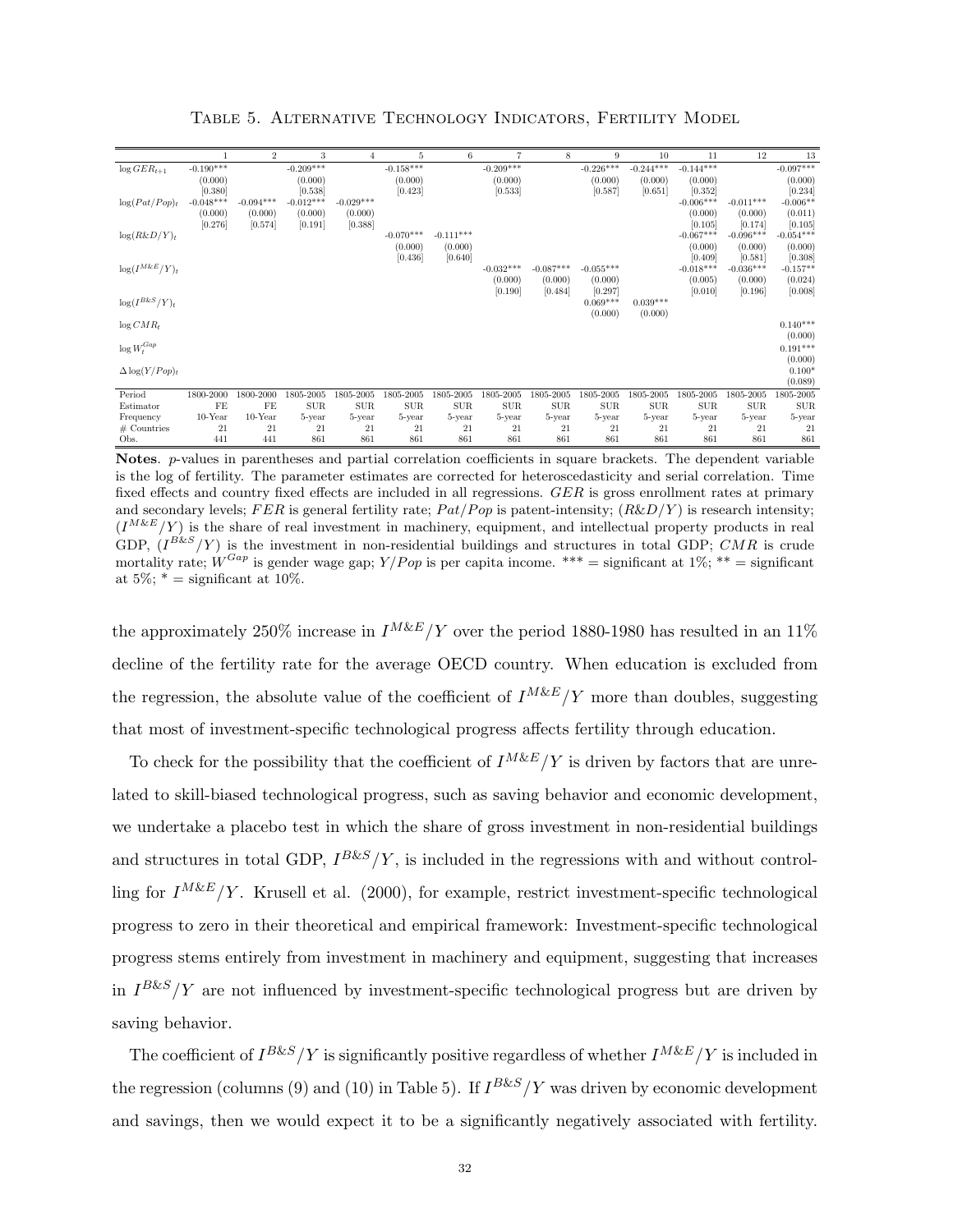The positive fertility-effects of  $I^{B\&S}/Y$  indicate that building capital and unskilled labor are complements. Furthermore, the non-negative coefficient of  $I^{B\&S}/Y$  suggests that investmentspecific technological progress affects fertility quite independently of economic development and more thriftiness. A further implication of these results is that the coefficients of  $I^{M\&E}/Y$  and, presumably, also those of the other technology indicators are not likely to be significantly biased due to endogeneity induced by unobserved confounding factors of economic development.

All three technology indicators are included in the regressions in the last three columns. The coefficients of all three technology indicators are significantly negative in the regressions regardless of whether school enrollment and all confounders are included in the models, pointing towards some complementarity between the technology indicators. Quantitatively, a one standard deviation increase in the technology indicators in the regressions where they are included individually as the only non-deterministic variable results in the following proportional change in the general fertility rate: -6.9% (patent-intensity); -19.3% (R&D-intensity); and -10.5% (machinery investment ratio). When the technology indicators are jointly included in the model, the total effects of a one standard deviation increase in the technology indicators is associated with a 23.2\% reduction in the general fertility rate. These results suggest that technological progress, in general, is influential for reducing fertility.

The coefficient of mortality is 0.14 in the regression in the last column in Table 5, which is substantially lower than its baseline counterpart of 0.45 in Table 2; a result that further corroborates the conclusion that declining mortality did not contribute to the decline in net fertility. This result is predominantly driven by the restricted estimation period, 1800-2000, and not by the inclusion of R&D-intensity and the machinery investment-ratio in the estimates in Table 5. The coefficient of mortality increases modestly from 0.14 to 0.195 when R&D-intensity and the machinery investment ratio are excluded from the regression (the results are not shown).

The magnitude of the coefficient of the gender wage gap of 0.191, by contrast, is almost twice the size of that of the baseline regression of  $0.112$  in Table 2, column  $(4)$ , and twice the size if R&D-intensity and the machinery investment ratio are excluded from the model. Using the coefficient estimate from Table 5, the approximately 50% decline in the gender wage gap over the period 1880-1980, has contributed to a 9.5% decline in the fertility rate; a result that is consistent with the theory of Galor and Weil (1996) and the findings of Madsen et al. (2020).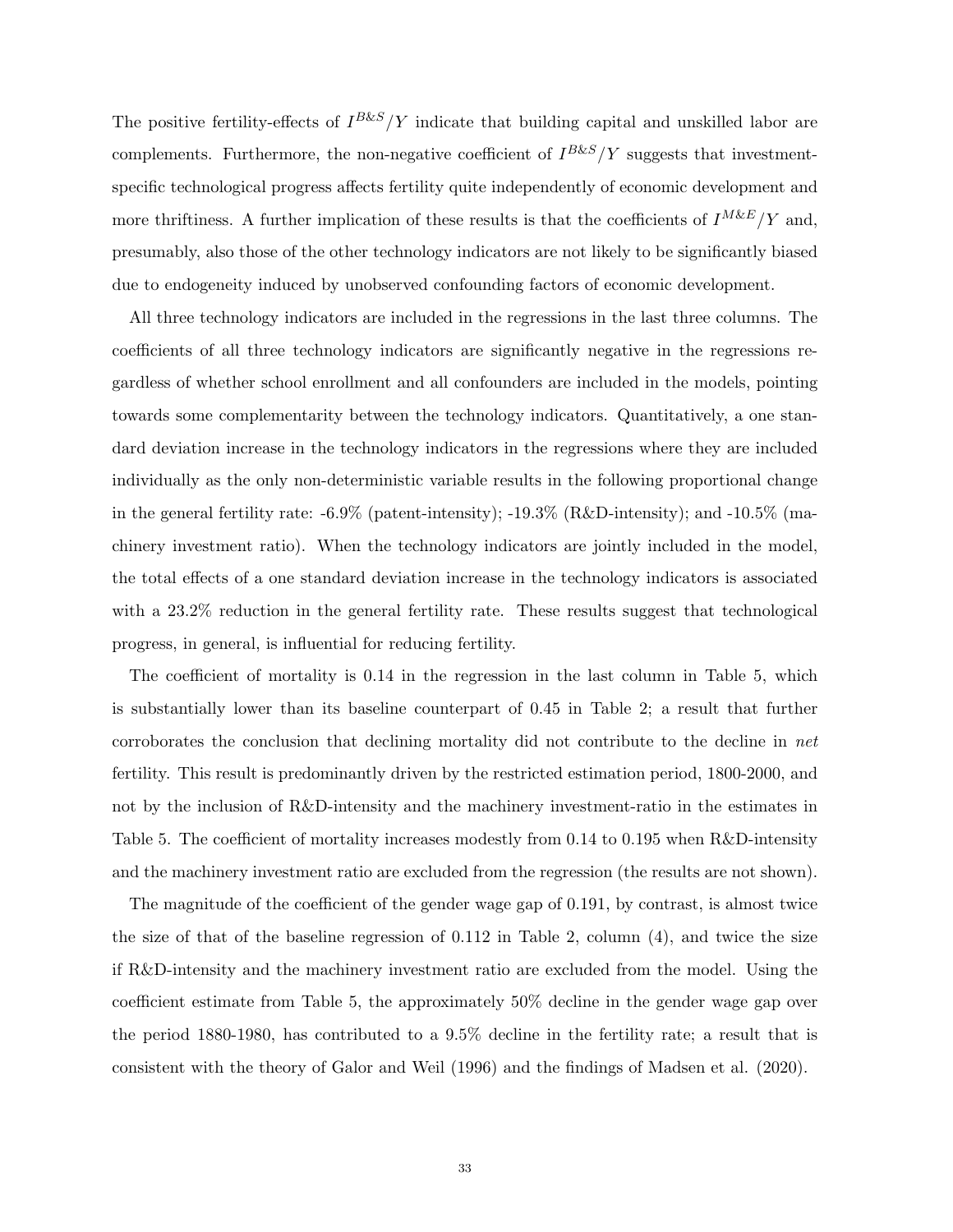4.4. Technological Growth Spurts. In this section, we extend the estimates to allow for timeand regime-varying effects of skill-biased technological progress. This enables us to examine whether the impact of technological progress on fertility and education became operative with the onset of the fertility transition, as predicted by the Galor-Weil model. For brevity, we focus on the fertility regressions, as doing so also allows us to explore the hypothesis that technological progress, if it becomes high enough, triggers the fertility transition.

First, consider a more informal approach, where equation (8) without confounders is extended to include the interaction between patent-intensity and time-dummies. Patent-intensity is measured in 20-year moving averages to smooth out the change in the coefficients of the interaction terms. The sum of each coefficient of the interaction between time-dummies and patent-intensity and the coefficient of patent-intensity yield the overall technological progress elasticities of fertility for each period. The Galor-Weil (2000) model predicts these elasticities to be zero before the fertility transition because technological progress is too low.

The evolution of the technology elasticities is shown by the solid line in Figure 7. Dashed lines show confidence bands with two times the standard deviation of the coefficients. Up to 1860, the elasticities are mostly insignificantly different from zero, whereas they are significantly negative over the period of the fertility transition 1870-1980, which is consistent with the prediction of the Galor-Weil model. The time-profile shown in Figure 7 remains unchanged if all confounders are included in the regression from which the elasticities are derived and if the countries with delayed fertility transitions relative to the average country, viz Greece, Ireland, Italy, Portugal, and Spain, are excluded from the regressions.



Notes. FIGURE 7. The figure shows technological progress elasticities of fertility for each period, estimated as the sum of each coefficient of the time-dummies interacted by patent-intensity and the coefficient of patentintensity based on estimates of equation (8) without confounders, extended with the interaction between 20-year moving averages of patent-intensity and time-dummies. FIGURE 8. The figure shows technological progress elasticities of fertility based on the elasticities derived from equation (12) (solid line) and the coefficient of patent-intensity in column (4) in Table 2 (dashed line).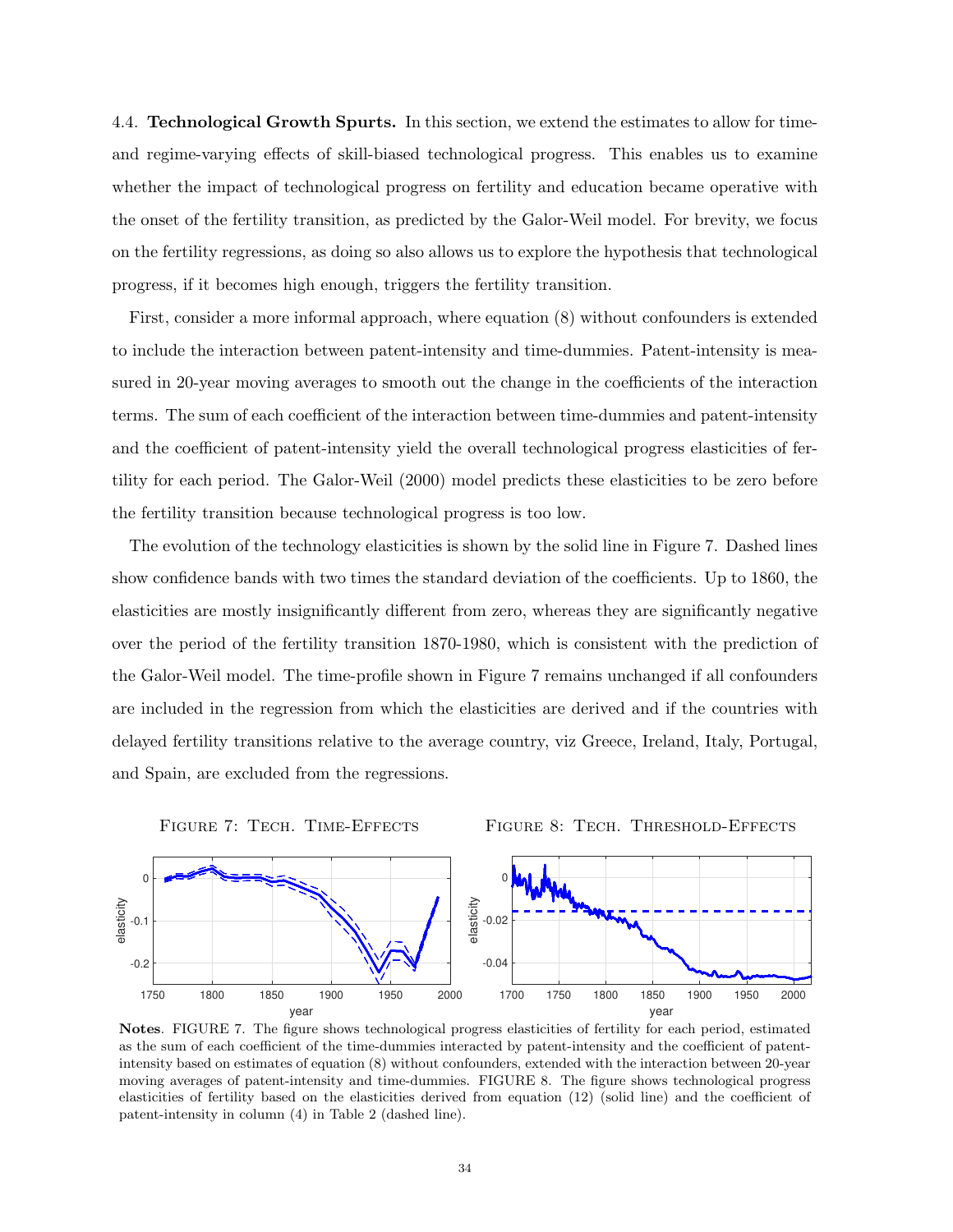Next, to test the trigger-hypothesis more formally, we construct a dummy variable that takes the value of one when patent-intensity goes beyond a certain threshold level and zero otherwise. We refine equation (8) to allow the coefficient of patent intensity to vary in the two regimes:

$$
\log FER_{it} = \mu_0 + \mu_1 \log GER_{i,t+1} + \mu_2 \log (Pat/Pop)_{it} + \mu_3 \Delta \log (Y/Pop)_{it} + \mu_4 \log CMR_{it}
$$

$$
+ \mu_5 \log W_{it}^{Gap} + \zeta_1 D^{TP} \log (Pat/Pop)_{it} + \zeta_2 (1 - D^{TP}) \log (Pat/Pop)_{it} + \phi_i + \varphi_t + \epsilon_{1,it}, \quad (11)
$$

where  $D^{TP} = 1$  when  $(Pat/Pop) \ge 0.15$ , and zero otherwise. The threshold is set to 0.15 because then the Akaike Information Criterion reaches its maximum in a grid search of (11) without confounders.

The results of estimating  $(11)$  are shown in columns  $(1)-(4)$  in Table 6. Columns  $(1)$  and (2) are without confounders, and in columns (3) and (4), where patent-intensity is the sole explanatory variable, the coefficients of patent-intensity are significantly negative in the hightechnology regime and insignificant in the low-technology regime; results that are consistent with the Galor-Weil model. These results suggest that the fertility choice is little affected by technology-induced returns to education in regimes with slow technological progress and the influence of factors such as the availability and the cost of education, access to reading material, and cultural factors that influence education.

In order to derive non-constant elasticities from our main regression, we extend equation (8) to include a squared term for technological progress,  $[\log (Pat/Pop)]^2$ . Results are shown in column (5) in Table 6. The quadratic term is statistically significantly negative and economically large. This suggests that the patent-elasticity of fertility is not constant but depends on the level at which technological progress advances. An increasing patent-intensity increases the downward pressure of technological progress on fertility. From the estimates in column (5), we arrive at the following time-varying elasticity:

$$
\frac{\partial \log (FER)_t}{\partial \log (Pat/Pop)_t} = -0.049 - 0.006 \log (Pat/Pop)_t^{Avr},\tag{12}
$$

where  $(Pat/Pop)$ <sup>Avr</sup> is the average patent-intensity across countries in our sample. By setting this equation to zero, we find the level of patent intensity at which the variation in patentintensity has no effect on fertility. Based on the estimates in column (6), this is found at the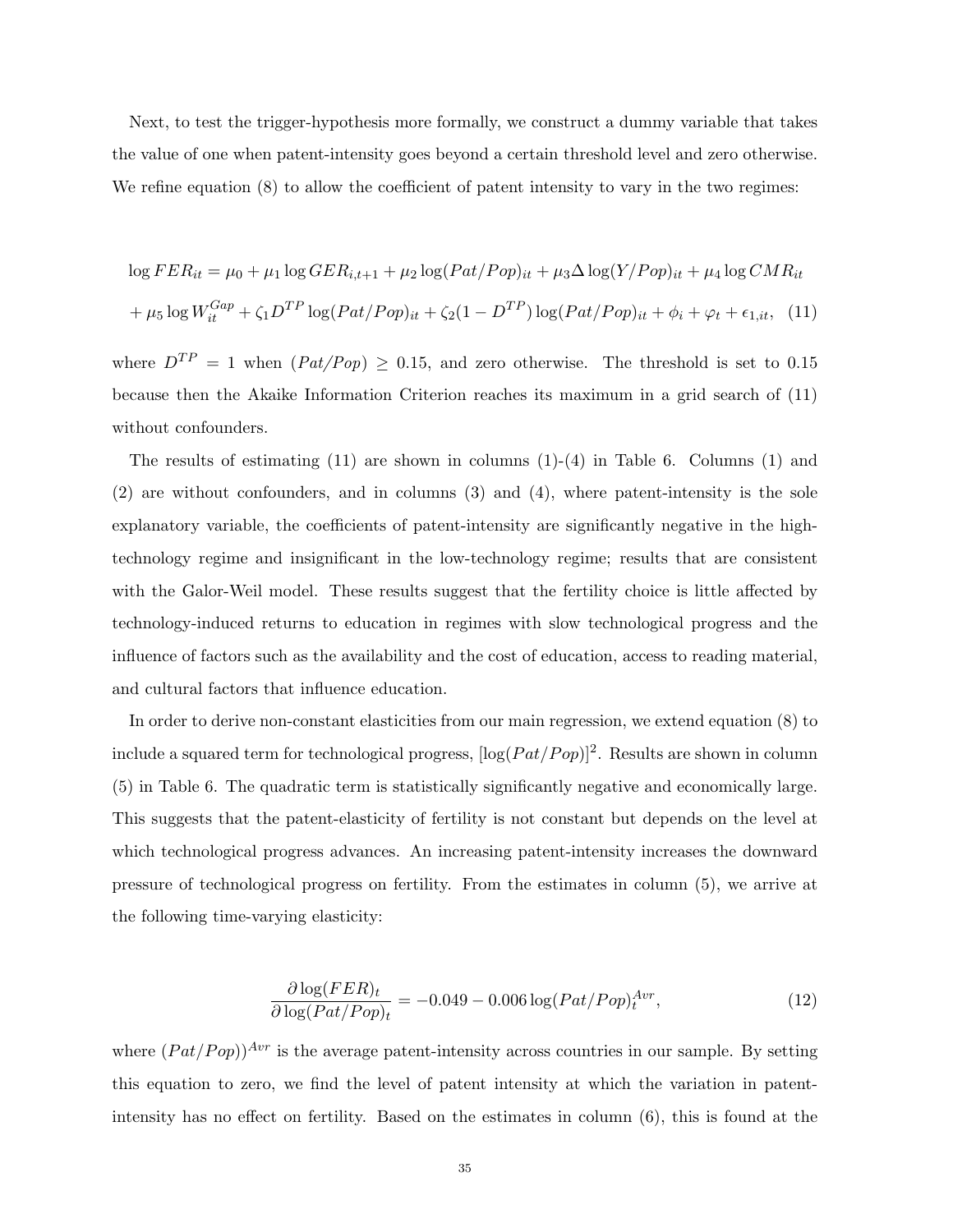|                             |             | $\overline{2}$      | 3          | 4           | 5           | 6           | 7               | 8           | 9               |
|-----------------------------|-------------|---------------------|------------|-------------|-------------|-------------|-----------------|-------------|-----------------|
| $\log GER_t$                | $-0.130***$ | $-0.047***$         |            |             | $-0.130***$ | $-0.060***$ | $-0.151**$      |             | $-0.164**$      |
|                             | (0.000)     | (0.000)             |            |             | (0.000)     | (0.000)     | (0.013)         |             | (0.034)         |
|                             | [0.626]     | [0.386]             |            |             | [0.462]     | [0.422]     |                 |             |                 |
| $log(Pat/Pop)_t$            |             |                     |            |             | $-0.049***$ | $-0.013***$ | $-0.093***$     | $-0.121***$ | 0.016           |
|                             |             |                     |            |             | (0.490)     | (0.000)     | (0.000)         | (0.000)     | (0.187)         |
|                             |             |                     |            |             | [0.369]     | [0.266]     |                 |             |                 |
| $\log(Pat/Pop)_t^2$         |             |                     |            |             | $-0.003***$ |             |                 |             |                 |
|                             |             |                     |            |             | (0.000)     |             |                 |             |                 |
|                             |             |                     |            |             | [0.266]     |             |                 |             |                 |
|                             |             |                     |            |             |             |             |                 |             |                 |
| $D^{TP} \log (Pat/Pop)_t$   | $-0.175***$ | $-0.071***$         | $-0.121**$ | $-0.151***$ |             |             |                 |             |                 |
|                             | (0.000)     | (0.000)             | (0.013)    | (0.004)     |             |             |                 |             |                 |
|                             | [0.473]     | [0.219]             | [0.120]    | [0.146]     |             |             |                 |             |                 |
| $(1-D^{TP})\log(Pat/Pop)_t$ | $-0.054$    | 0.067               | 0.182      | 0.043       |             |             |                 |             |                 |
|                             | (0.305)     | (0.175)             | (0.242)    | (0.771)     |             |             |                 |             |                 |
|                             | [0.046]     | [0.062]             | [0.057]    | [0.015]     |             |             |                 |             |                 |
| $\log CMR_t$                |             | $0.434***$          |            |             | $0.468***$  | $0.179***$  |                 |             | $0.497**$       |
|                             |             | (0.000)             |            |             | (0.000)     | (0.000)     |                 |             | (0.013)         |
| $\log CMR_{t-4}$            |             |                     |            |             |             | $0.362***$  |                 |             |                 |
|                             |             |                     |            |             |             | (0.000)     |                 |             |                 |
| $\log W^{Gap}_t$            |             | $0.623***$          |            |             | $0.095***$  | $0.102***$  |                 |             | 0.007           |
|                             |             | (0.000)             |            |             | (0.000)     | (0.000)     |                 |             | (0.977)         |
| $\Delta \log(Y/Pop)_t$      |             | $0.091**$           |            |             | 0.031       | 0.033       |                 |             | $-5.394**$      |
|                             |             | (0.016)             |            |             | (0.443)     | (0.434)     |                 |             | (0.018)         |
| Estimator                   | SUR-FE      | $\rm SUR\text{-}FE$ | OLS-FE     | OLS-FE      | SUR-FE      | SUR-FE      | <b>SUR-ARDL</b> | SUR-ARDL    | <b>SUR-ARDL</b> |
| $\chi^2(k)$                 |             |                     |            |             |             |             | $25.6***$       | $32.7***$   | $31.0^{***}\,$  |
| $#$ Countries               | 21          | 21                  | 21         | 21          | 21          | 21          | 21              | 21          | 21              |
| Frequency                   | $10$ -Year  | $10$ -Year          | $10$ -Year | $10$ -Year  | $10$ -Year  | $10$ -Year  | $10$ -Year      | $10$ -Year  | $10$ -Year      |
| Obs.                        | 546         | 546                 | 462        | 420         | 546         | 546         | 525             | 525         | 525             |
| Est. Per.                   | 1750-2000   | 1750-2000           | 1750-1960  | 1750-1940   | 1750-2000   | 1750-2000   | 1760-2000       | 1760-2000   | 1760-2000       |

Table 6. Thresholds and Dynamic Effects

level of  $\exp(-0.049/0.006) = 0.00028$ , which is about the level of patent-intensity that prevailed over the period 1700-1750.

We exploit these results and perform counterfactual simulations by feeding the period-specific cross-country average patent/population ratio from 1700-2019 into the estimated equation (12). In Figure 8, these elasticities are displayed together with a line at the value of the constant elasticity suggested by the associated linear regression (from column (4) in Table 2). The timevarying patent-elasticity is close to zero before 1750, declines moderately between 1750 and 1830 and descends steeply (i.e., increases steeply in absolute value) over the period 1830 to 1890. It then declines moderately over the period 1890-1950 and levels out thereafter. This path is consistent with UGT to the extent that the steep fertility decline sets in during the 1870s for most countries in our sample, including the technological powerhouses of France, Germany, the UK, and the US. Overall, these results give support to the Galor-Weil model, according to

Notes. The dependent variable is the general fertility rate, FER; p-values in parentheses. The SUR estimator is used and the parameter estimates are corrected for heteroscedasticity and serial correlation. Time and country fixed effects are included in all regressions. GER is gross enrollment rates at primary and secondary levels;  $Pat/Pop$  is patent-intensity;  $CMR$  is crude mortality rate;  $W^{Gap}$  is gender wage gap;  $Y/Pop$  is per capita income.  $\chi^2(k)$  is a bounce test for cointegration, distributed as  $\chi^2(k)$  under the null hypothesis of no cointegration (where the cointegration vectors are jointly zero), where  $k$  is the number of variables included in the cointegration vector. \*\*\* = significant at 1%; \*\* = significant at 5%; \* = significant at 10%.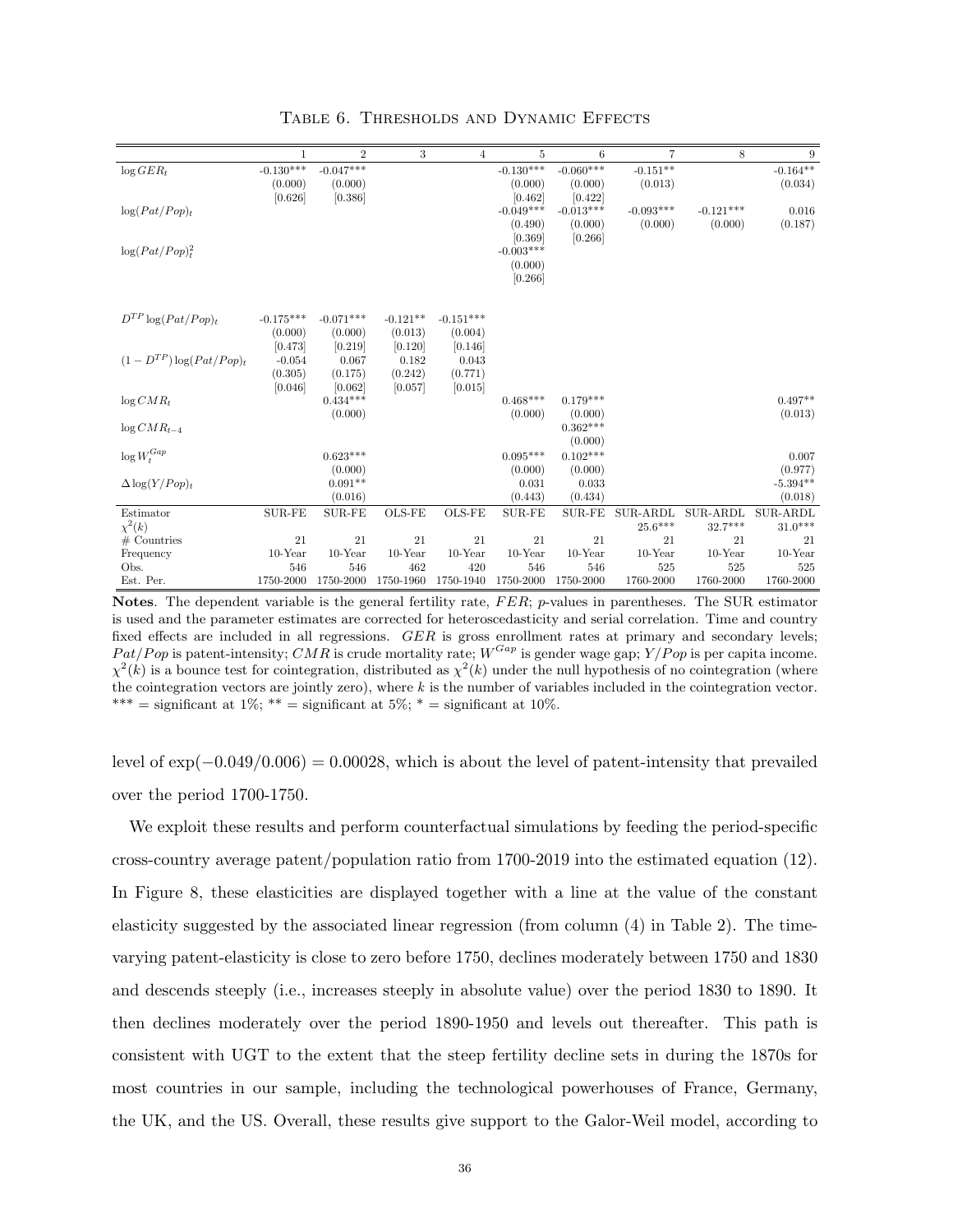which technological progress initiates the fertility transition when technological progress becomes sufficiently high.

4.5. Dynamic Effects. In this sub-section we go beyond the static models we have estimated thus far. We first investigate whether the baseline results are robust to the allowance for long lags in mortality rates and then estimate the ARDL model that allows for dynamic adjustment towards the long-run equilibrium.

To allow for slow adjustment of fertility to the mortality decline that preceded the fertility decline during the 19th century, we add a four-decade lag of CMR to the baseline model in column (6) in Table 6 to check for the possibility that the mortality decline, predominantly induced by the epidemiological transition, preceded the fertility transition. Lags of up to six decades were initially included in the model; however, except for the contemporary effect and the fourth lag, they were statistically insignificant at conventional levels and, consequently, omitted. The coefficients of patent-intensity, wage gap and education are comparable to the baseline regression results. For mortality, the sum of the coefficients of  $CMR_t$  and  $CMR_{t-4}$  is 0.54, which is not much larger than that of 0.45 in the baseline regression. From these results, it can be concluded that the mortality decline since the mid-19th century has not been sufficiently powerful to significantly influence the net fertility rate and has, therefore, not contributed to the decline in net fertility during the fertility transition.

Finally, we estimate an error-correction representation of the ARDL model (see, e.g., Pesaran et al., 2001), as follows:

$$
\Delta \log FER_{it} = \kappa_0 \log FER_{i,t-1} + \kappa_1 \log GER_{i,t-1} + \kappa_2 \log (Pat/Pop)_{i,t-1} + \kappa_3 \log CMR_{i,t-1} + \kappa_4 \log W_{i,t-1}^{Gap} + \Delta X_{i,t-1} \xi' + \phi_i + \varphi_t + \epsilon_{4,it},
$$
\n(13)

where  $X$  is a vector of all the non-deterministic variables in the model including the fertility rate.

The long-run parameter estimates of the ARDL model are shown in columns (7)-(9) in Table 6. The parameter estimates of the first-difference terms are not shown to preserve space. The bound tests for cointegration reject the null hypothesis of no cointegration at any conventional significance level in all three cases, suggesting that a long-run relationship exists between the variables included in the model, where the coefficients of the cointegration vector are zero under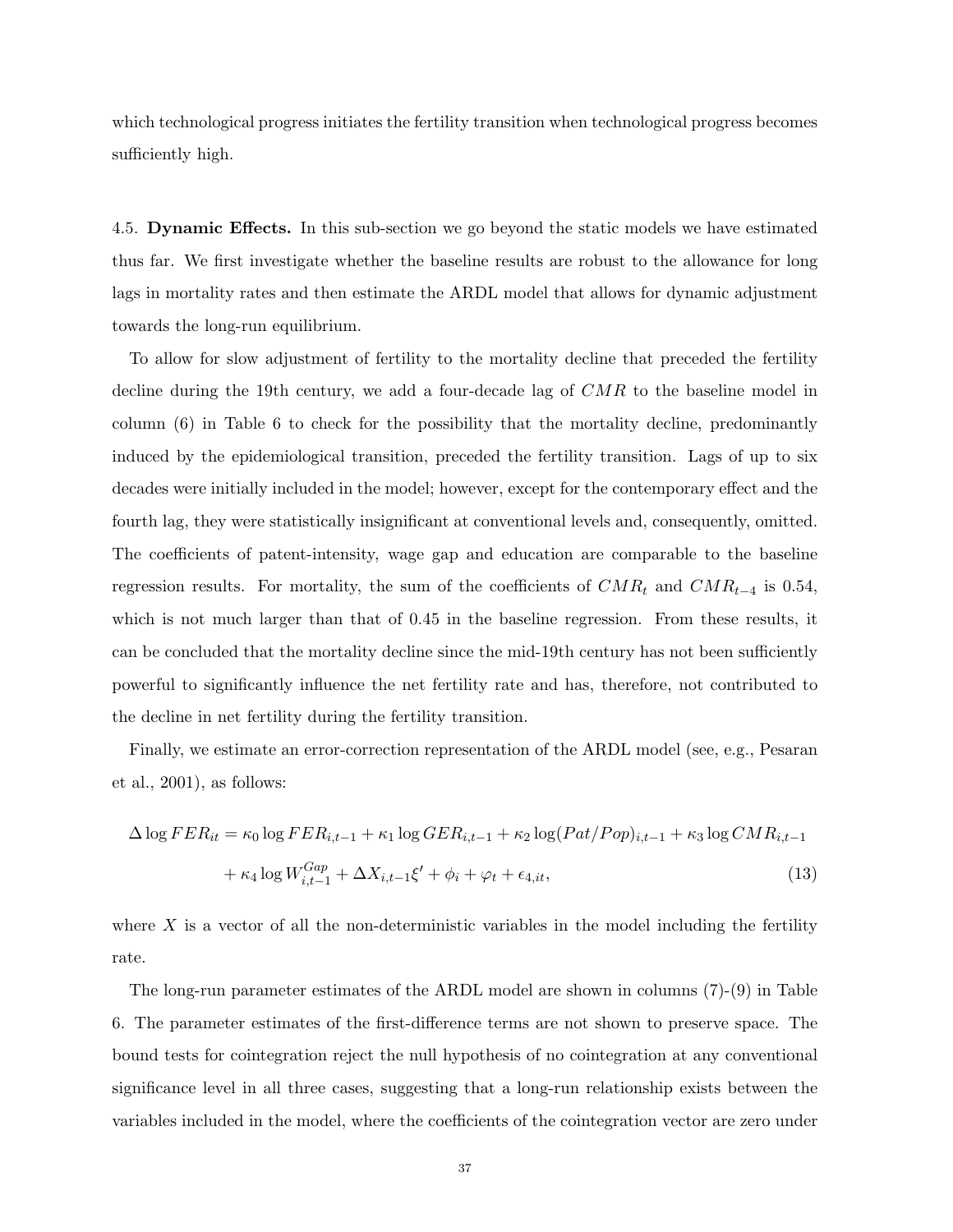the null hypothesis. The long-run coefficients of school enrollment are significantly negative with the magnitudes of -0.15 and -0.16, exclusive of and inclusive confounders. These magnitudes are substantially more negative than the baseline values in Table 2, particularly in the regression in the last column with all confounders included, where the absolute values are twice the size of their baseline counterparts. The coefficients are close to those in the 2SLS regressions; thus, reinforcing the finding of the 2SLS estimates that the coefficients of GER are biased toward zero in the FE-OLS estimates.

In support of UGT, the coefficient of patent intensity is significantly negative in the regressions with no confounders (columns (7) and (8), Table 6) and turns insignificant in the regression when all confounders are included (column (9)). Finally, the coefficient of the crude mortality rate is 0.50, which is close to the estimates in the baseline regressions; again showing that mortality is not likely to have contributed to the decline of net fertility.

## 5. Conclusion

In this paper, we have tested the mechanism that triggered the fertility transition in the West as predicted by the models by Galor and Weil (2000) and Galor and Moav (2002). To the best of our knowledge, this is the first empirical test of the core mechanism of the canonical Unified Growth Theory (UGT), according to which increasing technological progress initiated and propelled the fertility transition and the take-off of mass education. For this purpose, we compiled a data set for 21 OECD countries over the period 1750-2016, which enables us to capture the fertility transition in its entirety. Rather than using a measure of educational attainment of the population at large, we use enrollment rates in primary and secondary education forwarded ten years in conjunction with contemporary fertility rates in order to closely match the UGT constructs of parental decisions on fertility and child education. We use three alternative measures of skill-biased technological progress: Patent-intensity (patents per capita), the share of net investment in machinery, equipment, and intellectual property products in total GDP, and R&D intensity.

The evidence gives strong support for the UGT of Galor and Weil (2000) and Galor and Moav (2002). The results show that technological progress has a strong positive impact on education and a strong negative effect on fertility – even after we control for other confounders, such as mortality, the gender wage gap, and the level and growth rate of per capita income.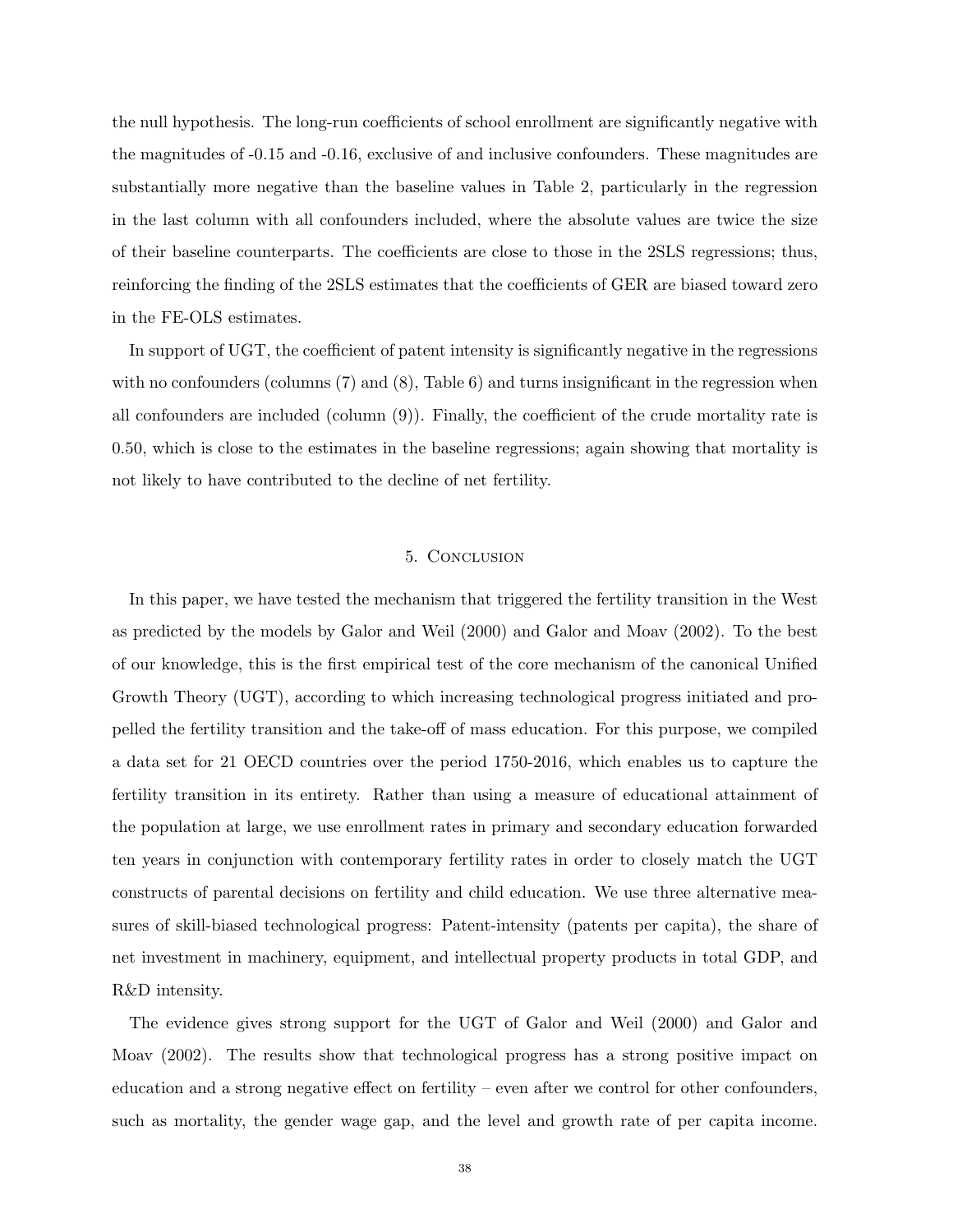Several tests substantiate that technological progress played a key role in the fertility transition in the OECD countries. First, the coefficients of patent-intensity more than double when school enrollment is excluded from the fertility regression, suggesting that school enrollment is the principal channel through which technological progress influences fertility. Second, genetic-proximity weighted foreign patent-intensity is a significantly stronger instrument for school enrollment in the fertility-regression than compulsory years of schooling and minimum working age. Quantitatively, we find that a 10% increase in patent-intensity is associated with a 2% reduction in the general fertility rate through school enrollments, implying that the increase in patent intensity over the period 1850-1913 contributed to an approximate 35% decline in the fertility rate through education for the average OECD country. Third, while technological progress has tended to suppress fertility since 1750, we find that the technological accelerations and technological progress beyond a certain threshold forcefully suppressed fertility, particularly during the 1850-1913 period. Fourth, we find that the principal results are robust to alternative measures of technological progress, such as R&D intensity and the share of investment in machinery and equipment in total GDP. By contrast, we find that the share of investment in buildings and structures in total GDP does not impact negatively on fertility despite being determined by most of the same factors that also drive technological progress.

While the focus has been mainly on the role of technological progress, our results show that the gender wage gap and per capita income have also contributed to the fertility transition. We find that the approximately 50% decline in the gender wage gap over the period 1880–1980 may have contributed up to a 9.5% decline in the fertility rate during the same period, which is consistent with the model of Galor and Weil (1996) in which fertility is influenced by women's opportunity costs of having children relative to the income of the household. Furthermore, we find evidence of a slight but statistically negative influence of per capita income on fertility, where the income effect is approximately twice as big after than before the fertility transition.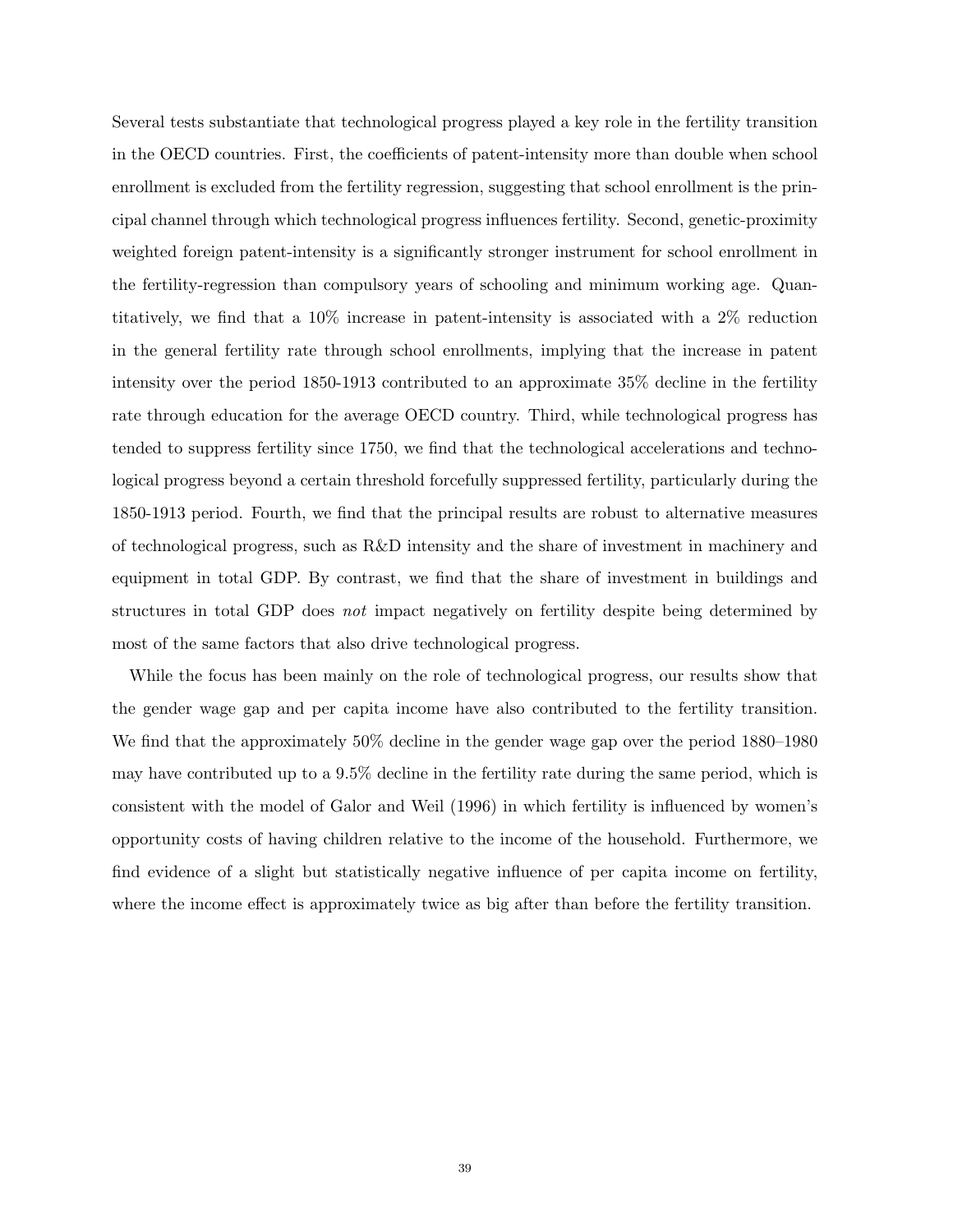#### **REFERENCES**

- Aaronson, D., Lange, F. and Mazumder, B. (2014). Fertility transitions along the extensive and intensive margins. American Economic Review 104(11), 3701-24.
- Acemoglu, D. (2002). Technical change, inequality, and the labor market. Journal of Economic Literature 40(1), 7-72.
- Acemoglu, D., and Restrepo, P. (2018). The race between man and machine: Implications of technology for growth, factor shares, and employment. American Economic Review 108(6), 1488-1542.
- Aghion, P., Jaravel, X., Persson, T. and Rouzet, D. (2019). Education and military rivalry. Journal of The European Economic Association 17(2), 376-412.
- Bailey, M.J. (2013). Fifty years of family planning: New evidence on the long-run effects of increasing access to contraception. Brookings Papers on Economic Activity Spring, 377-410.
- Becker, G.S. (1960): An economic analysis of fertility. In: G. B. Roberts *Demographic and* Economic Change in Developed Countries (pp. 209–240), Columbia University Press.
- Becker, G.S., and Lewis, H.G. (1973). On the Interaction between the quantity and quality of children. Journal of Political Economy 81(2, Part 2), S279-S288.
- Becker, G., Murphy, K. and Tamura, R. (1990). Economic growth, human capital and population growth. Journal of Political Economy 98(5), S12-S137.
- Becker, S.O., Cinnirella, F. and Woessmann, L. (2010). The trade-off between fertility and education: Evidence from before the demographic transition. Journal of Economic Growth 15, 177-204
- Bhattacharya, J. and Chakraborty, S. (2017). Contraception and the demographic transition. Economic Journal 127(606), 2263-2301.
- Black, S.E., Devereux, P.J. and Salvanes, K.G. (2005). The more the merrier? The effect of family size and birth order on children's education. Quarterly Journal of Economics 120(2), 669-700.
- Bleakley, H. and Lange, F. (2009). Chronic disease burden and the interaction of education, fertility, and growth. Review of Economics and Statistics 91(1), 52-65.
- Caceres-Delpiano, J. (2006). The impacts of family size on investment in child quality. Journal of Human Resources 41(4), 738-754.
- Caselli, F. (1999). Technological revolutions. American Economic Review 89(1), 78-102.
- Cervellati, M. and Sunde, U. (2015). The economic and demographic transition, mortality, and comparative development. American Economic Journal: Macroeconomics 7(3), 189-225.
- Chatterjee, S. and Vogl, T. (2018). Escaping Malthus: Economic growth and fertility change in the developing world. American Economic Review 108(6), 1440-67.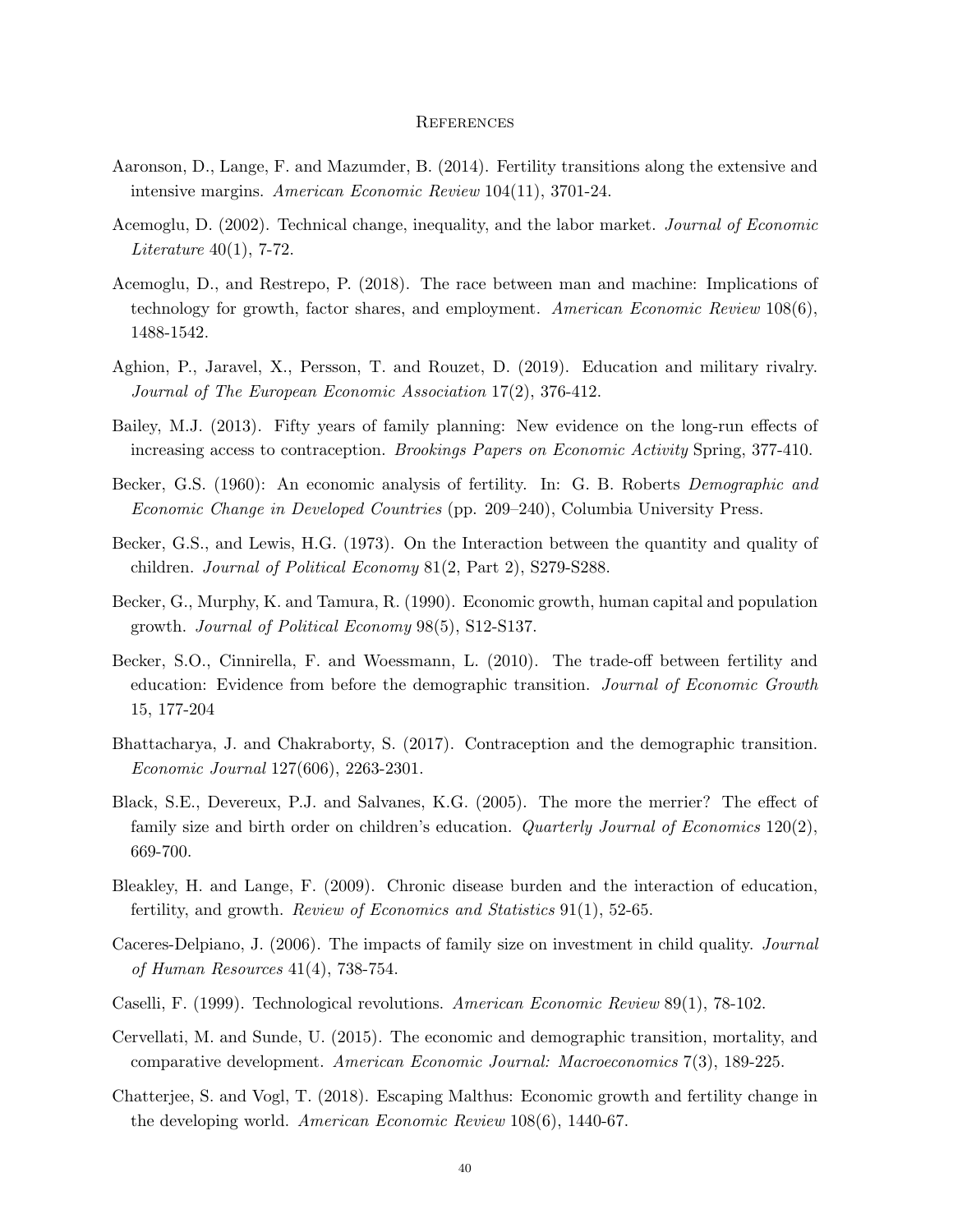- Clark, G., and Cummins, N. (2015). Malthus to modernity: wealth, status, and fertility in England, 1500–1879. Journal of Population Economics 28(1), 3-29.
- Clark, G., and Hamilton, G. (2006). Survival of the richest: The Malthusian mechanism in pre-industrial England. Journal of Economic History 66(3), 707-736.
- Cleland, J. (2001). The effects of improved survival on fertility: A reassessment. Population and Development Review 27(Supplement), 60-92.
- Dalgaard, C.J. and Strulik, H. (2013). The history augmented Solow model. European Economic Review 63, 134-149.
- Dalgaard, C.J. and Strulik, H. (2015). The physiological foundations of the wealth of nations. Journal of Economic Growth 20(1), 37-73.
- Doepke M. (2004). Accounting for fertility decline during the transition to growth. *Journal of* Economic Growth 9(3), 347-383
- Fernihough, A. (2017). Human capital and the quantity–quality trade-off during the demographic transition. Journal of Economic Growth 22(1), 35-65.
- Galor, O. (2005). From stagnation to growth: Unified growth theory. In: P. Aghion and S. Durlauf (eds.), *Handbook of Economic Growth* Vol 1A, (pp. 171-293) Amsterdam, North-Holland.
- Galor, O. (2011). Unified Growth Theory. Princeton University Press.
- Galor, O. (2012). The demographic transition: Causes and consequences. *Cliometrica* 6, 1-28.
- Galor, O. and Moav, O. (2002). Natural selection and the origin of economic growth. *Quarterly* Journal of Economics 117(4), 1133-1191.
- Galor, O., and Moav, O. (2004). From physical to human capital accumulation: Inequality and the process of development. Review of Economic Studies 71(4), 1001-1026.
- Galor, O. and Moav, O. (2006). Das human-kapital: A theory of the demise of the class structure, Review of Economic Studies 73, 85-117.
- Galor, O. and Weil, D.N. (1996). The gender gap, fertility, and growth. American Economic Review 86(3), 374-387.
- Galor, O. and Weil, D.N. (2000). Population, technology, and growth: From Malthusian stagnation to the demographic transition and beyond. American Economic Review 90(4), 806-828.
- Galor, O., and Zeira, J. (1993). Income distribution and macroeconomics. Review of Economic Studies 60(1), 35-52.
- Goldin, C., and Katz, L.F. (1998). The origins of technology-skill complementarity. The Quarterly Journal of Economics 113(3), 693-732.
- Guinnane, T.W. (2011). The historical fertility transition: A guide for economists. *Journal of* Economic Literature 49(3), 589-614.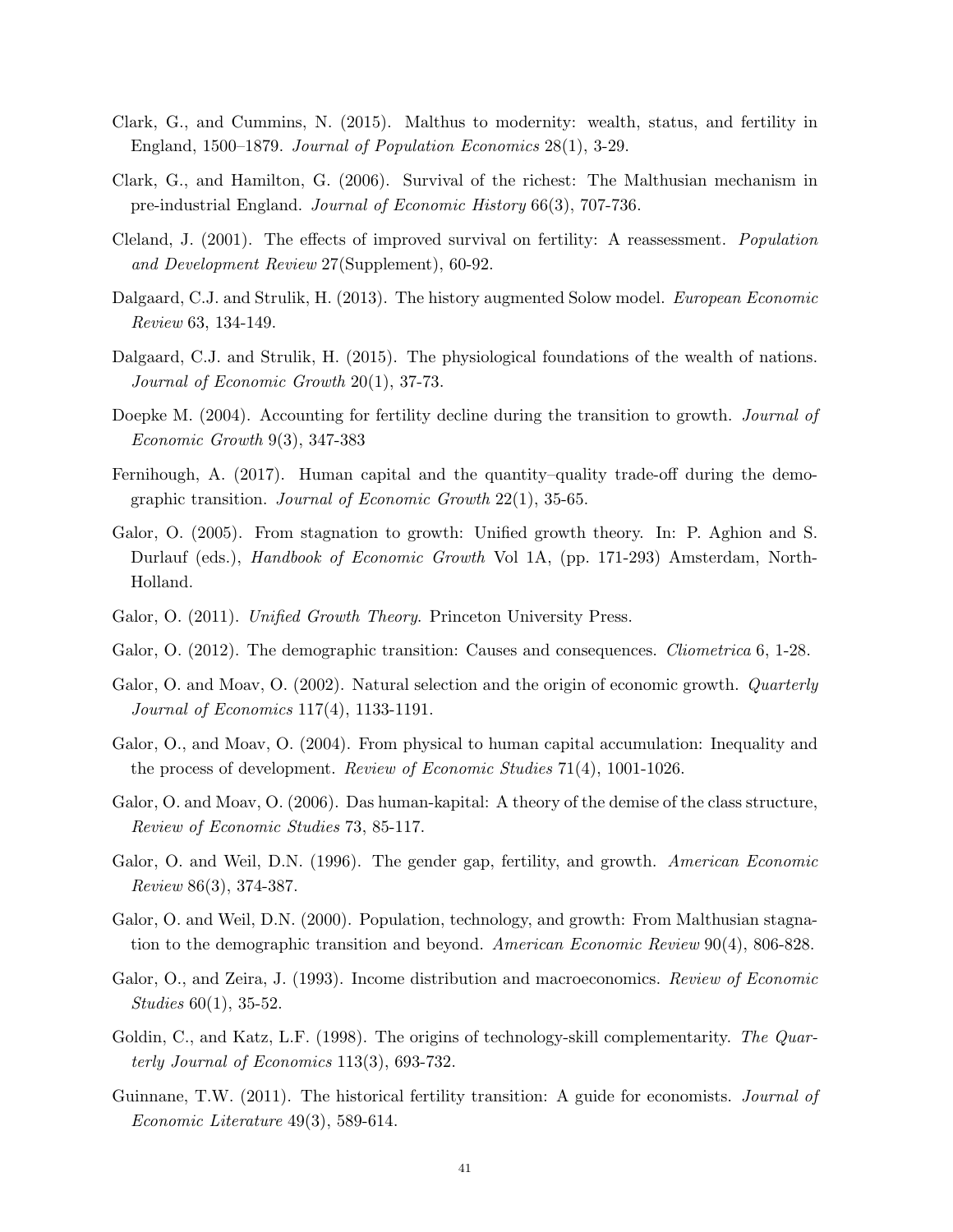- Ha, J. and Howitt, P. (2007). Accounting for trends in productivity and R&D: A Schumpeterian critique of semi-endogenous growth theory. Journal of Money, Credit and Banking 39(4), 733- 774.
- Hazan, M. and Berdugo, B. (2002). Child labour, fertility, and economic growth. Economic Journal 112(482), 810-828.
- Herzer, D., Strulik, H. and Vollmer, S. (2012). The long-run determinants of fertility: One century of demographic change 1900–1999. Journal of Economic Growth 17(4), 357-385.
- Jones, L.E., Schoonbroodt, A. and Tertilt, M. (2010). Fertility theories: Can they explain the negative fertility-income relationship? In: J.B. Shoven (ed.) Demography and the Economy (pp. 43-100), Chicago, IL: University of Chicago Press.
- Kalemli-Ozcan, S. (2002). Does the mortality decline promote economic growth? *Journal of* Economic Growth 7(4), 411-439.
- Kalemli-Ozcan, S. (2003). A stochastic model of mortality, fertility, and human capital investment. Journal of Development Economics 70, 103-18.
- Klemp, M. and Weisdorf, J. (2018). Fecundity, fertility and the formation of human capital. Economic Journal 129(618), 925-960.
- Krusell, P., Ohanian, L.E., Rios-Rull, J.V. and Violante, G.L. (2000). Capital-skill complementarity and inequality: A macroeconomic analysis. Econometrica 68(5), 1029-1053.
- Lagerloef N.-P. (2003a). Gender equality and long-run growth. *Journal of Economic Growth* 8(4), 403-426.
- Lagerloef, N.-P. (2003b). From Malthus to modern growth: Can epidemics explain the three regimes? International Economic Review 44(2), 755-777.
- Lehr, C.S. (2009). Evidence on the demographic transition. Review of Economics and Statistics 91(4), 871-887.
- Madsen, J.B. (2008). Semi-endogenous versus Schumpeterian growth models: Testing the knowledge production function using international data. Journal of Economic Growth 13(1), 1-26.
- Madsen, J.B. (2022). The modernization hypothesis and the expansion in education since 1600. Mimeo, Department of Economics, University of Western Australia.
- Madsen, J.B., Ang, J.B., and Banerjee, R. (2010). Four centuries of British economic growth: The roles of technology and population. Journal of Economic Growth 15, 263-290.
- Madsen, J.B., and Farhadi, M. (2018). International technology spillovers and growth over the past 142 years: The role of genetic proximity. Economica 85(338), 329-359.
- Madsen, J.B., Islam, M.R., and Tang, X. (2020). Was the post-1870 fertility transition a key contributor to growth in the West in the twentieth century? Journal of Economic Growth 25(4), 431-454.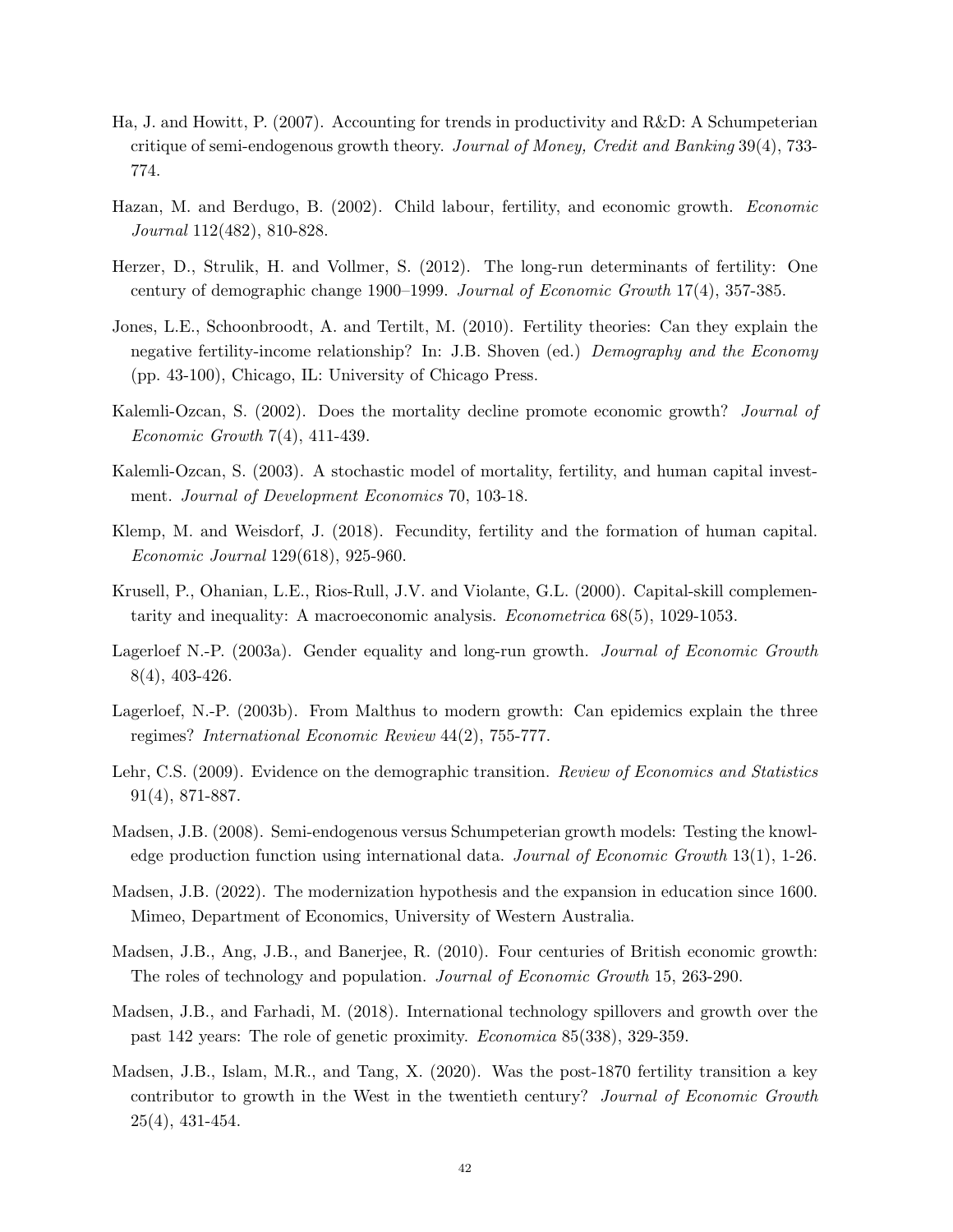- Madsen, J.B., Minniti, A., and Venturini, F. (2021). Wealth inequality in the long run: A Schumpeterian growth perspective. Economic Journal 131(633), 476-497.
- Madsen, J. B., and Strulik, H. (2021). Technological change and inequality in the very long run. European Economic Review 129, 103532.
- Masten, M.A. and Poirier, A. (2021). Salvaging falsified instrumental variable models. *Econo*metrica 89(3), 1449-1469.
- Mitchell, B.R. (2007). International Historical Statistics, 3 Volumes. New York: Palgrave Macmillan.
- Moav, O. (2005). Cheap children and the persistence of poverty. *Economic Journal* 115(500), 88-110.
- Murtin, F. (2013). Long-term determinants of the demographic transition, 1870–2000. Review of Economics and Statistics 95(2), 617-631.
- Nalle, S.T. (1989). Literacy and culture in early modern Castile. Past & Present 125, 65-96.
- Peretto, P.F. (1998). Technological change and population growth. *Journal of Economic Growth* 3(4), 283-311.
- Pesaran, M.H., Shin, Y., and Smith, R. (2001). Bounds testing approaches to the analysis of level relationships. Journal of Applied Econometrics 16(3), 289–326.
- Prettner, K. and Strulik, H. (2016). Gender equity and the escape from poverty. Oxford Economic Papers 69(1), 55-74.
- Reher, D. S. (2004). The demographic transition revisited as a global process. Population, Space and Place  $10(1)$ , 19-41.
- Rosenzweig, M.R. and Zhang, J. (2009). Do population control policies induce more human capital investment? Twins, birth weight and China's one-child policy. Review of Economic Studies 76(3), 1149-1174.
- Schultz, T.P. (1985). Changing world prices, women's wages, and the fertility transition: Sweden, 1860-1910. Journal of Political Economy 93(6), 1126-1154.
- Soares, R.R. (2005). Mortality reductions, educational attainment, and fertility choice. American Economic Review 95(3), 580-601.
- Spolaore, E. and Wacziarg, R. (2009). The diffusion of development. *Quarterly Journal of* Economics 124, 469-529.
- Spolaore, E., and Wacziarg, R. (2022). Fertility and modernity. *Economic Journal* 132(642), 796-833.
- Strulik, H. (2017). Contraception and development: A unified growth theory. International Economic Review 58(2), 561-584.
- Strulik, H. (2019). Desire and development. Macroeconomic Dynamics 23(7), 2717-2747.